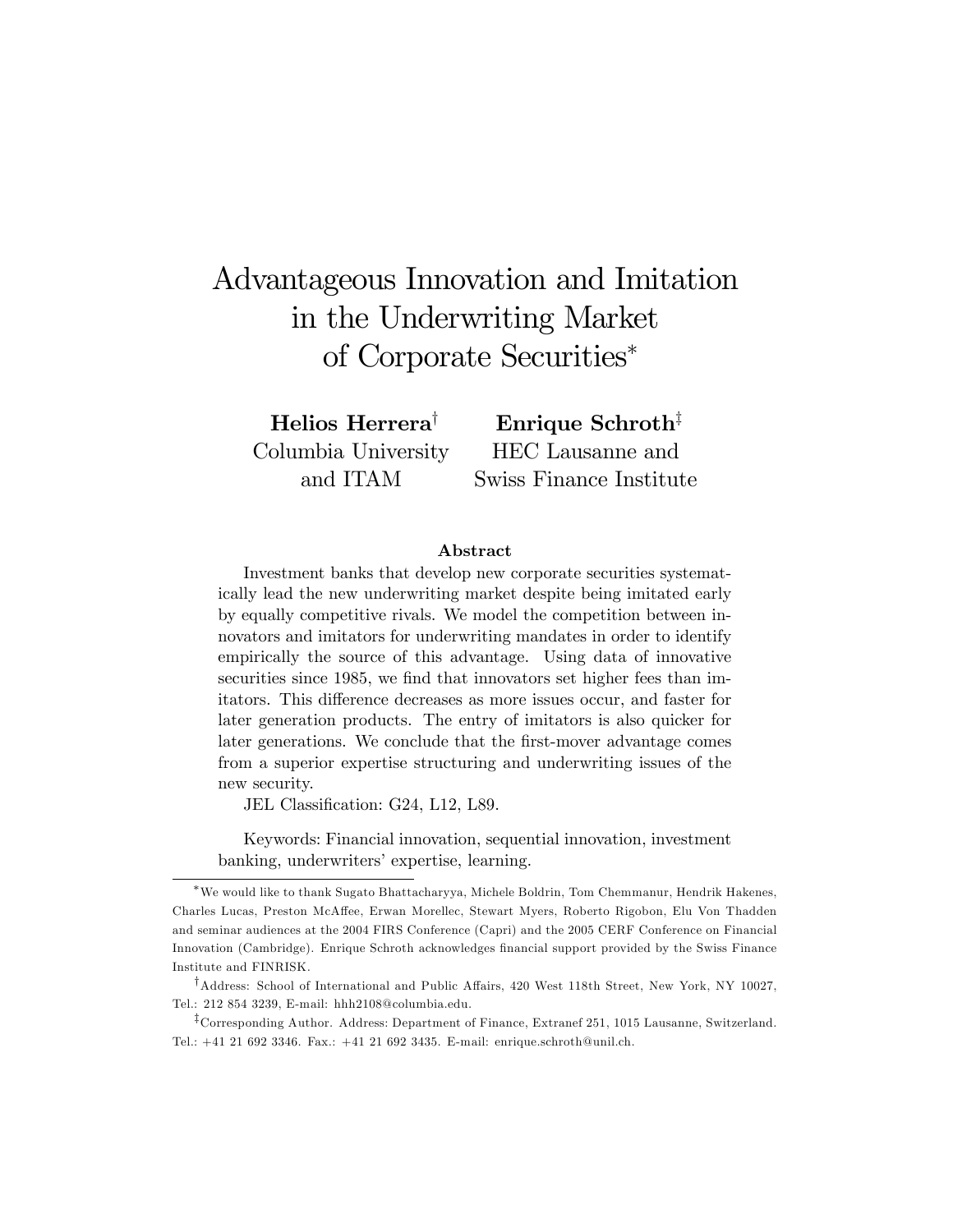# Advantageous Innovation and Imitation in the Underwriting Market for Corporate Securities

#### Abstract

Investment banks that develop new corporate securities systematically lead the new underwriting market despite being imitated early by equally competitive rivals. We model the competition between innovators and imitators for underwriting mandates in order to identify empirically the source of this advantage. Using data of innovative securities since 1985, we find that innovators set higher fees than imitators. This difference decreases as more issues occur, and faster for later generation products. The entry of imitators is also quicker for later generations. We conclude that the first-mover advantage comes from a superior expertise structuring and underwriting issues of the new security.

JEL Classification: G24, L12, L89.

Keywords: Financial innovation, sequential innovation, investment banking, underwriters' expertise, learning.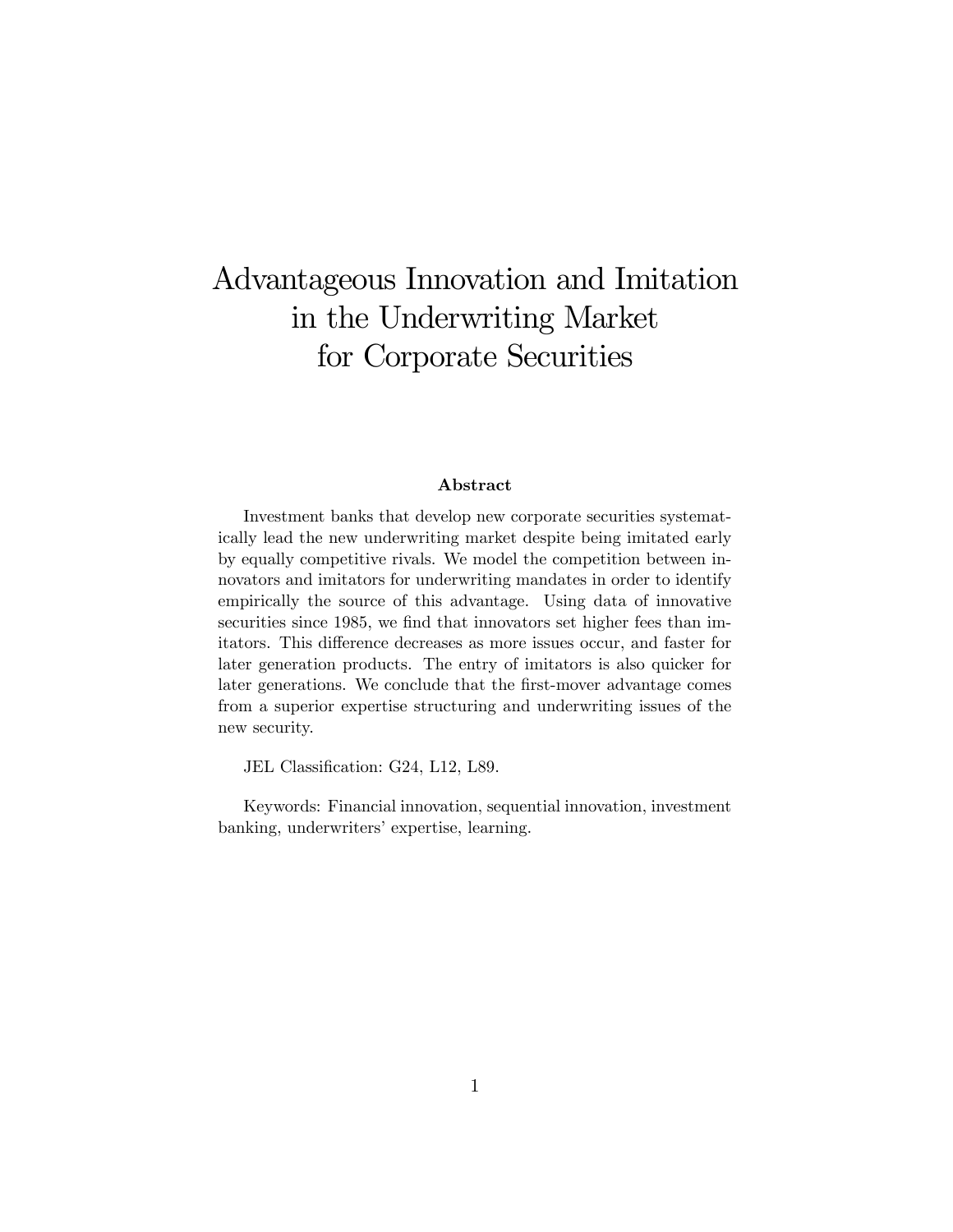Investment banks have been at the forefront of financial innovation for more than two decades, increasing the variety of securities that firms can issue to raise new funds. The volume that banks underwrite using these products has also taken an increasing proportion of the overall underwriting market. But innovation is followed by imitation: large, reputed banks avoid the research and development stage and compete with the innovator for underwriting mandates of the new security. Yet, the empirical evidence strongly suggests that the innovators of new securities are somehow able to preserve a competitive advantage over imitators. Why this is the case is an open question. It is important and timely to study the source and the evolution of the innovator's advantage if we want to understand the incentives for banks to innovate, how these incentives affect the speed of innovation and, in turn, how the protection of innovation through patent laws may affect these incentives.<sup>1</sup>

This paper shows that the innovator's advantage over its imitators comes from a superior expertise structuring and underwriting issues of the security it has developed. We identify this effect *over and above* other measures of the competitiveness of underwriters and show that it is of the first order. The estimated advantage is inherent to the security's innovator and is robust even to the presence of tough imitators. Our identification strategy is novel: we compare the equilibrium underwriting fees of innovators and imitators along the life cycle of each innovation, and across innovations that occur sequentially. The comparison is derived from a stylized model of underwriter competition where the effects over time of the superior expertise hypothesis are clearly distinguished from those of other sources of bank heterogeneity. The model also has distinct testable implications about the timing of imitation across different generations.

We implement the empirical tests with a data set of some of the most significant innovations in the last 20 years. We analyze all new issues of equity-linked and corporate derivative securities found in Thomson's One Banker data base (formerly SDC). These products have become increasingly important not only as a fertile ground for innovation but also as a large source of funds. Between 1985 and 2002 firms raised over \$200 billion, which represents almost 16% of all the cash raised with common stock in the same period by all the Örms in the US economy.<sup>2</sup> This class of securities has two other key characteristics: a high complexity of the securities' structures and a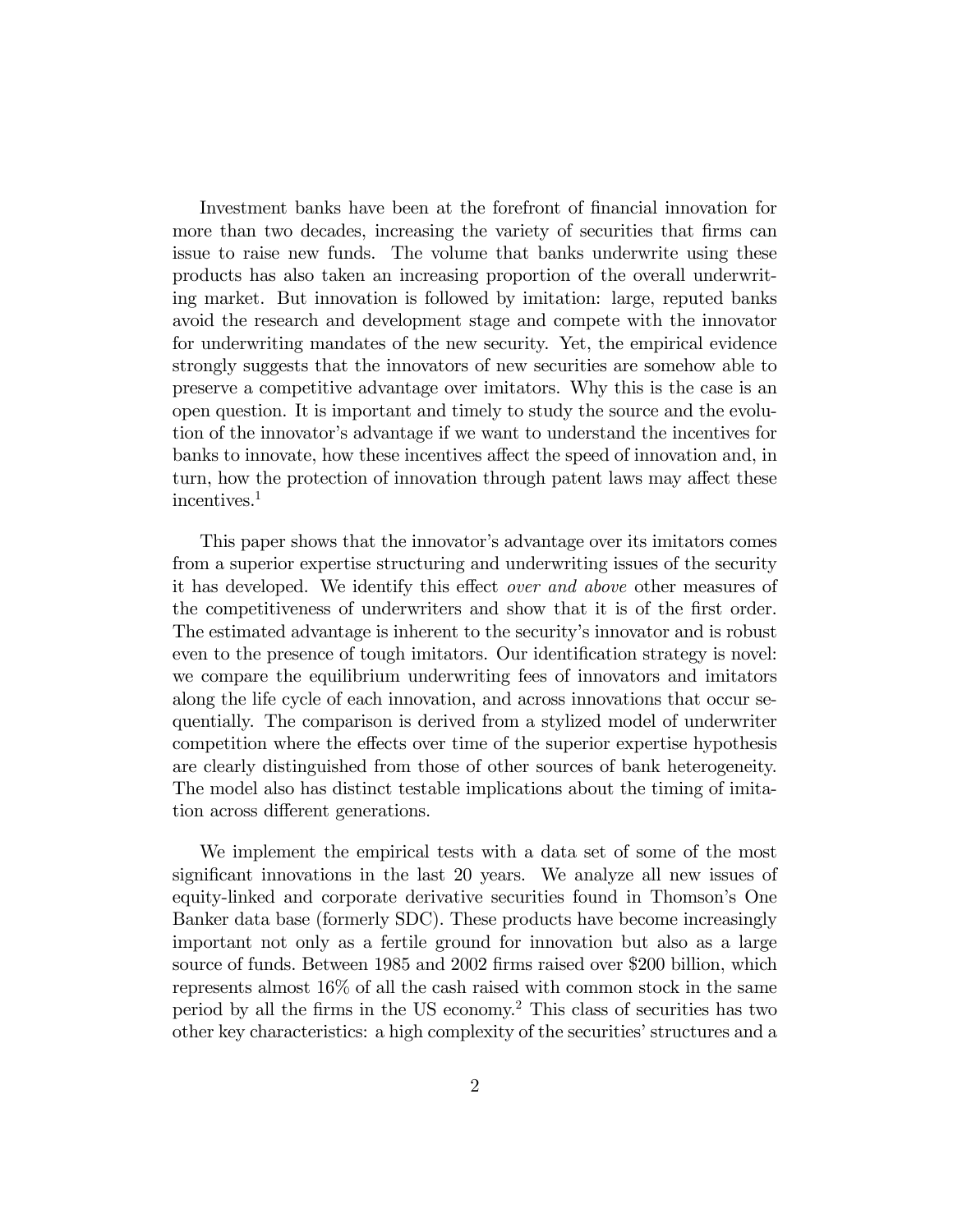high variation in the actual engineering choices made by underwriters across issues (Schroth, 2006). Underwriters given the mandate have to specify a large number of parameters for each given issuer and investors characteristics at the time of the issue. Therefore, the bankís structuring ability must be an important determinant of this market's equilibrium.

All the banks that compete for underwriting mandates are large, reputed Wall Street firms. All of them have had underwriting relationships in the past with most issuers of innovative securities and have the ability to place large issues. In fact, we verify that variables traditionally used to measure underwriter's competitiveness explain poorly the innovative securities' underwriting fee differentials. Hence, we draw our inference from two previously overlooked characteristics of each issue: the issue order within the security and the generation number of each security. Indeed, these securities can be classified into product groups (index-tied principal, zero-coupon convertibles, mandatory convertible preferreds, etc.). Moreover, innovations within groups occur in an observable sequence. Further, issues themselves happen sequentially. Univariate comparisons across generations already reveal that the innovator's market share leadership is smaller for late generations. We propose a model to look more precisely into these differences and their specific timing in order to identify the expertise advantage hypothesis.

We use a stylized model of the competition between innovators and imitators for underwriting mandates. Banks are differentiated by the loyalty of their client base, their absolute underwriting ability, and their ability specific to each innovation. The specific ability is private to the innovator but the imitator learns it as the new security is issued repeatedly. Thus, the imitator learns the product design immediately but acquires the structuring ability slowly. In an equilibrium where both banks maximize their probability of getting the next mandate, the underwriting fee directly reflects the innovation-specific ability *differential* between innovator and imitators on top of underwriting costs. If there is a specific ability to learn, then this difference, and thus the fees, will be monotonically decreasing in the issue number, ceteris paribus.

The speed of convergence of the innovator's and the imitator's specific abilities increases with the innovator's initial advantage, i.e., the additional ability he gains from the development of each new product. The model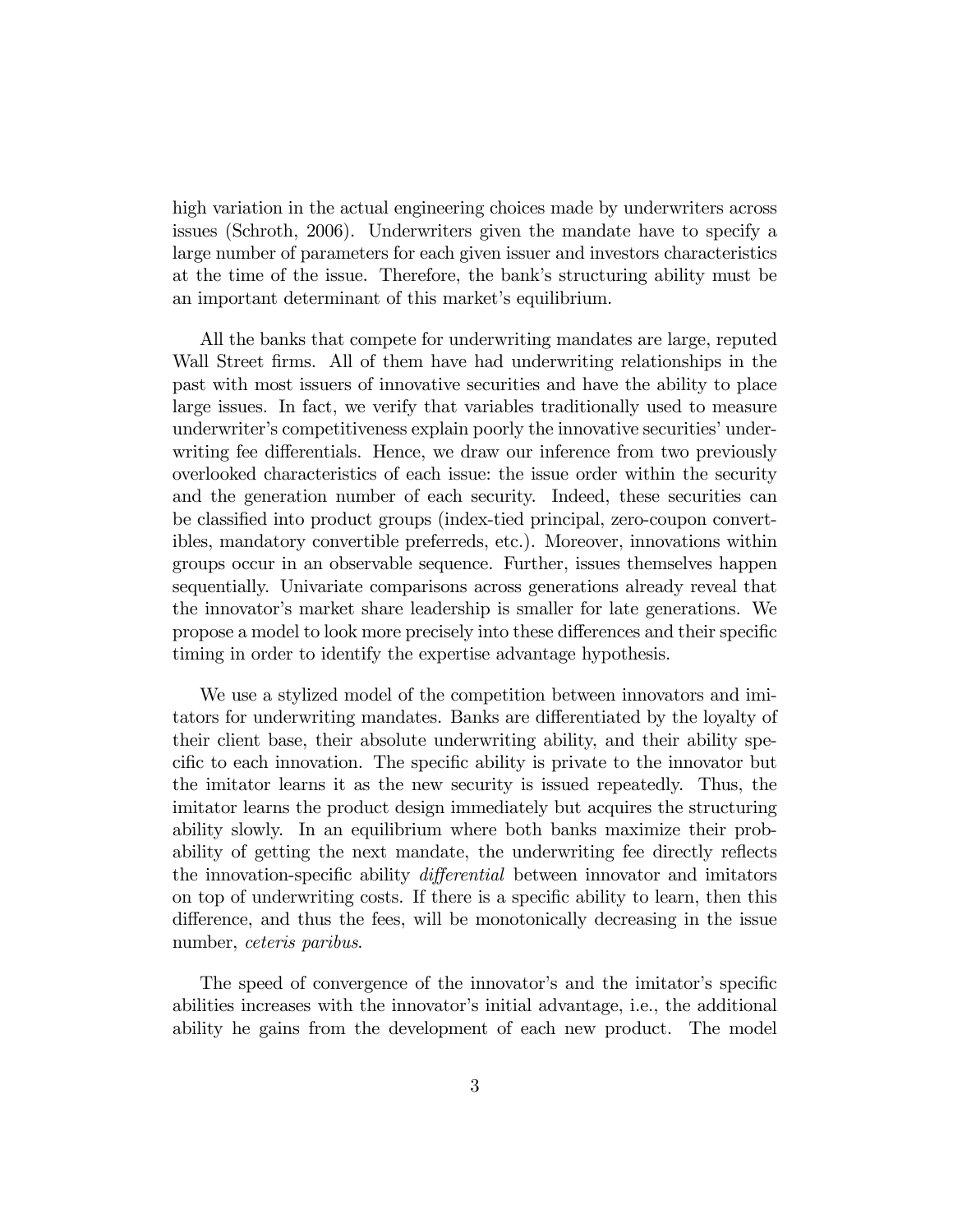shows that the initial expertise can be measured through the comparison of the underwriting fees of the first issues across generations. The speed of convergence is measured from a comparison of the fee differential between innovators and imitators and the interaction between the issue number and the generation number. Therefore, the superior expertise hypothesis' implication of faster convergence speeds for smaller initial advantages is testable with the fees across generations for given issue numbers.

The evidence is strongly in favor of the superior expertise hypothesis. The underwriting fees equation derived from the model fits well the actual fees data. We find that the underwriting fees set by innovators are larger than the imitators' for given generation and issue numbers. The innovator's fee for the first issue of first generations is on average between  $10\%$  and  $15\%$  higher than the imitators'. The difference is decreasing in the issue number, at a speed that increases with the generation number. On average, it takes between 9 and 12 issues of a first generation security for the imitator to compete at equal strength with the innovator. It takes less than two issues for 10th generation securities. This result is consistent with the intuition that later generation products typically build on a previous designs and are therefore less innovative than the previous generation, i.e., a smaller innovator's initial advantage.

The superior expertise hypothesis also has testable implications about the speed of imitation. The model predicts the probability that the imitator gets its first underwriting mandate at any given issue as a decreasing function of the innovator's initial advantage. Hence, the observed timing of the entry is a summary statistic of this entry time distribution. In consistency with our pricing evidence, we estimate the hazard rate of imitation function and Önd that the expected imitation times are decreasing in the security's generation number.

The hypothesis that innovators have a superior expertise has not been developed by the previous literature. There is anecdotal evidence mostly from practitioners' testimonies that suggests that reverse-engineering results in imperfect substitutes and that the innovator remains the most proficient issuer (Toy,  $2001$ ).<sup>3</sup> Clinical studies of the investment banking industry document how engineering skills vary across banks and that the necessary skills to structure the issue of a new corporate security take time to acquire (Eccles and Crane, 1988). The lack of development of this hypothesis may have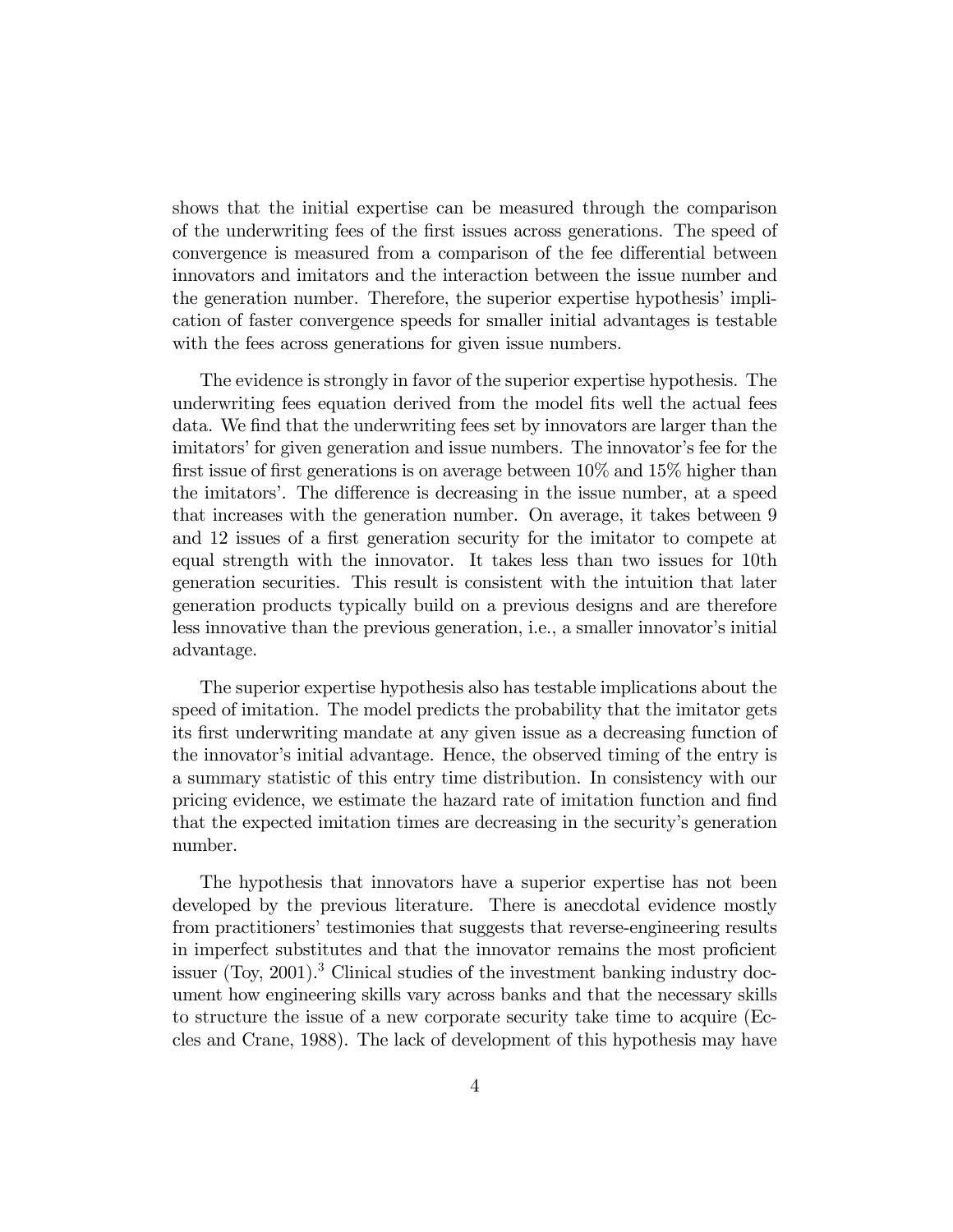been caused by Tufano's (1989) failure to find systematic differences in the underwriting fees of innovators and imitators. Indeed, Tufano's findings are inconclusive as to the source of the innovator's market leadership and, as he concludes, the mechanisms that reward innovation still remain to be studied (Tufano, 2003). What makes our results conclusive is the fact that we condition the comparison of fees between innovator and imitators on the issue timing and the generation number of the security.

The first formal test that the superior expertise plays an important role in financial innovation is performed by Schroth (2006). He estimates a structural model for the demand of underwriting services of innovators and imitators. To identify the innovator's advantage, this study focuses on the best way to instrument for underwriting fees. Here we look directly into the determination of the fees and identify the underwriters' relative abilities from fees data using the model.

Bhattacharyya and Nanda (2000) theoretically analyze the role of the costs of switching banks in Önancial innovation. They show that innovators can make positive profits despite fast imitation because they have loyal clienteles. Client loyalty implies that the innovator's profits may not be eroded by imitation, but it also implies that the advantage belongs to the second mover rather than to the first: if a bank can underwrite a perfectly imitated product for its own loyal clientele then, all else being equal, imitation should be more profitable than innovation because it saves the development costs. Also, we see empirically that even large banks have small market shares for some innovative products and this generally happens when they are imitators. We incorporate client loyalty à la Bhattacharyya and Nanda (2000) to the model and the empirical tests. The effects of past-relationships based loyalty measures on underwriting fees, if any, are very small relative to the effects of superior expertise.

Authors have mostly focused on the *diffusion* of financial innovation and the value to its end users (see Frame and White, 2004). Notably, Persons and Warther (1997) propose an information-based theory of the adoption of financial innovations by Önancing Örms where non-adopters update their beliefs about the true value of innovative securities from the number of adopters. Thus, innovations diffuse in waves. Molyneux and Shamroukh (1996) search for the determinants of the speed of adoption of junk bonds. While this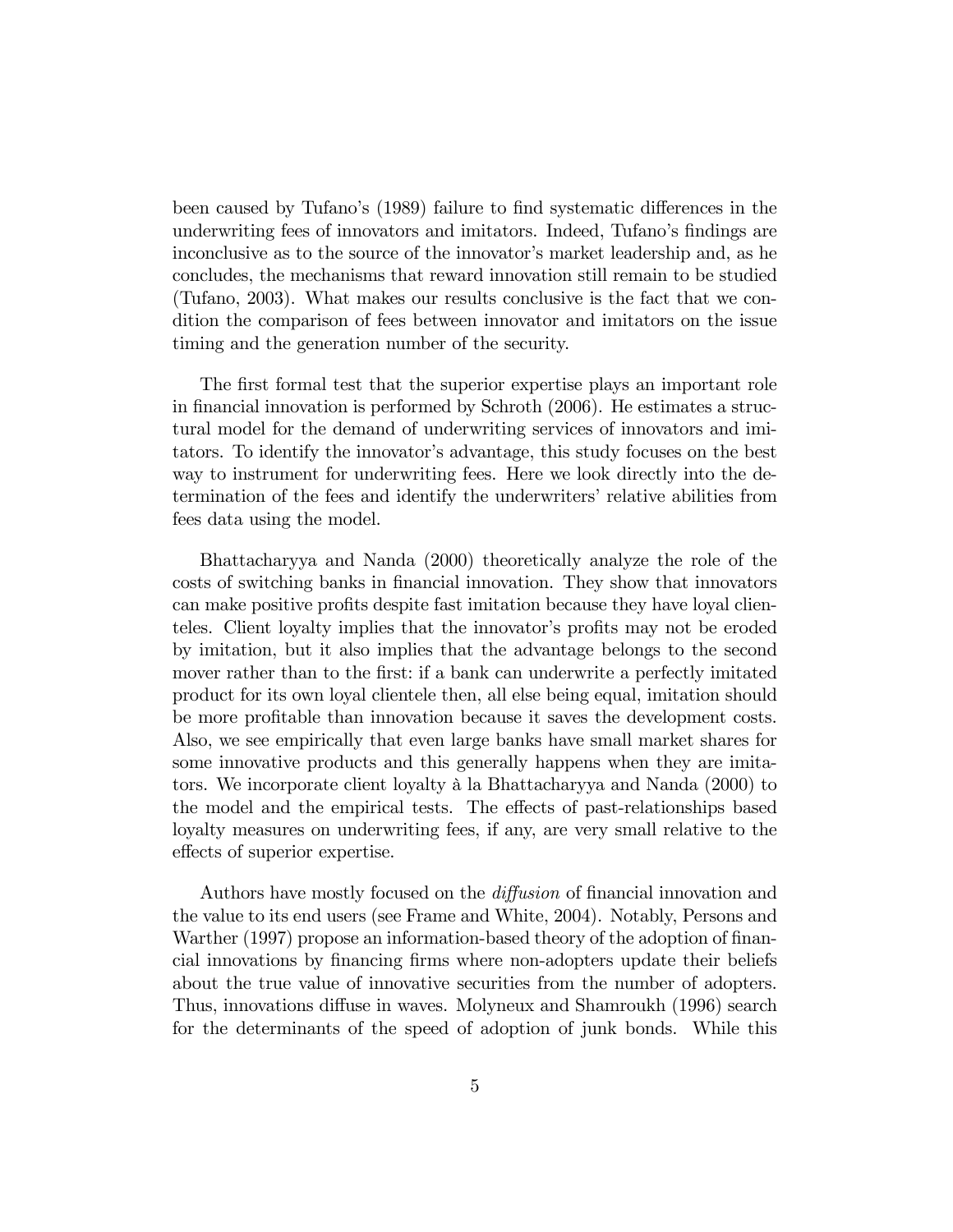strand of the literature does not attempt to understand the incentives to innovate, our paper focuses directly on the dynamics of competition between the agents of corporate Önance innovation, i.e., investment banks, during the innovationís life. Riddiough (2001) links the intermediation side with the investors' side of innovation by finding evidence that the structuring of commercial mortgage-backed securities responds to changes in credit agencies' and investors' valuation. Here we also argue that product structuring changes along the life cycle of a new security, but we take a step further and study the evolution of the structuring skills of different banks, and how this difference shapes the incentives to innovate.

This paper contributes also to the empirical banking literature (see Altinkilic and Hansen, 2000, for a synthesis). We follow this literature to specify the marginal cost of underwriting component in the underwriting fee, but we augment the specification to include the markup due to imperfect competition. Indeed, the size of the markup is determined in equilibrium as a function of the ability differential between the innovator and the imitator for given issue and generation numbers.

The evidence in this paper contributes to the ongoing debate about the costs and benefits of the recent strengthening of patents for business methods, which include most Önancial innovations. The evidence here shows that the innovator's profits and market leadership are maintained after imitation occurs but gradually fall over the life cycle of the new products (as conjectured by Van Horne, 1985). We also see that, the larger the market, the more mandates the innovator is able to secure early, effectively delaying the entry of imitators. It seems therefore that there is more need for patent protection in small, late-generation securities markets. The evidence also shows that innovation adds little value to the innovator and to the issuer in these markets. It seems likely then that the increased litigation required to protect such innovations will be wasteful, and also possible that the innovating banks will not even use it. Providing an answer to these questions is next in this line of research.

This paper has the following structure. Section I summarizes the data set and draws some preliminary conclusions to motivate the model and shape the empirical design. Section II lays out the basic model and characterizes the testable implications of the underwriting market equilibrium. Sections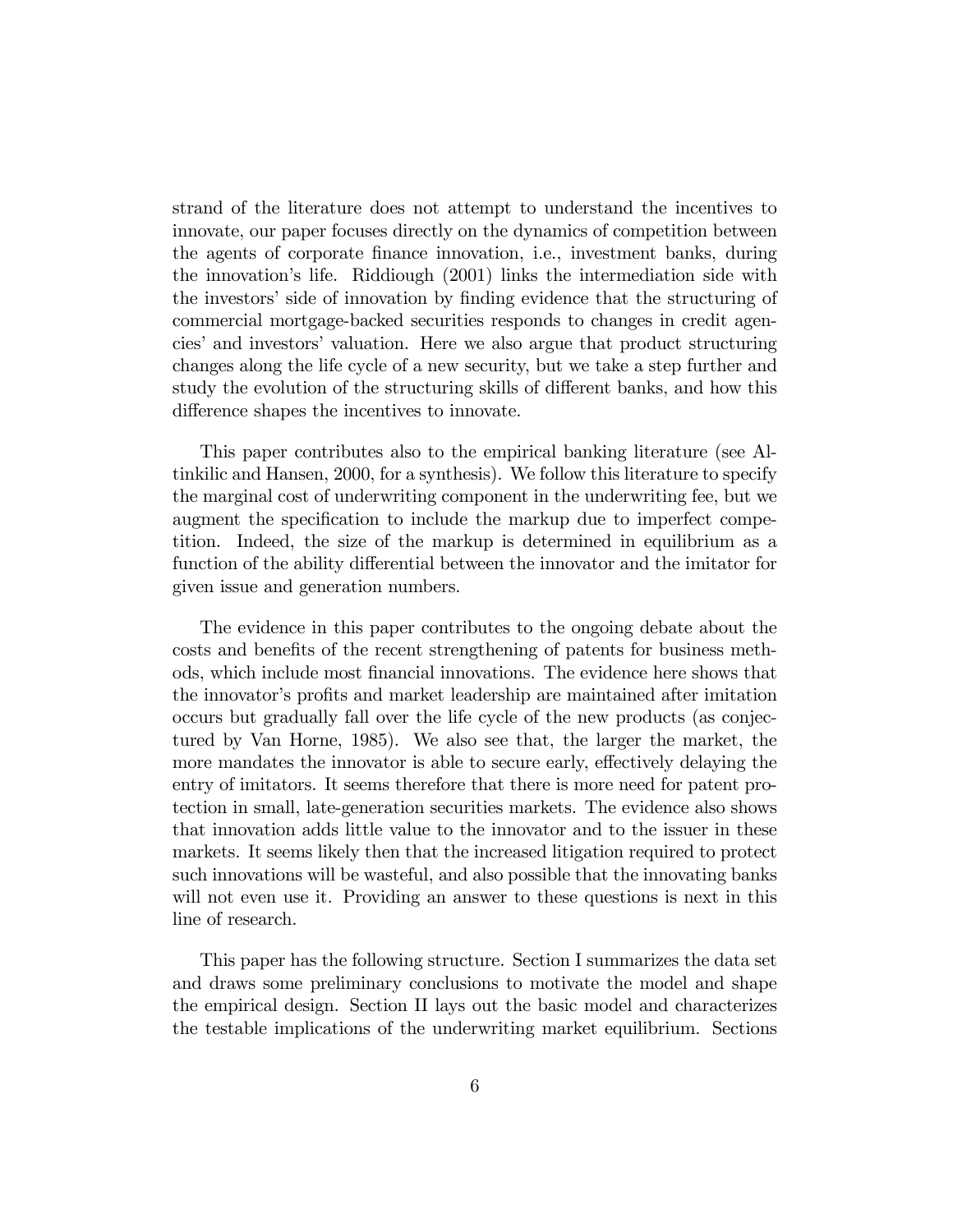III and IV are pivotal as we empirically test the predictions of the superior expertise hypothesis. Section V discusses some extensions to the model and further evidence to support them. Section VI summarizes the results and concludes brieáy. The Appendices contain further robustness checks of the model and all the proofs.

# I Data description

We use the New Issues section of Thomson's One Banker data base (formerly SDC) to construct a comprehensive data set of the market for underwriting mandates of innovative corporate securities. We obtain a full characterization of all the issues of Equity-linked and Derivative corporate securities in SDC. A key feature of our data is the order in which issues occur. All our equilibrium predictions and empirical tests associate the endogenous issue characteristics (e.g., the underwriting fee, the underwriter choice) with characteristics of the underwriter and the issue (e.g., underwriter experience, security class). These relationships depend crucially on the order of each security within a sequence of related innovations and in the order of each issue within each security. This feature allows us to identify the predictions of the superior expertise hypothesis and to distinguish its effects over and above the client loyalty hypothesis.

#### A Equity-linked and corporate derivative innovations

All equity-linked and derivative securities started to be issued by corporations after 1985. There have been 665 issues until 2004 by 30 different lead underwriters involving 50 different securities. Each security has a distinct design feature that distinguishes it from already existing products. They appear in the debt  $(D)$ , convertible debt  $(CD)$ , preferred  $(P)$  and convertible preferred (CP) classes. These products have become increasingly important not only as a fertile ground for innovation but also as a large source of funds. Between 1985 and 2002 firms raised over \$200 billion, which represents almost 16% of all the cash raised with common stock in the same period by all the Örms in the US economy. Table I shows that the average issue raises almost \$234 million (standard deviation, \$299 million), which is almost twice as large as the average issue using standard D, CD, P and CP in the same period (average \$130 million, standard deviation \$152 million).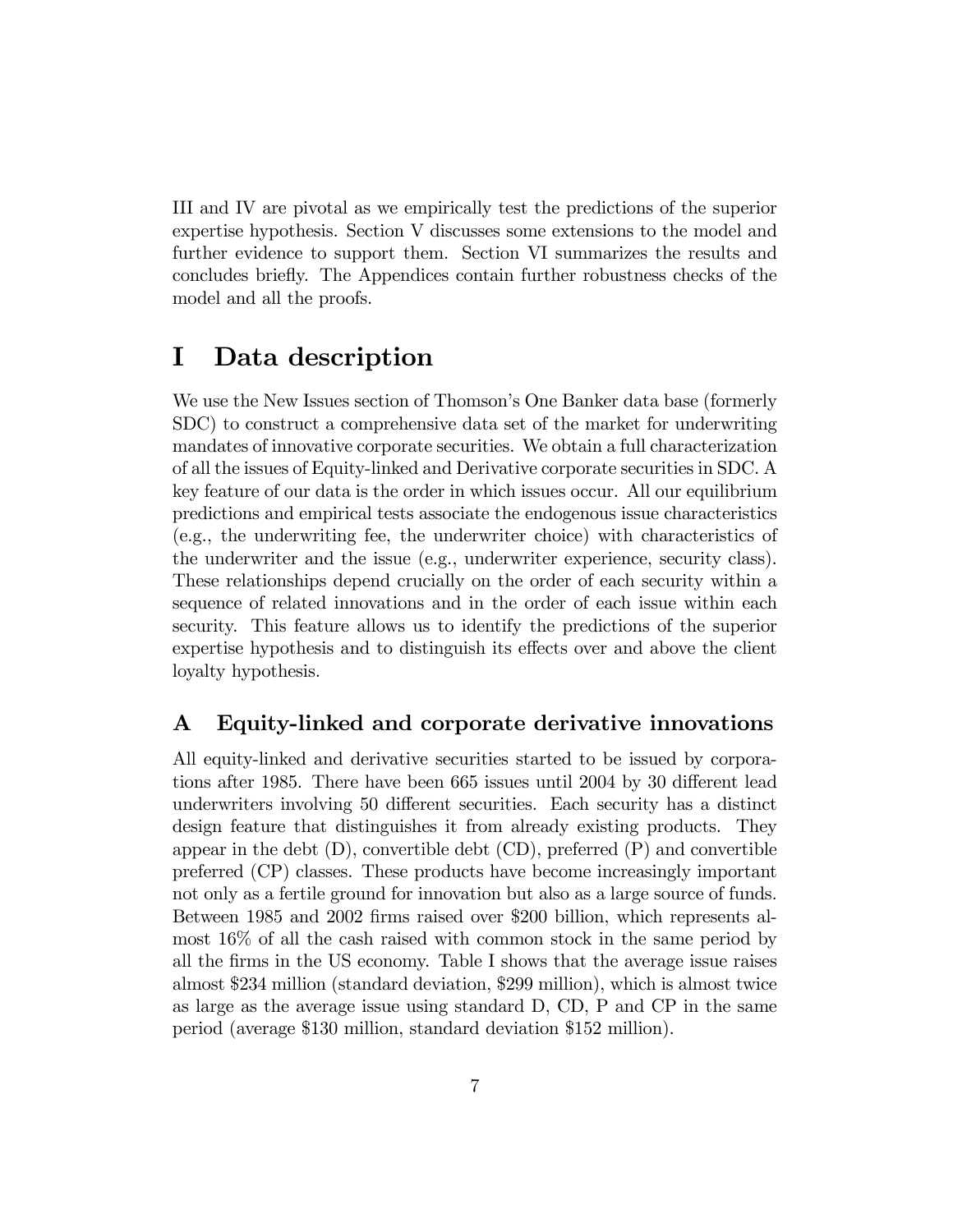Underwriting fees are on average large, i.e., 2.41\% (standard deviation 1.16%), relative to the contemporaneous underwriting fees of standard products (average 1.14%, standard deviation 1.40%). Unlike the case of SEOs and IPOs, underwriting fees for equity-linked and corporate derivatives exhibit significant variation.

#### <INSERT TABLE I ABOUT HERE>

Panel B of Table I shows that 18 of the 50 securities have been imitated. Over 60% of all the issues recorded correspond to imitated securities. There is significant heterogeneity in the times to imitation, measured either as the number of issues or days before the entry of the first imitator. Despite being imitated early (after 2 median issues), innovators have on average the largest market share (0.57, standard deviation 0.23).

#### **B** Product classification

We put all the securities into groups following Schroth's (2006) classification.<sup>4</sup> Table II shows this classification. The securities are listed in the order in which they historically appear. The largest groups, in terms of the number of products, are the groups of convertible preferred equity and the group of tax-saving, income deferring securities. These groups also exhibit significant imitation activity. Innovations in standard debt products (RISRS) or zero-coupon convertible debt (LYONS) brought about relatively large and long lasting underwriting markets but do not seem to have provided a fertile ground for subsequent development.

#### <INSERT TABLE II ABOUT HERE>

There are 98 bank-security pairs, as not all the participating banks compete in all 50 underwriting markets. It is clear from the list of participating banks that innovation and imitation in corporate products of the equitylinked or derivative type is a game between Wall Street's top banks. Most of them have vast underwriting experience, large placement capabilities and good relationships with institutional investors and frequent issuers.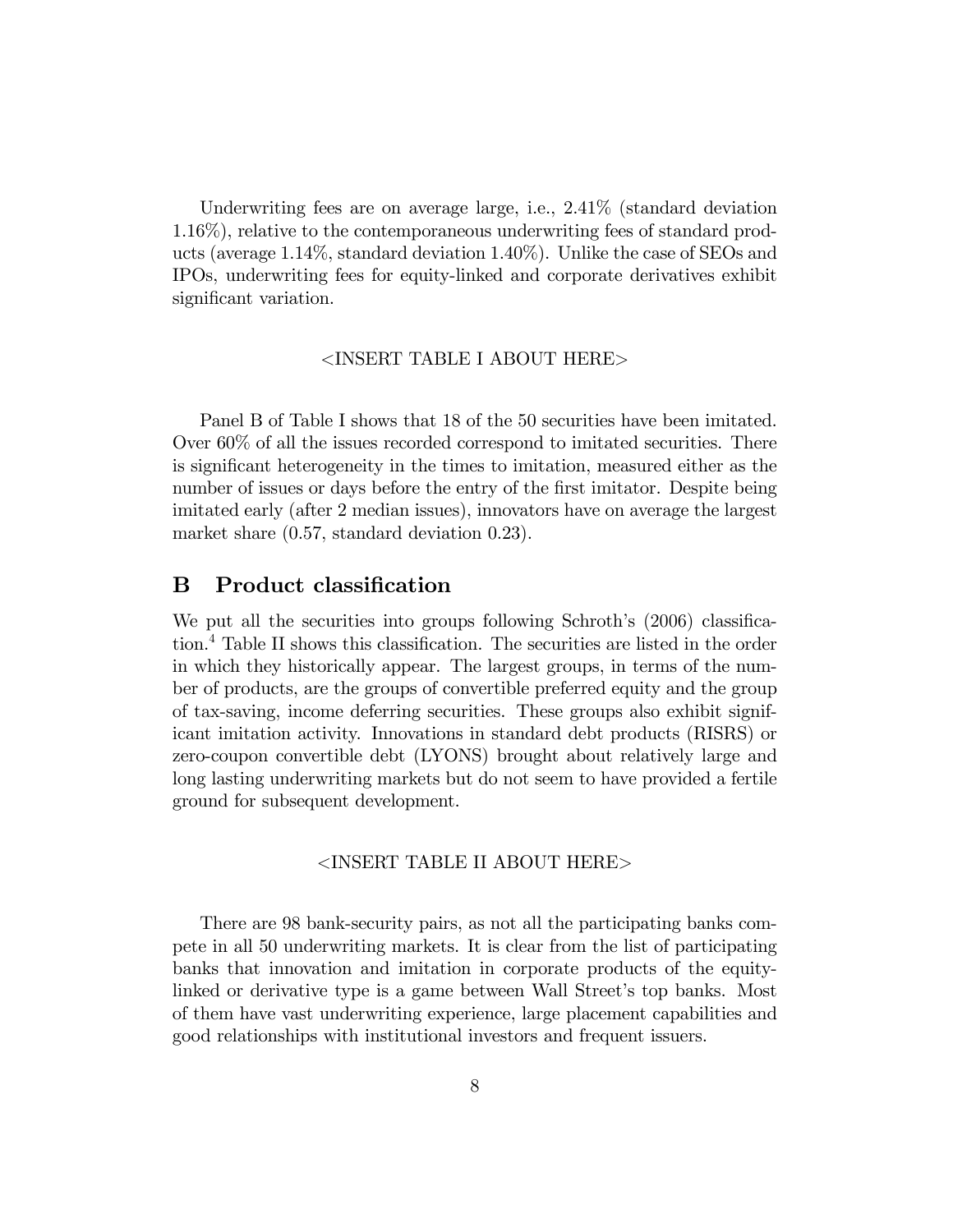These characteristics are generally used in the investment banking literature to capture the heterogeneity across banks competing for underwriting mandates of SEOs and IPOs. Given that this data is concentrated on the top banks, we expect these characteristics to vary little across banks. Other sources of heterogeneity across banks and securities matter more in this data set. The discussion that follows focuses on the distinction between innovators and imitators, and the heterogeneity in the generation number, i.e., the order of historical appearance, of each security. Table II shows significant variation in the generation number of imitated securities.

#### C Innovation and superior expertise

An innovation is a new corporate security that a firm can issue to raise funds. If the first issue of such security reveals the design of the product to other underwriters, then how could the innovator keep an advantage over them whilst competing against them for the next underwriting mandates? With equity-linked and corporate derivatives, as with many other corporate finance innovations, the underwriter must choose several contractual parameters that vary across issues. As an illustration, consider the following examples.

#### 1. Examples

Preferred Equity Redemption Cumulative Stock (PERCS): PERCS are 3-year mandatorily convertible preferred shares that pay a fixed dividend. The conversion rate is one but the conversion value is capped if the common shares appreciate too much. Thus, each issue of PERCS specifies, among other things, the cap to the common stock returns,  $\bar{r}$ . The contract must also specify the dividends payable and the offer price (see Figure 1).

#### <INSERT FIGURE 1 ABOUT HERE>

A PERCS imitator learns quickly the mandatory capped conversion features in the new design but may need time to learn how to optimally set the contract parameters (caps, conversion rates, offer price) for each potential issuer. Hence, a potential PERCS issuer may value more the structuring skills of the innovator.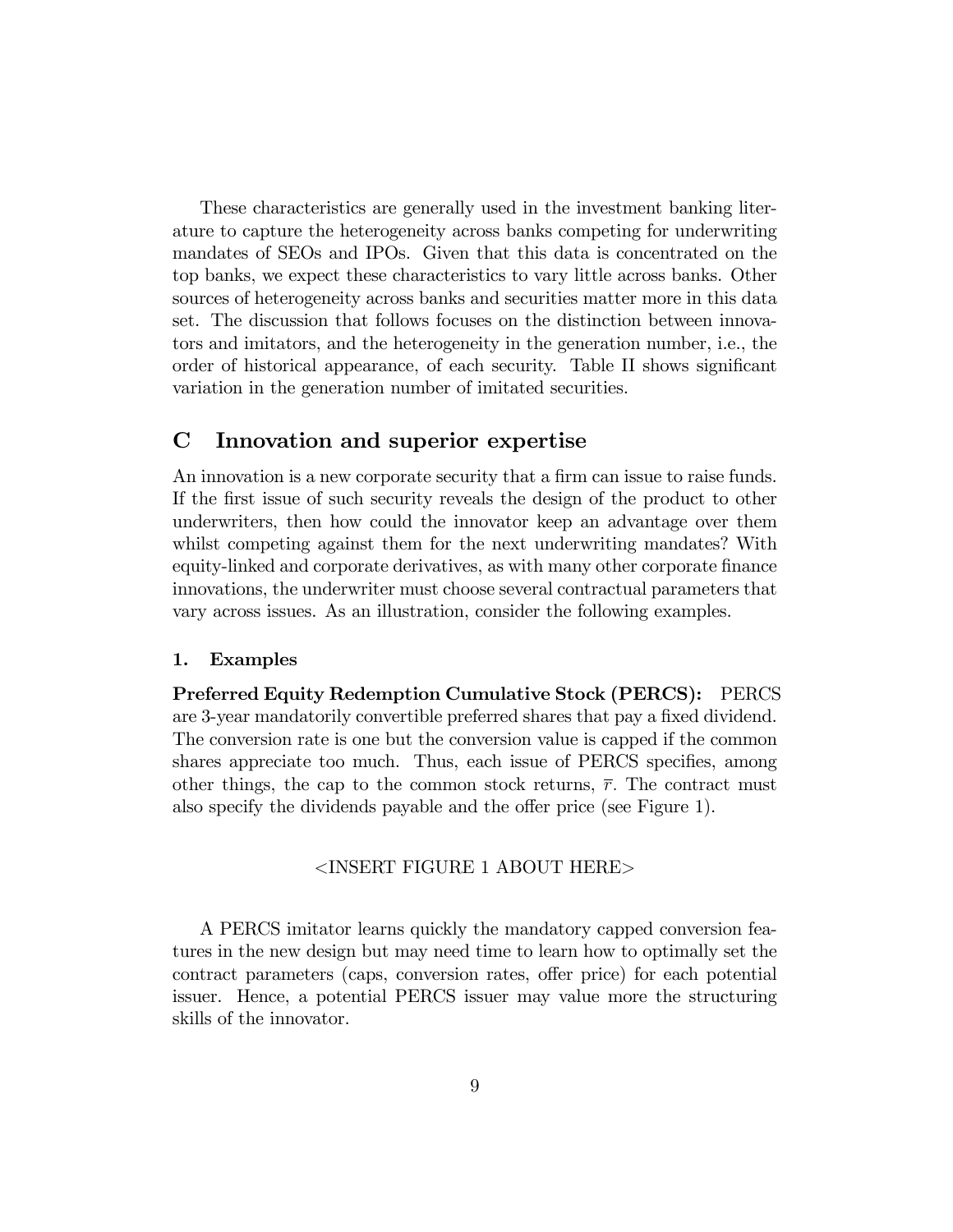Index-tied appreciation notes: Generic index-tied debt (ELKS, MITTS) will specify the stock, or index of stocks, whose price is tied to the adjustable face value of the bond. The underwriter has to choose the underlying and the sensitivity of the face value to the underlying for each issue.

Issue customizing has been well documented and it is depicted in the testimonies of bankers collected by Eccles and Crane (1988). In addition, Schroth (2006) analyzes the structuring of equity-linked issues and finds a significant variation across the parameters within the same designs. In fact, Schroth (2006) finds much less variation within the imitators' set of issues. Hence, it seems that an imitator learns the product design and competes with the innovator early but lags in structuring skills.

More generally, the inherent characteristic of corporate innovations that we highlight in this paper is that the product design does not immediately disclose all the product information known to the innovator. The innovator provides a superior quality underwriting service by effectively having superior skills to deal with the following factors:  $(i)$  the choice of the issue's parameters (e.g., áoors, caps) within the security design; (ii) the changes in the tastes of investors or market conditions that affect the issue proceeds; (iii) the provision of advice to issuers about the hedging of their liabilities;<sup>5</sup> and (iv) the resolution of legal or tax issues before the product can be issued<sup>6</sup>.

Other prominent financial vehicles not included in our sample share these features. For example, Goldman, Sachs and Co. pioneered and remained the lead underwriter of putable securities indexed to the Nikkei Index. The idea of issuing Nikkei Put warrants was disclosed rapidly to competitors but Goldman also hedged the issuer's exposure to the Nikkei privately, profiting from private information acquired during the development of the hybrid security.

#### 2. Securities generations and value creation

Table II shows that there are sequences of innovations within a product group. Being in the same group, these products have common design features but later generations change or improve earlier designs. Consider the following example.

Dividend Enhanced Convertible Stock (DECS): DECS are also 3 year mandatorily convertible preferred shares, but they converts to one com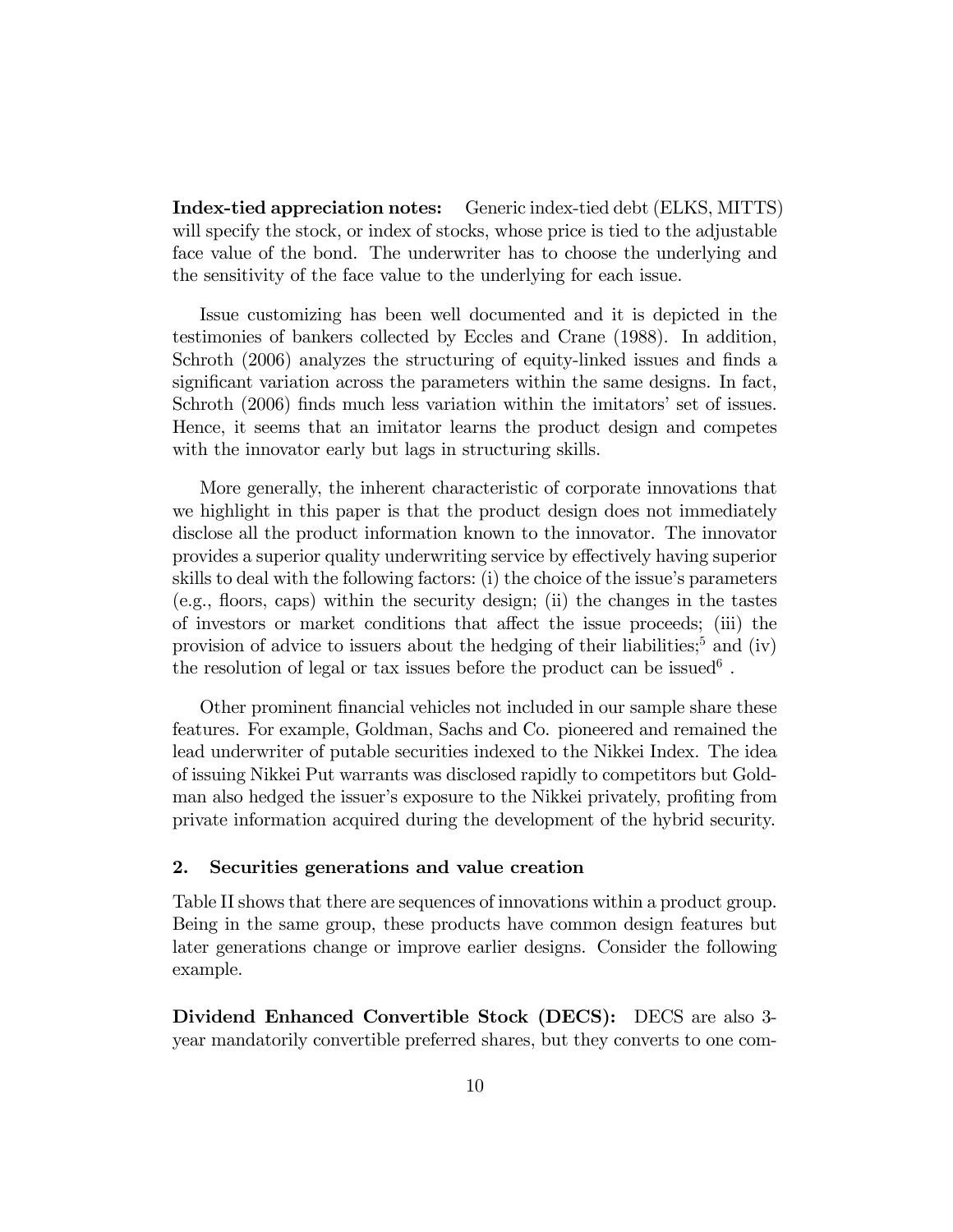mon share only if the stock appreciates more that  $\bar{r}\%$  or if it depreciates. Otherwise, they convert to their Öxed current common value (Figure 2). DECS are a third generation product derived from PERCS.<sup>7</sup>

#### <INSERT FIGURE 2 ABOUT HERE>

The generational aspect of corporate product innovation is crucial to the identification of the source of the first-mover advantage. If the imitator needs to acquire specific skills to match the innovator, it is likely that part of the skills learnt from underwriting early generations will still be useful to underwrite late generation products. In other words, it is likely that the skill differential between the innovator and its imitators will be smaller and shorter lived for later generations.

The generational aspect of corporate product innovation is also useful to understand the dynamics of value creation. Whether generations add value to the issuer at an increasing or decreasing rate is an empirical issue that we address with our model and empirical exercise. Some preliminary evidence is illustrative at this stage.

#### 3. Comparing generations

Table III compares the main characteristics of issues of first generations and later generations. Three observations stand out. For first generations, (i) issuers pay significantly lower underwriting fees; (ii) entry is significantly slower, measured as the number of issues to imitation; and (iii) the innovator has a significantly larger market share.

#### <INSERT TABLE III ABOUT HERE>

The facts that innovators of later generations have smaller market shares than first generation innovators and that entry speeds up for later generations suggest that the innovator's advantage decreases with generations. This observation is consistent with our intuition that Örst-mover advantages due to skill differentials should diminish with generations. Is the fact that issuers pay more to underwriters inconsistent with that intuition? Not necessarily.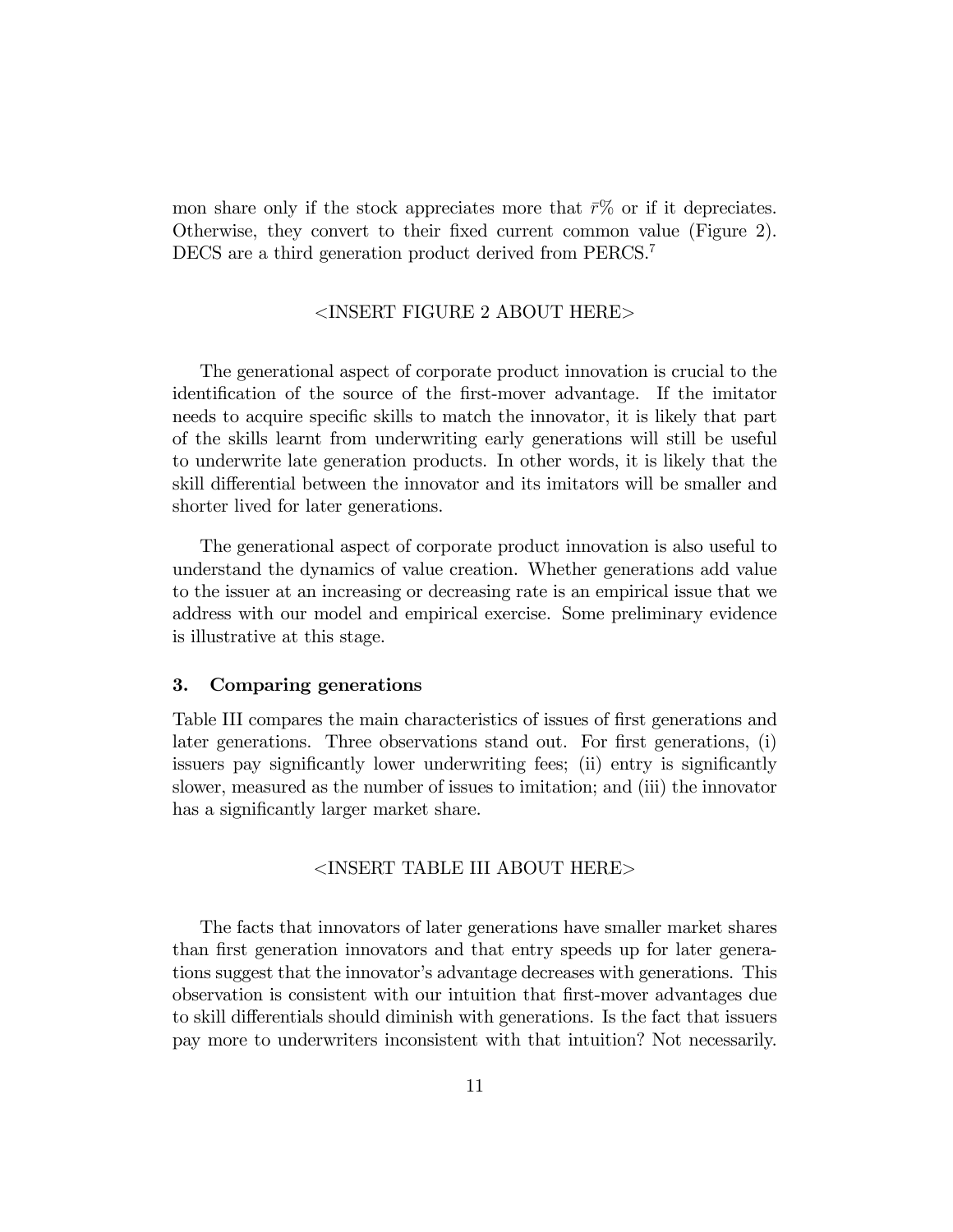Later generations may improve earlier designs and increase the choice of the issuer as to what to issue. Issuers may pay more because they value later generations more than earlier ones. The model we propose interprets this data and allows us to identify the role of these effects by conditioning the equilibrium underwriting fees and market shares on the issue and generation number of each security.

#### D Client loyalty

The loyalty of clients is a prominent feature of the investment banking literature. Bhattacharyya and Nanda (2000) argue corporate Önance innovation is proÖtable because issuers are reluctant to break their relationships with their underwriter. The underwriter exploits this loyalty by increasing the underwriting fee above the competitive price without losing the underwriting mandate. We measure the relative client loyalty at each issue  $t$  of security q by the propensity that the issuer,  $x$ , has had in the past to choose bank b over its rivals  $b'$  to underwrite g. The index is:

$$
LOYAL_{t,g,b,x} = \frac{\#(\text{issues between } x \text{ and } b)}{\sum_{\forall b' \text{in market } g} \#(\text{issues between } x \text{ and } b')} - \frac{1}{\#(b' \text{ in market } g)},\tag{1}
$$

where  $\#$  (issues between x and b) is the total number of past issues of any security since 1985 with the same issuer-underwriter pair;  $\forall b'$ in market g  $\#$ (issues between x and  $b'$ ) is the sum of these counts for the same issuer over all banks that compete for security g and  $\#(b' \text{ in market } g)$  is the number of such banks.

The first term of this coefficient measures how much more likely the issuing firm was to choose this bank in the past over all the other underwriters of this security. The second term normalizes for the fact that the number of competing underwriters is heterogeneous across securities. A value of zero means that the issuer has chosen all of the competing banks with equal likelihood in the past. We also refine this measure by counting only past issues of securities of the same class, i.e., D, CD, P, or CP, instead of all issues.

#### <INSERT TABLE IV ABOUT HERE>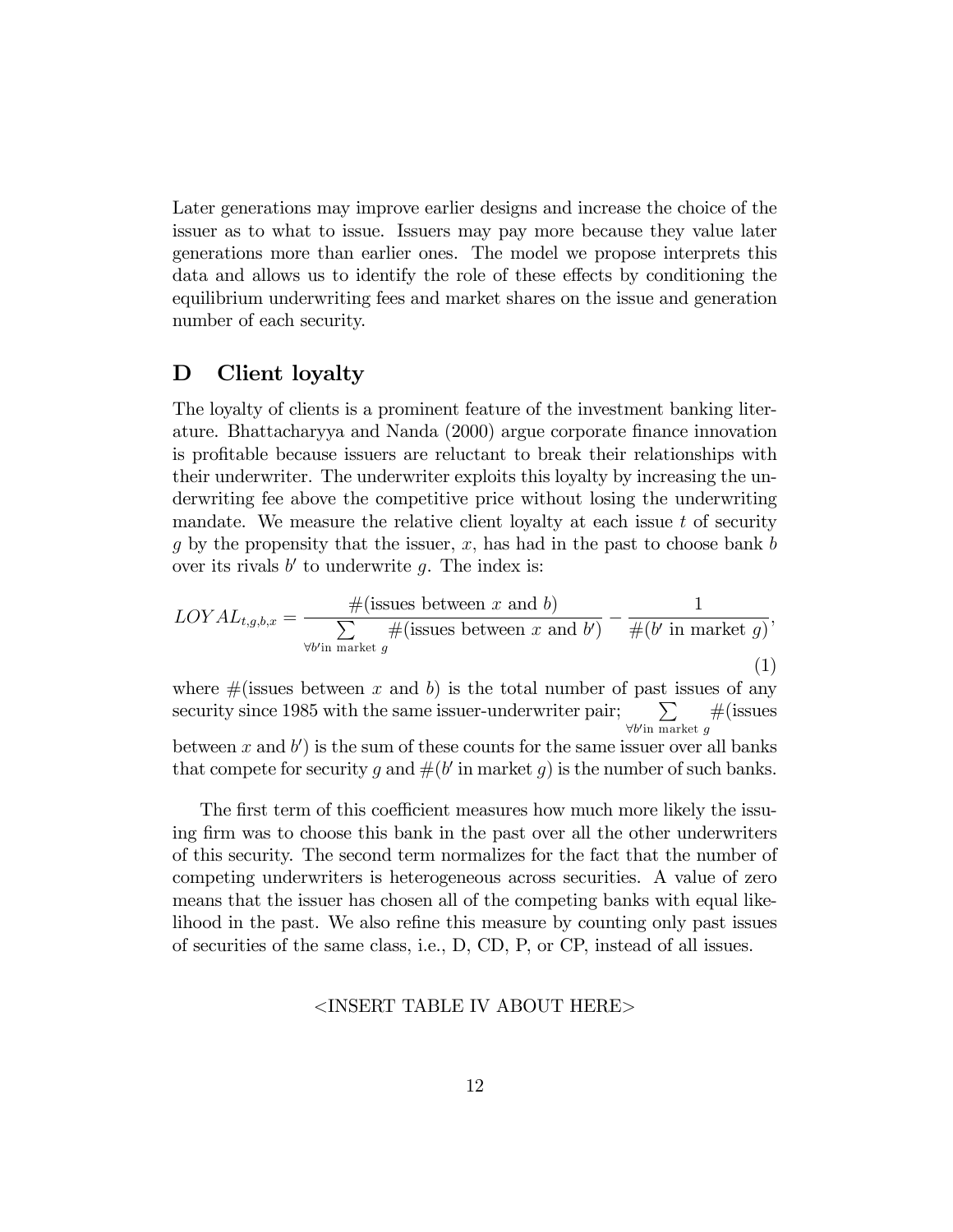We see in Table IV that, regardless of its definition, the loyalty index exhibits very little variation: the inter-quartile range for both measures is zero. Moreover, the univariate test shows no significant difference between the average of either measure of loyalty to innovators or imitators (p-values of 0.46 and 0.13). Further, loyalty covaries little with whether the underwriter is the innovator or not (correlation of 0.05 and 0.09). Thus, it seems that loyalty will have a small impact on the dynamics of market shares and equilibrium underwriting fees when tested formally.

#### E Summary

From this preliminary description, we conclude that an accurate interpretation of this data requires a model of the choice for an underwriter, where the services of competing banks (innovator and imitators) are differentiated. As shown here and previously, there is significant variation in the characteristics of underwriters and the issue itself (Riddiough, 2001 and Schroth, 2006).

To identify the role of differentiated skills and client loyalty, we need to condition the issue outcomes on the  $t_{iming}$  of it, i.e., the issue's number and the security's generation number. We continue by presenting the model, which incorporates the innovator's skill differential and the issuer's loyalty to each competing underwriter. The model predicts each underwriter's mandate probabilities and the underwriting fees on a issue-by-issue basis for different generations of securities. Thus, the model can fully exploit the data by testing the comparative statics predictions about the equilibrium fees, market shares, and the entry times of imitators over the life cycle of a security.

### II The model

#### A The underwriting market

In period  $t = 0$ , an underwriter chooses whether to pay or not a fixed R&D cost to develop a new corporate security. If it does, it underwrites the first issue, revealing immediately the new design to its imitator. The imitator can free-ride completely the R&D cost, so  $F_1 = 0.8$  Let  $b = 0$  denote the innovator and  $b = 1$  the imitator (the case with more than one imitator is developed in the Appendix and produces the same qualitative results).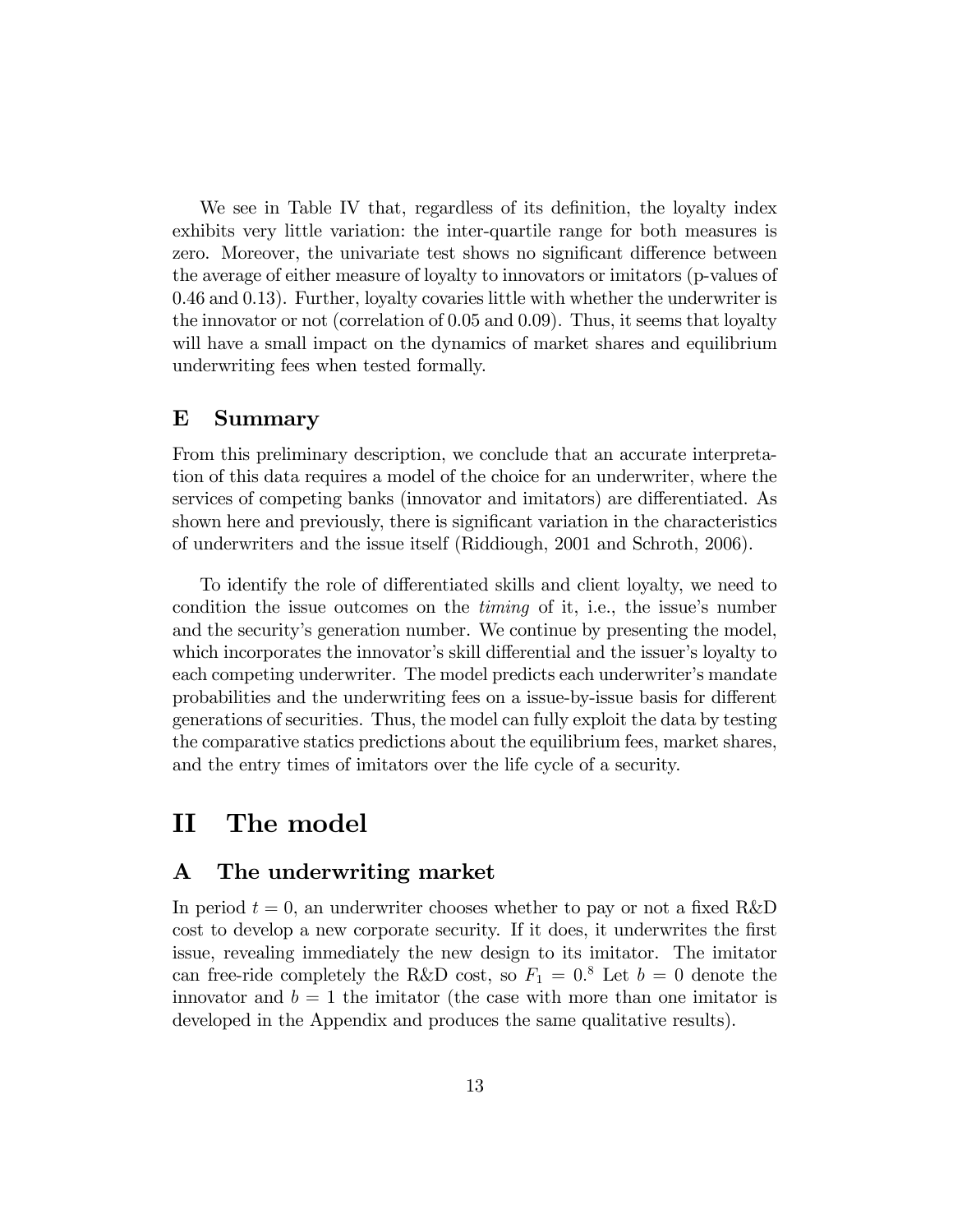From period  $t = 1$  onwards, one financing firm is drawn each period. This firm seeks to raise new funds and cannot delay the issue. Both underwriters bid for the mandate to structure and sell the security and compete in fees,  $p_b$  (i.e., the underwriting spread), to get the mandate.<sup>9</sup>

The innovation has a finite life of random duration. The probability that this security design is not replaced by a new one in the next period is  $(1-\delta)$ . For parsimony, we abstract from time discounting. Indeed, the timing of this game reflects issues intervals rather than chronological intervals.<sup>10</sup> Thus, the modelís predictions can be tested at each observed issue in order of occurrence.

#### B The underwriting service

The underwriting service provided by banks is differentiated both vertically and horizontally. The vertical dimension measures the quality of the product and the underwriting service,  $q_b(t)$ : all other things being equal, an issuing firm prefers an underwriter who knows how to customize better the issue. Thus, whenever the innovator has a superior expertise, then  $q_0 > q_1$ . Let the quality differential  $\Delta q \equiv q_0 - q_1$ .

The horizontal dimension represents the preferences of issuing firms for a particular bank. Issuers are "located" on a unit interval and their unit mass is uniformly distributed over it (we relax this assumption in the Section V). The two competing investment banks are located at the extremes, as in Figure 3.

#### <INSERT FIGURE 3 ABOUT HERE>

A firm  $x \in [0, 1]$  is partial to one bank. The distance to either represents the degree of loyalty to both. This setup captures the clientele stickiness of Bhattacharya and Nanda (2000) with a little more generality: the cost of switching banks is not the same for all firms, so loyalty varies smoothly from complete to none.

The preferences of a firm at  $x$  for either bank are given by

$$
v_0(x) = q_0 - p_0 - sx,
$$
  

$$
v_1(x) = q_1 - p_1 - s(1 - x),
$$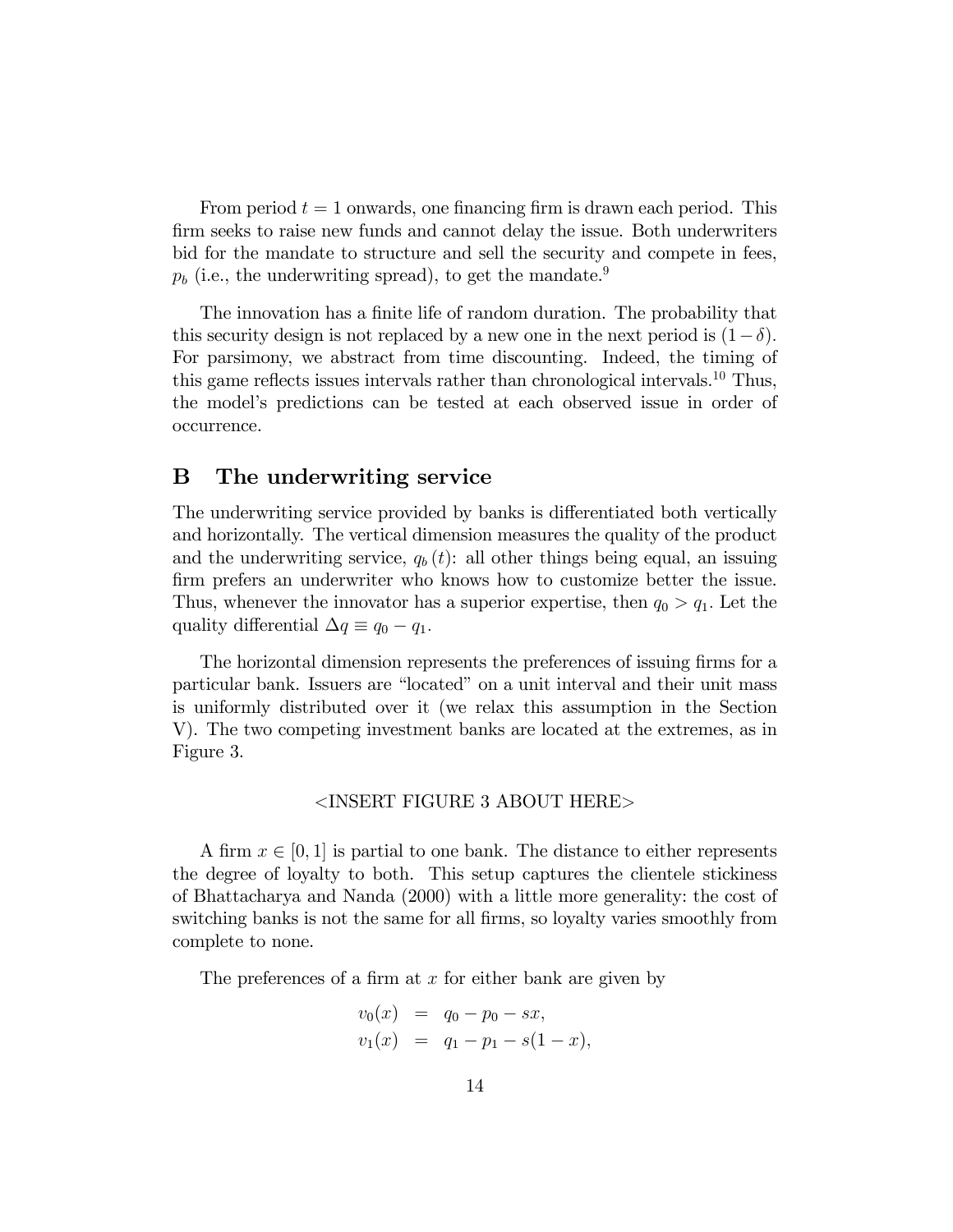where s measures the intensity (unit cost) of loyalty. With this setup each bank has its own clientele of financing firms. We take the cost of switching as given and rule out the possibility that loyalty increases during the life cycle of the product. Adding this possibility to the model does not allow us to better interpret the data because, in the data, no firm issues the same security more than once. We discuss the effects of increasing stickiness for future innovations as an extension in Section V.

The drawn firm chooses its underwriter, b, to maximize  $v<sub>b</sub>$  and has a reservation value normalized to zero, i.e., she cannot delay the financing. Each bank's profits per issue are

$$
\pi_b \equiv (p_b - c) D_b(x, p_0, p_1, x, q_0, q_1, s, t) \quad \text{for } b = 0, 1; \tag{2}
$$

where the underwriting demand system is

$$
D_b = \begin{cases} 1 \text{ if } v_b(x) > v_{b'}(x), \\ 0 \text{ otherwise,} \end{cases} \text{ for } b = 0, 1;
$$

and where c represents the marginal cost of underwriting an issue (e.g., SEC filing, advertising, legal fees) and  $t$  the issue number.

At period zero, the expected profits for the innovator are

$$
\Pi_0^e = -F_0 + \pi_0^e(0) + E \sum_{t=1}^{\infty} (1 - \delta)^t \pi_0(t)
$$

where  $\pi_0^e(0)$  denotes the innovator's expected profits as the sole underwriter.

#### C Underwriter's expertise

Consider the following reduced form approach that captures the evolution of  $\Delta q$ . Let K represent the complete knowledge about the optimal underwriting quality factors listed above, e.g., how to choose the issue's parameters, how to get fast regulatory approval, etc. The underwriter's structuring skills are summarized by its knowledge of  $K$ . We can allow  $K$  to have as many dimensions as quality factors, but we develop here the more parsimonious but qualitatively similar case where  $K$  is a scalar.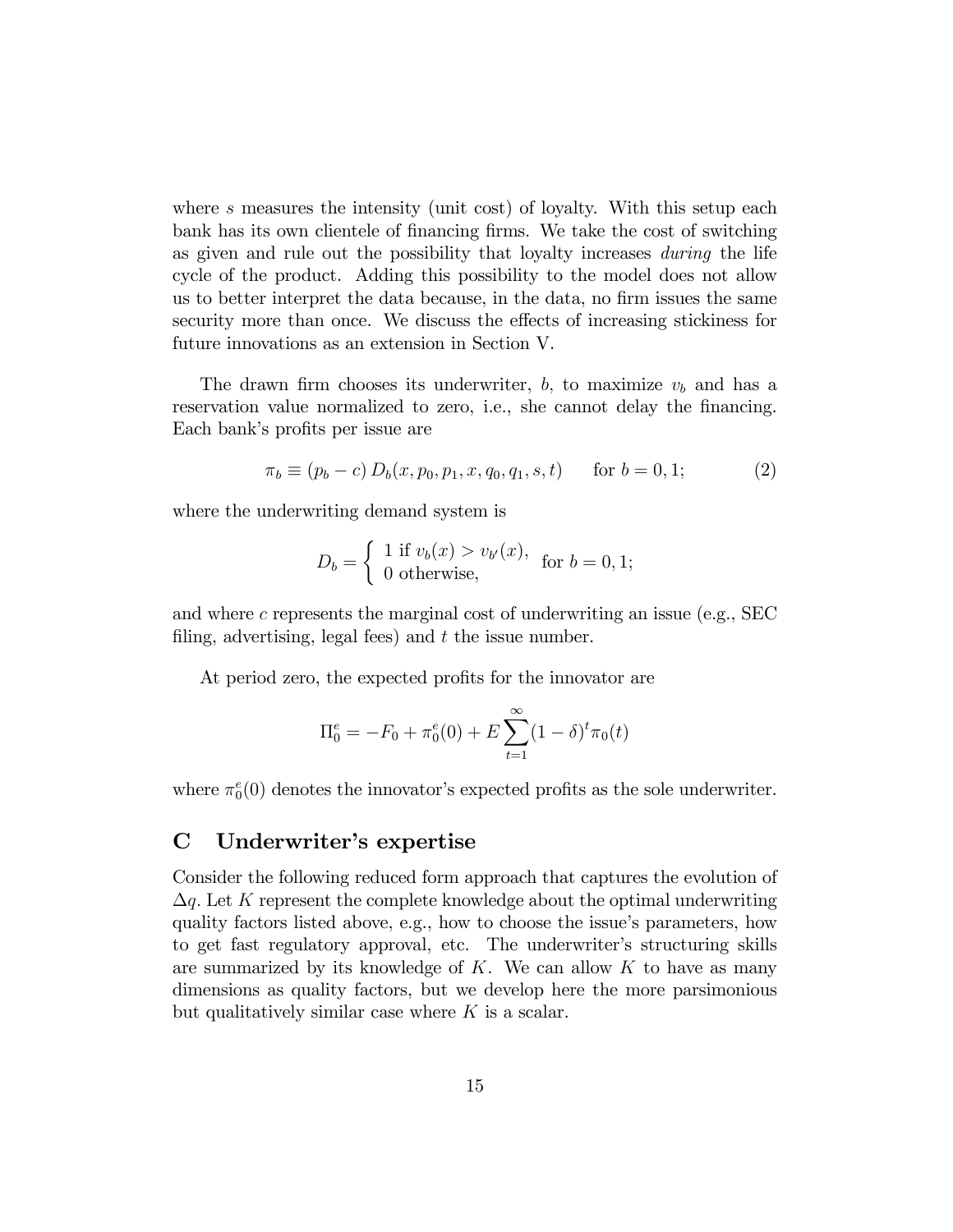#### 1. The innovator's knowledge

No underwriter has perfect knowledge about  $K$ . Let the underwriting service quality,  $q_b$ , be the *precision* of the underwriter's information about K, where K is normally distributed with variance  $\frac{1}{\kappa}$ . R&D provides the innovator with noisy private information about K through a signal  $K + k_0$ . If  $k_0$  is normally distributed with  $E(k_0) = 0$  and  $Var(k_0) = \frac{1}{k_0}$  then Bayesian updating gives the innovator a posterior precision about  $K$  of

$$
q_0 = \kappa + \kappa_0.
$$

#### 2. The imitator's learning

With each issue, the imitator gets a noisy signal of the innovator's signal, i.e.,  $K + k_0 + k_1$ . Thus, the imitator increases its knowledge of K with each issue. However, due to the additional noise, the leakage of information about  $K$  to the imitator is only partial even with the disclosure of the security's design following its first issue. This setup captures the fact that reverse-engineering by imitators is imperfect. If  $k_1$  is normally distributed with  $E(k_1) = 0$  and  $Var(k_1) = \frac{1}{\kappa_1}$  then we can establish the following:

**Lemma 1** The imitator's precision after t issues is

$$
q_1(t) = \kappa + \kappa_0 \frac{\kappa_1}{\kappa_1 + \frac{\kappa_0}{t}},
$$

and the quality differential between the innovator and the imitator is

$$
\Delta q(t) = \kappa_0 \left( 1 + \frac{\kappa_1}{\kappa_0} t \right)^{-1} . \tag{3}
$$

The proof to this Lemma is in the Appendix. The quality difference decreases and converges to zero with the issue number.

#### 3. Expertise and product generations

Let the maximum underwriting quality increase from generation  $g - 1$  to g by  $\Delta \kappa (q)$ . Thus, the maximum underwriting quality for a security g is

$$
\kappa + \kappa_0 + \sum_{g'=2}^{g} \Delta \kappa \left( g' \right),
$$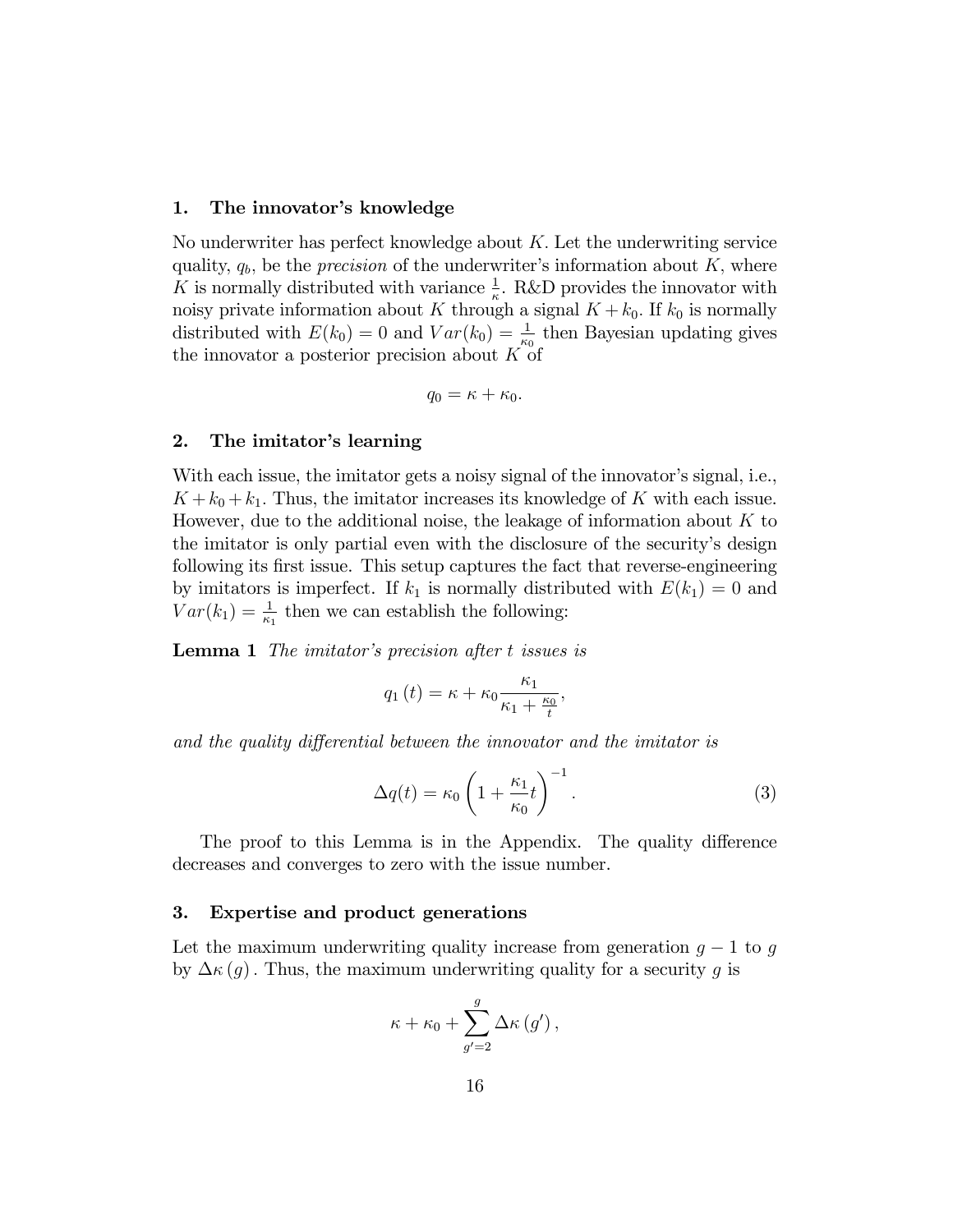and the quality differential between the innovator and the imitator by issue t of generation  $q$  is

$$
\Delta q(g, t) = \Delta \kappa(g) \left( 1 + \frac{\kappa_1}{\Delta \kappa(g)} t \right)^{-1}
$$

:

We will characterize the equilibrium fees and mandate probabilities (demand) for any t, g, and  $\Delta \kappa(g)$ . Note however that it is natural to assume that  $\Delta \kappa (g) \geq 0$ , as issuers would rather choose to issue  $g - 1$  if security g destroys underwriting value. We will estimate the time series of  $\Delta \kappa(g)$ in our empirical section. Note however, that typically sequences of related innovations exhibit a diminishing pattern of improvement from one to the next. In fact, whenever a subsequent product is not as innovative relative to the previous, then  $\Delta \kappa (g - 1) > \Delta \kappa (g)$  and

$$
\Delta q(g-1,t) = \Delta \kappa (g-1) \left( 1 + \frac{\kappa_1}{\Delta \kappa (g-1)} t \right)^{-1} > \Delta q(g,t) = \Delta \kappa (g) \left( 1 + \frac{\kappa_1}{\Delta \kappa (g)} t \right)^{-1}.
$$

Intuitively, the innovator's expertise advantage is smaller for less innovative generations for the same issue number.

#### D Underwriting market equilibrium

#### 1. Equilibrium mandate probabilities

Assume that  $min(q_1, q_2) \geq c + s$  so that even the low quality bank would profit from any issue as a monopolist for any generation. After the first issue the innovator loses part of its market power as underwriters compete for the next firm that wants to issue the same new security. Let  $\hat{x}$  be the issuer that is indifferent between both banks that set a fee at marginal cost. That is,  $\hat{x}$ solves

$$
q_0(g, t) - c - s\hat{x} = q_1(g, t) - c - s(1 - \hat{x}),
$$
  

$$
\Rightarrow \hat{x} = \frac{1}{2} + \frac{\Delta q(g, t)}{2s}.
$$

Whenever the innovator's expertise advantage is high relative to the intensity of loyalty of its clients, i.e.,  $\Delta q (g, t) > s$ , then  $\hat{x} > 1$  so that even the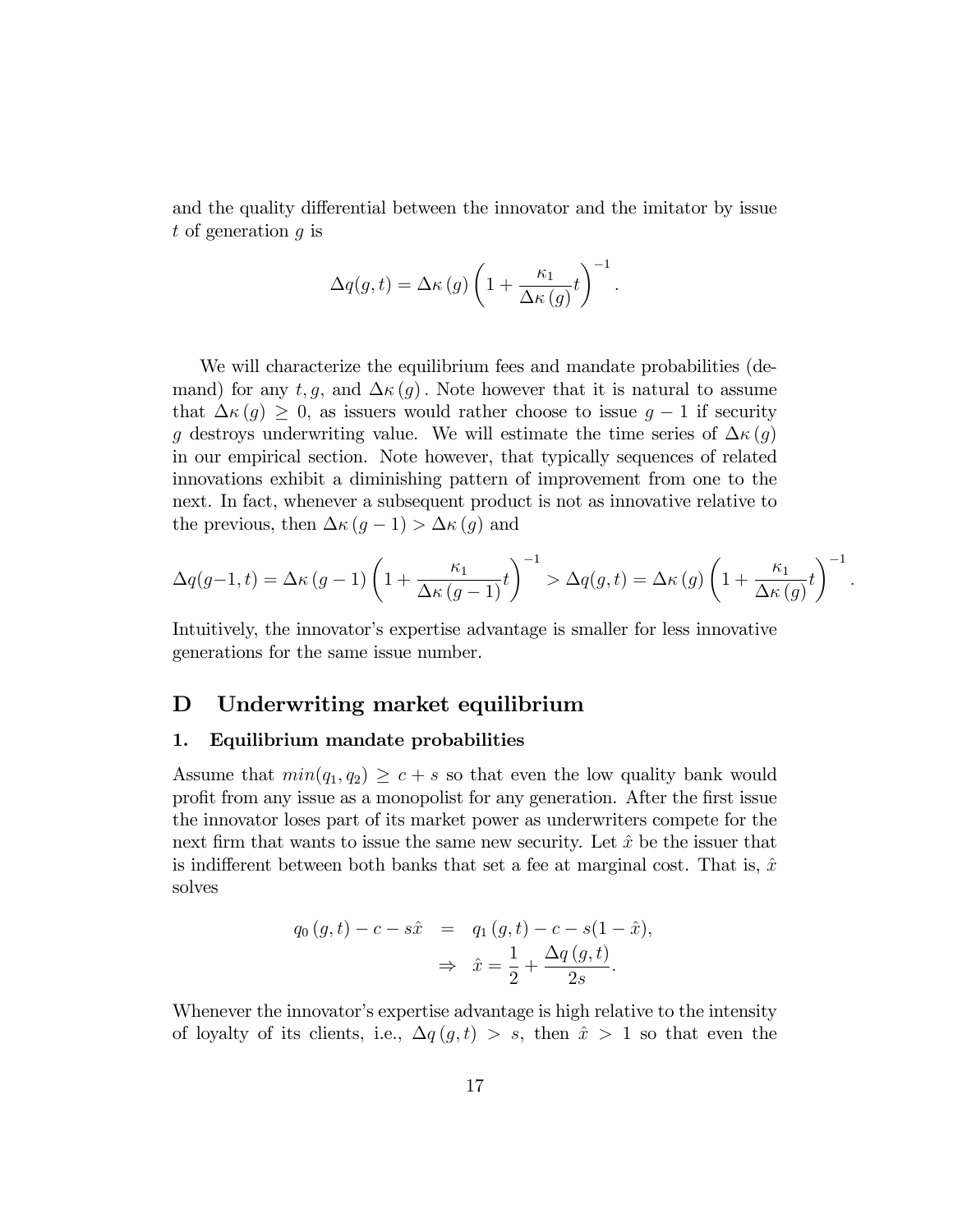most loyal client to the imitator chooses the innovator in equilibrium. The innovator, however, cannot set a fee as high as a monopolist.

Let  $\bar{x} \equiv \min(1, \hat{x})$ . In equilibrium, the innovator chooses a fee that guarantees him the mandate for any issuer  $x \in [0, \overline{x})$ . Similarly, the imitator gets mandates of issuers that are relatively loyal, i.e., that satisfy  $x \in (\overline{x}, 1]$ . The probability that an innovator gets the mandate is therefore  $Pr(x \leq \overline{x})$ , and Figure 4 illustrates both bank's mandate probabilities as a function of  $\Delta q$ .

#### <INSERT FIGURE 4 ABOUT HERE>

#### 2. Equilibrium underwriting fees

For any  $x \in [0, \overline{x})$ , the innovator's equilibrium fee is obtained from the indifference condition

$$
q_0(g,t) - p_0^* - sx = q_1(g,t) - c - s(1-x),
$$
  
\n
$$
\Rightarrow p_0^*(g,t,s,x,c) = c + (1-2x)s + \Delta q(g,t).
$$
 (4)

For any  $x \in (\overline{x}, 1]$ , the imitator's underwriting fee is

$$
p_1^*(g, t, s, x, c) = c + (2x - 1)s - \Delta q(g, t).
$$
 (5)

#### E Equilibrium comparative statics

The main sources of testable comparative statics in this model are s and  $\Delta q$ . All proofs to the propositions that follow are in the appendix.

#### 1. Imitators entry time

As  $\Delta q(g, t)$  decreases with t for a given g, the probability that the imitator gets the next mandate is zero until  $\Delta q(q, t)$  becomes smaller than s. For any issue that follows, entry is a possible probability event and increasingly likely. The probability distribution of entry is characterized by the next proposition.

**Proposition 1** The probability distribution of the time of entry by the imitator at the  $N$ -th issue of security g is first order stochastically dominated by the distribution of the time of entry of security g' if and only if  $\Delta \kappa (g) < \Delta \kappa (g')$ .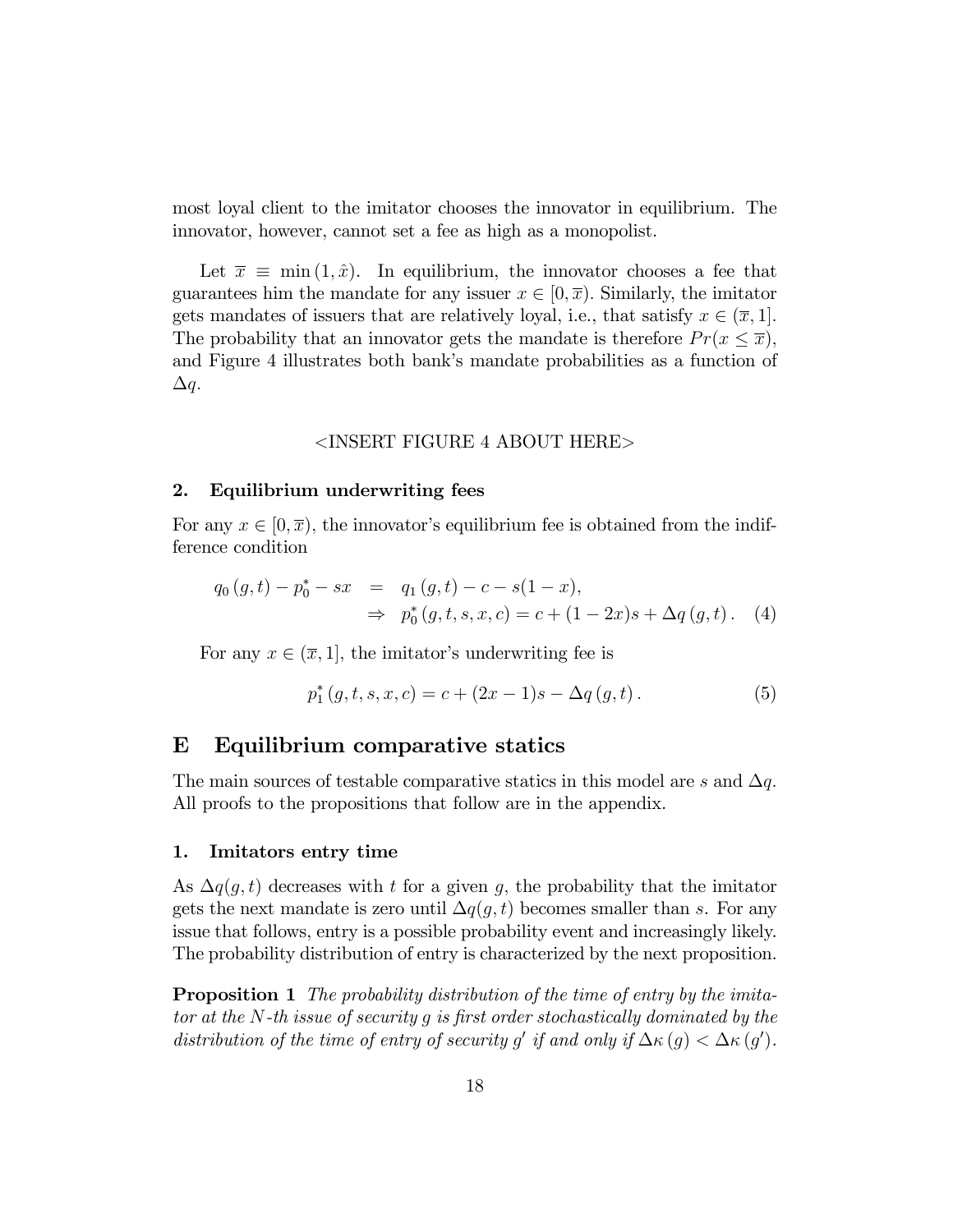This result implies that the expected time of entry by an imitator is shorter the smaller  $\Delta \kappa (g)$ . We will verify this prediction in the data by comparing the sample distribution of the times of entry of imitators for all generations within each group.

#### 2. Underwriting fees

It is clear from  $(4)$  and  $(5)$  that the difference in the underwriting fee charged by the innovator and imitator follows the behavior of  $\Delta q$  (g, t). Thus, ceteris paribus; the equilibrium fee of the innovator is larger than that of the imitator, but the difference converges to zero with the number of issues within a security, g.

Another testable implication is that the speed of convergence is increasing in the innovator's initial advantage,  $\Delta \kappa (g)$ . In fact, the term  $\Delta \kappa (g)$  is identified by  $(4)$  and  $(5)$  through the comparison of innovators and imitators fees across q for a given  $t$ .

#### 3. Market shares

The next proposition characterizes the expected equilibrium market shares for the innovator and the imitator after any arbitrary number of issues of a security g using the equilibrium prices and the mandate probabilities for every  $(q, t)$ .

**Proposition 2** The innovator's market share leadership over the imitator decreases with the number of issues within a security, ceteris paribus. The speed of market share convergence in the underwriting market for security g is larger than that for security g' if and only if  $\Delta \kappa (g) < \Delta \kappa (g')$ .

#### 4. Profits from innovation

The incentives to innovate and imitate are characterized by the following proposition.

**Proposition 3** The innovator's total profits and the incentives to innovate increase with the innovator's initial expertise advantage  $\Delta \kappa$  (g) and decrease with the imitating precision,  $\kappa_1$ . The imitator's total profits decrease with  $\Delta \kappa(g)$  and increase with  $\kappa_1$ .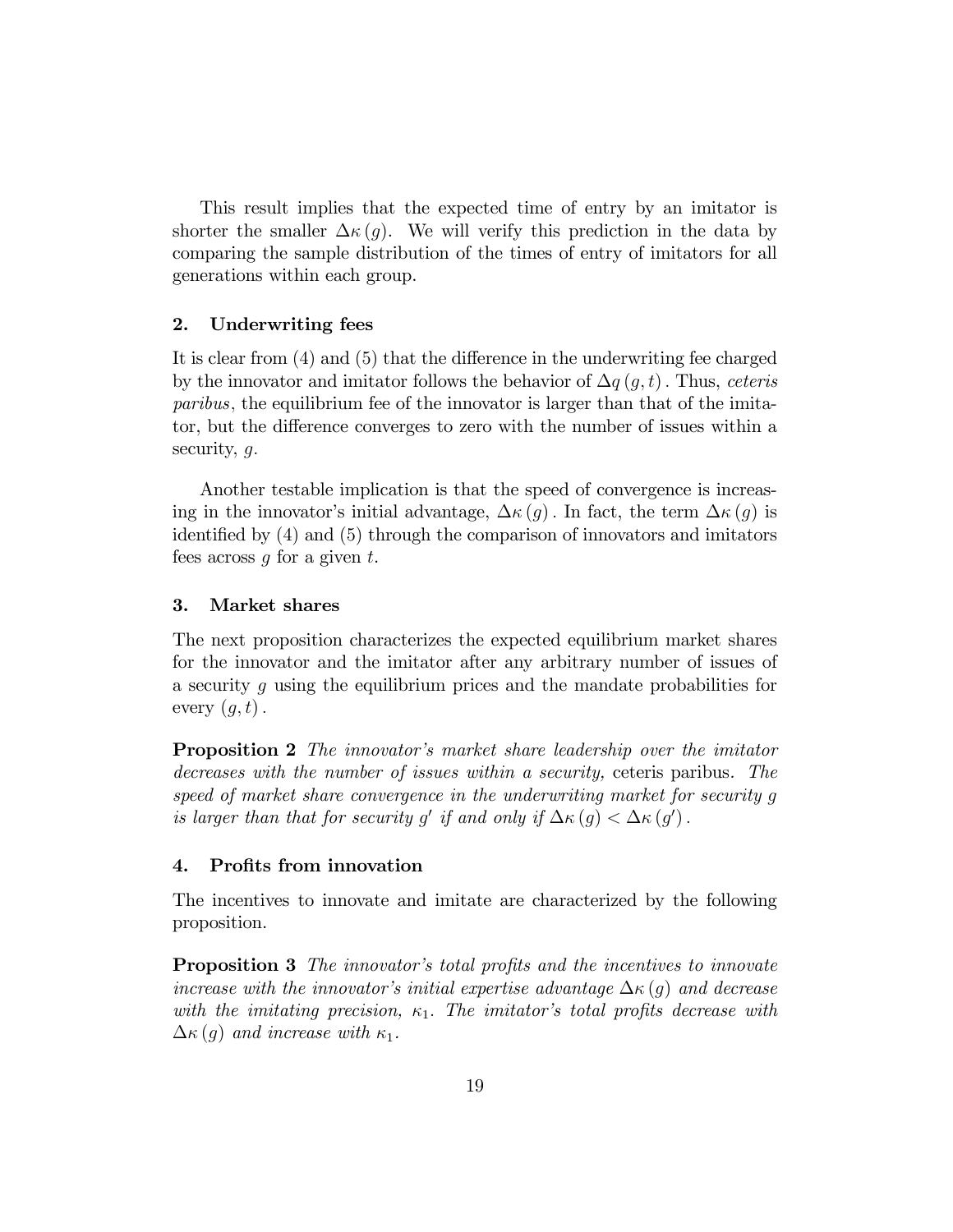#### F Discussion

The model above is a stylized representation of the underwriting market that captures the main determinants of the choice of an underwriter and the pricing of an issue: the cost of underwriting, the underwriter's experience and the issuer's loyalty to the underwriter. The new element is the interaction between the loyalty intensity and the evolution of the innovator's advantage. This interaction is testable and allows us to measure empirically the relative importance of role of each in the underwriting market for new securities.

The model identifies the predictions of the superior expertise hypothesis from those of the client loyalty hypothesis using the dynamics of the equilibrium variables within each security and across securities. After controlling for loyalty with the measure in  $(1)$ , the observed dynamics of each security's underwriting market can be matched to those predicted by  $\Delta q$ . Namely, we can estimate the initial innovator's advantage  $\Delta \kappa(q)$  as a function of the observed generation number from the comparison of equilibrium underwriting fees across generations given the issue number. Also, the speeds of entry and fee convergence depend on the estimated  $\Delta \kappa (g)$  and can be identified from the comparison of fees across issues within the same underwriter and generation. As we argued before, we expect  $\Delta \kappa(q)$  to decrease with q, as later generations typically improve the previous ones at slower rates. Thus, we would expect faster entry and fee and market share convergence for later generations.

The effects of client loyalty on equilibrium underwriting fees and market shares follow directly from  $(4)$ ,  $(5)$ , and the definition of the least loyal client,  $\hat{x}$ . The effects are qualitatively identical to those in Bhattacharyya and Nanda (2000): the innovator can charge higher fees, make larger profits and have a longer lived advantage over its imitators when all its clientele is more loyal (higher  $s$ ) or when the clients seeking finance at the time are the most loyal ones (x close to zero). However, the loyalty hypothesis on its own, i.e., if  $\Delta q (q, t) = 0$ , would predict that imitation is immediate and that the expected market shares of the innovator and imitators are stationary.

The loyalty of the client base on its own may still provide profits to the innovator. However, if imitation is perfect then  $\Delta q (g, t) = 0$  and the free-rider problem is most severe. Imitation would be more profitable than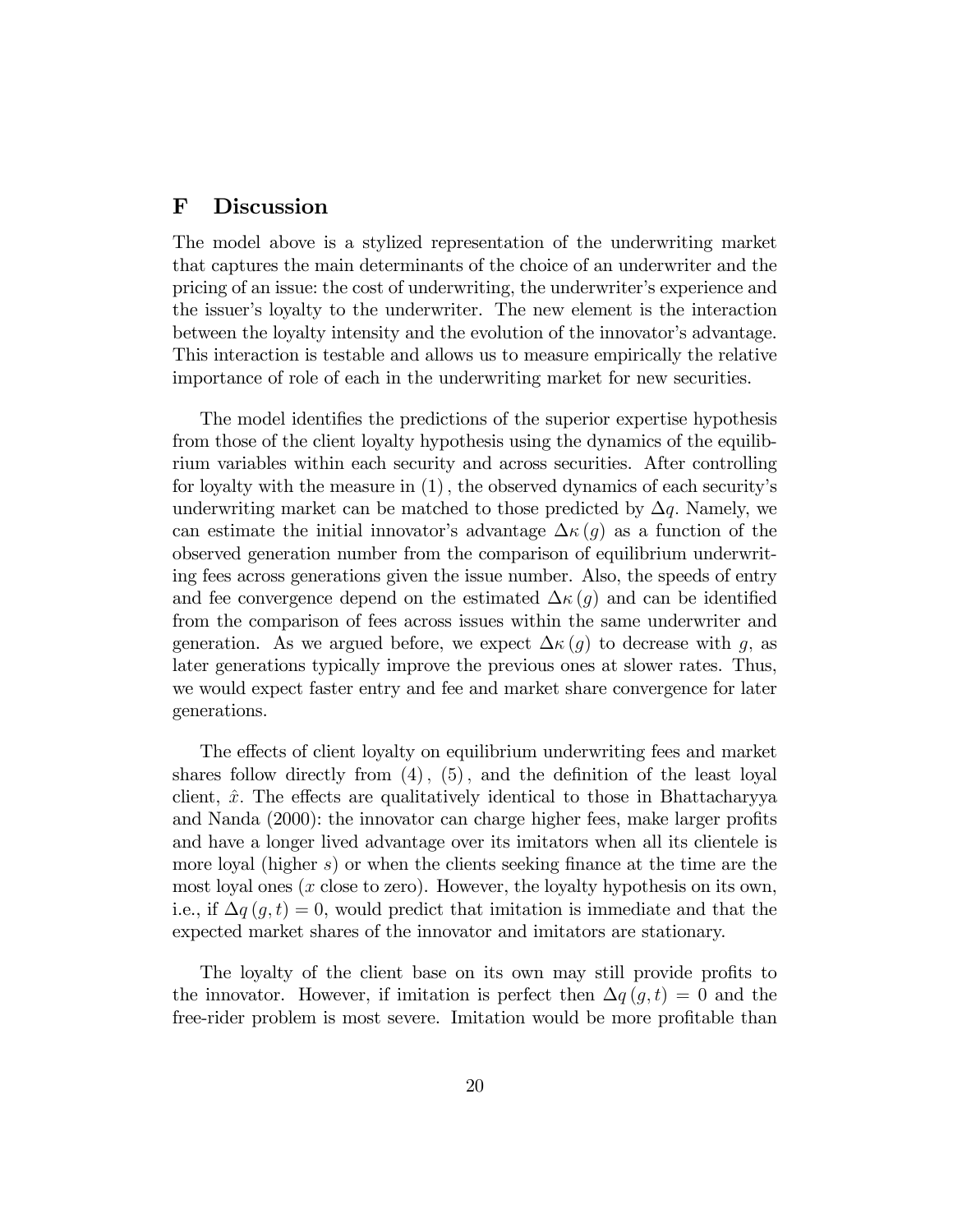innovation and all banks would best-respond by waiting to imitate rather than moving first.

In this model, the innovator has an incentive to innovate in markets where imitators can extract less information from an issue, i.e., where  $\kappa_1$  is low. This will be the case in highly volatile markets where changes in the economic environment may induce more variation in the structuring parameters across issues. Thus, innovation may occur more frequently in volatile markets not because issuing firms demand new securities that hedge increased risk but because in such markets banks would expect bigger and longer lived advantages as innovators.

Our analysis has also implications for the speed and timing at which product innovations are introduced into the market. While an innovator may have developed a new security, it may choose not to immediately underwrite an issue of that security because none of its clients may need finance at that time. Further, underwriting the issue for a firm that is not part of the bank's usual clientele will not be as profitable for the bank because of the switching costs the new client might bear. Hence, the innovator will choose not to trigger the imitator's learning process until it can make large profits from the Örst. The innovator will either wait or aggressively market the product to its loyal clients with the aim of securing a more profitable underwriting contract and the highest continuation profits.

# III Evidence from the timing of imitation

Proposition 1 implies that market entry by imitators occurs sooner on average for later generation products than for earlier generations if later generations increase the value to the issuer with respect to previous ones at a decreasing rate. Table III showed that late generations are indeed imitated faster than the first ones. Figure 5 takes a closer look by plotting the empirical cumulative distribution function (CDF) of the speed at which a security is imitated.

#### <INSERT FIGURE 5 ABOUT HERE>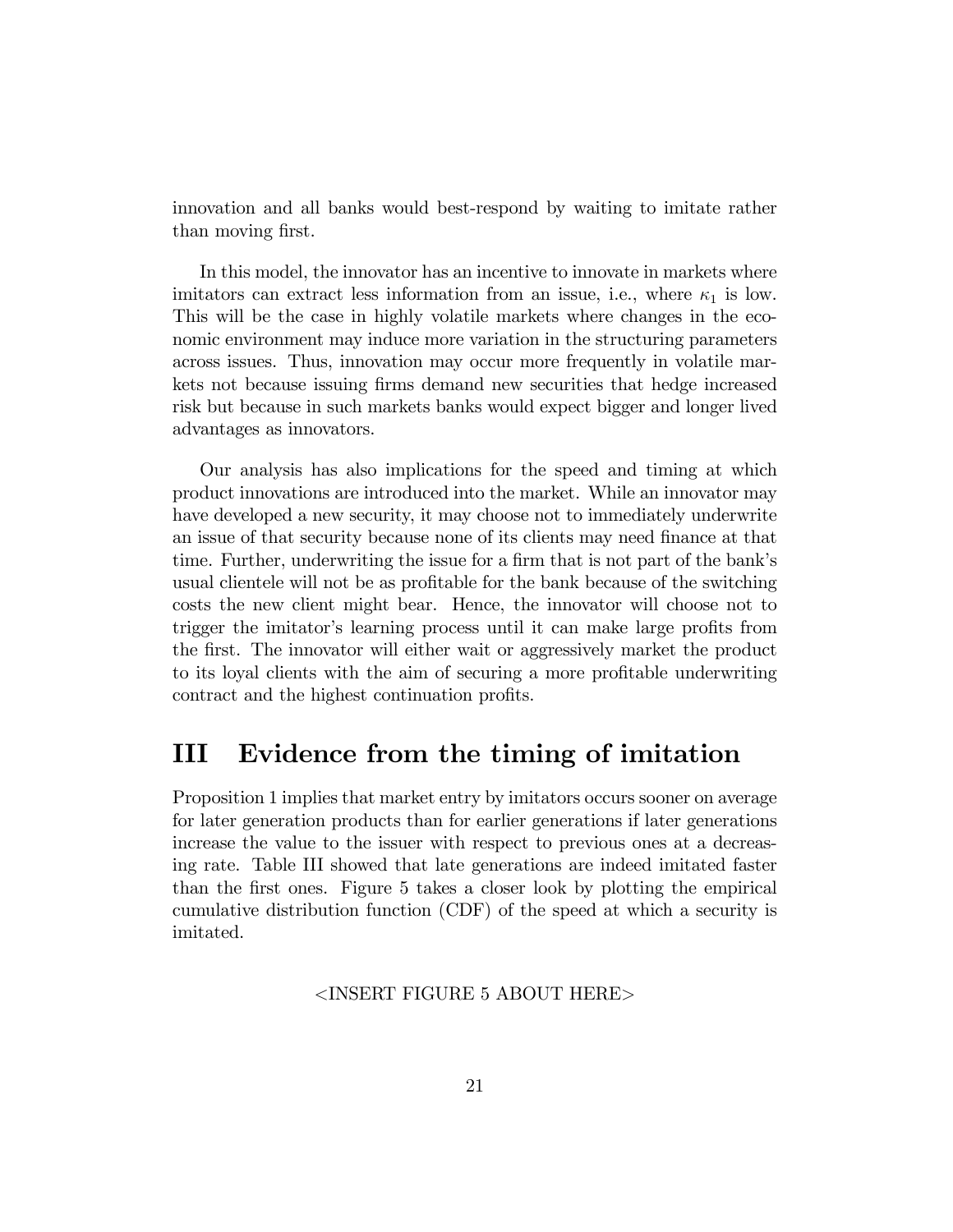The dotted line is the CDF of the number of issues before imitation for all Örst generation imitated securities in our data. The solid line is the CDF of the number of issues before imitation for all imitated later generation products. As predicted, the imitation time CDF of later generations firstorder stochastically dominates the imitation time CDF of first generations.

#### A The hazard rate of imitation

For a precise test, we estimate a model of the survival time, i.e., the issue count, before a security is imitated. We take every issue of every imitated security before imitation and pair the issue number of each with the relevant covariates. With this data we estimate the parameters of

$$
\lambda_{g,t} = \exp\{-\left(\beta_0 + \beta_1 g + \beta_2 \mathbf{x}_{g,t} + \varepsilon\right)\};\tag{6}
$$

where  $\lambda_{g,t}$  is the probability that security g is imitated immediately after issue t given that it has not yet been imitated. We use  $\mathbf{x}_{gt}$  to capture characteristics of the market for security g that may speed up or slow down imitation. We use the total size of the market and the total number of issues ever. We also use the size of the first issue and the average size of all issues before t to approximate the imitator's expectations of the market size. We estimate  $\beta_0$ ,  $\beta_1$ , and  $\beta_2$  by maximum likelihood, using standard errors estimators that are robustly consistent to heteroskedasticity and correlation within securities in the same group.

We assume that  $\varepsilon$  is log-normally distributed so that  $-\ln \lambda_g$  is the conditional mean of the distribution of the log of the imitation time for security g: The log-normal assumption implies that the baseline hazard rate is initially zero and increasing, implying that, ceteris paribus, it is initially very hard for a competitor to imitate a new security yet as time passes it becomes easier. We omit our results for other distributional assumptions, but they are available in a supplement to the paper. As expected, the results are virtually identical when we use distributions of the generalized F class. These distributions imply an increasing baseline hazard rate and thus all the estimates and the goodness of fit measures are basically the same as in the log-normal  $case.<sup>11</sup>$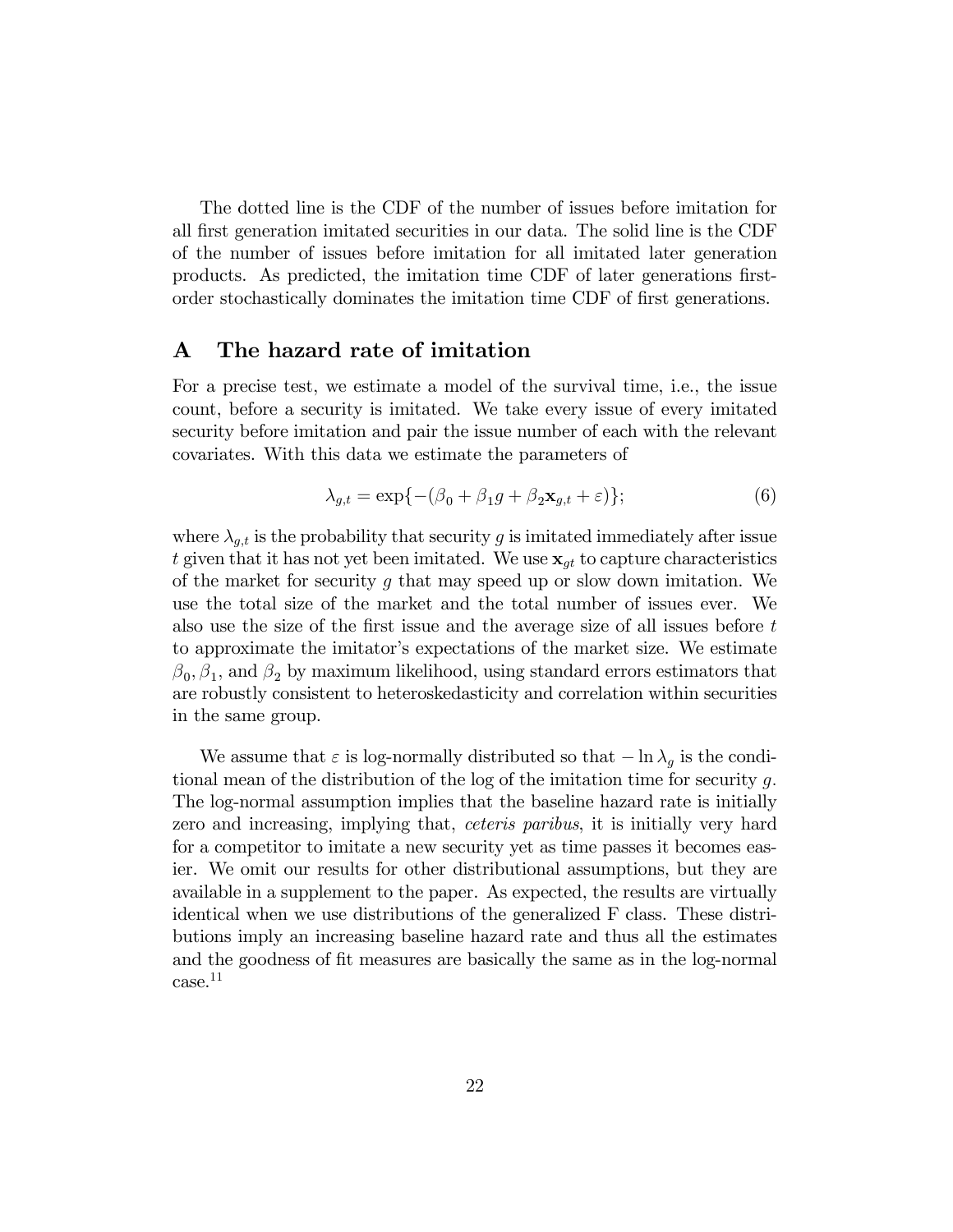#### B Results

The first column in Panel A of Table V shows the benchmark estimates of the parameters in (6). As predicted, a higher generation index is associated, on average, with a larger hazard rate and thus, with a faster expected imitation time. The estimate is significantly different from zero at the  $95\%$  level. The joint hypotheses that all parameters are zero is also rejected. All the other columns show the results when we use different security-specific controls. The estimate of  $\beta_1$  is steady, negative and significantly different from zero with at least  $95\%$  confidence in all cases.

#### <INSERT TABLE V ABOUT HERE>

Our estimates of  $\beta_1$  are also economically significant. Panel A of Table VI shows the estimated median times of the entry of imitators,  $\frac{1}{5}$ , for different product generations. We calculate these estimates at all the quartiles and at the mean of the sample distribution of the control variables using the estimates in column 5. The predicted median imitation time of a first generation security is almost four issues. The median imitation time is reduced by one issue on average for fifth generations and to 1.5 for 15th generations.

#### <INSERT TABLE VI ABOUT HERE>

The estimates of  $\beta_2$  are positive and significantly different from zero to the 99% level when we use the total volume issued ever and the total number of issues ever (columns 2 and 3). Thus, imitation is slower on average for securities with bigger markets. As we argued before, the innovator has incentives to market aggressively the innovation to its close clientele, securing enough issues early before imitation effectively limits its market power. These incentives will be stronger for larger markets. The positive and significant estimates of  $\beta_2$  seem to be capturing these effects.

Modelling the hazard rate of imitation with issue counts and approximating market size with ex-post measures will be more informative of the innovator's incentives to slow down imitation, conditional on  $q$ . To understand better the imitator's reaction, we use ex-ante measures, i.e., information about the market size available to the imitator as the market unfolds.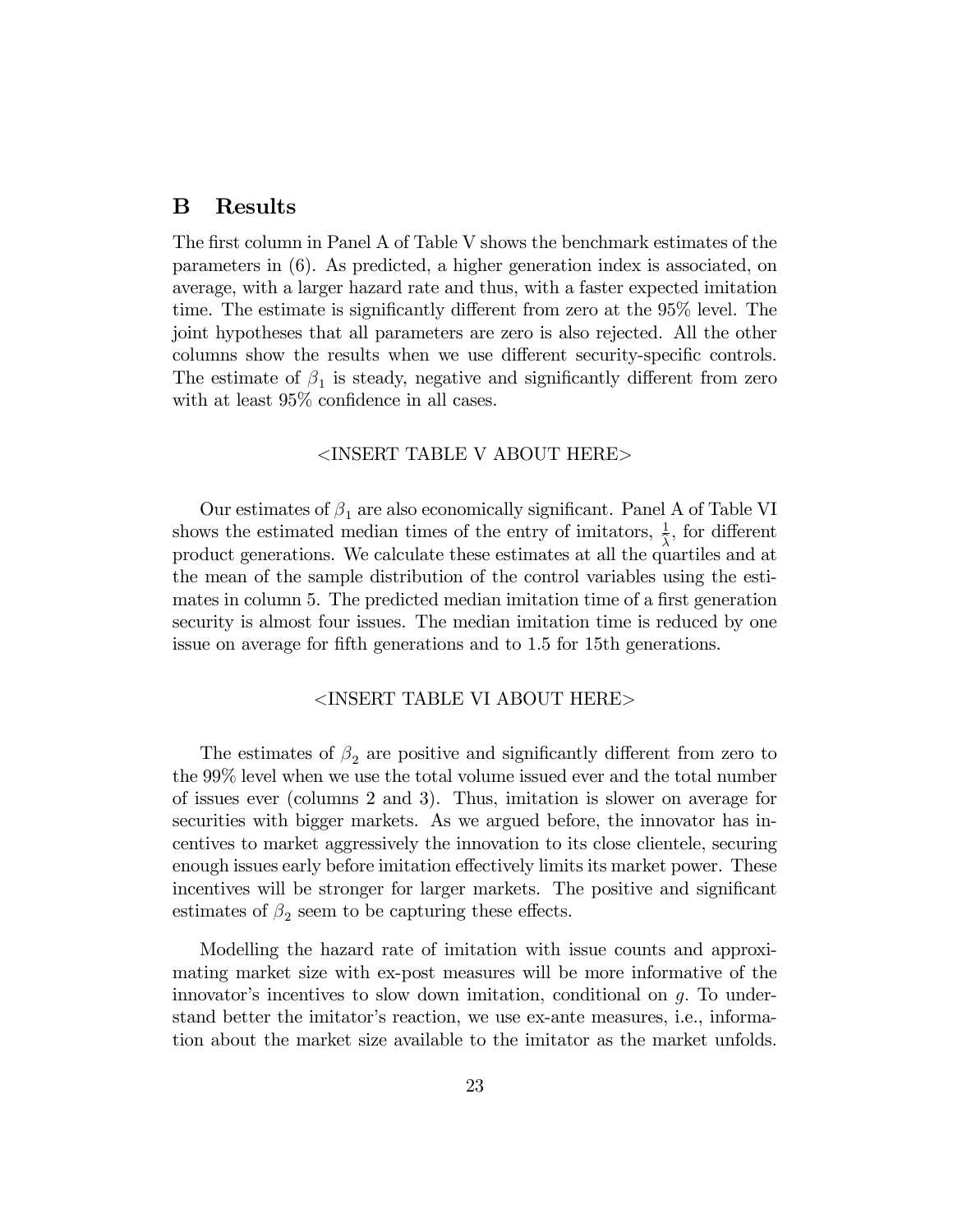The coefficients of the size of the first issue and the average size of all issues before t are either small or insignificant (columns  $4$  and  $5$ ). In column  $6$  we augment the specification to include also the standard deviation of the issue size before t. The coefficient is positive and significant with  $95\%$  confidence. Hence, the imitator's uncertainty about the market size is what drives his entry time over and above the generation number. More uncertainty delays the imitator's entry.

#### C Calendar time to imitation

We redo the hazard rate analysis of the model in (6) using the calendar times (days) after innovation instead of the issue numbers. The imitator's efforts to enter the market would not be well captured by time measured with the issue number if some of the first few issuers had been already captive clients of the innovator. Panel B of Table V shows the parameter estimates and Panel B of Table VI shows their implied imitation speeds.

We confirm that the speed of imitation increases in  $g$  regardless of the speed measure (issues or days): the estimates of  $\beta_1$  are positive and significantly different from 0 with  $99\%$  or  $95\%$  confidence in all six columns. The predictive roles of ex-ante and ex-post measures of market size have reversed. Ex-post measures have no effect on the hazard rate of imitation (columns 2) and 3) whereas ex-ante measures now have a negative and significant effect. Larger pre-imitation issues on average accelerate imitation in terms of days but not in terms of issue counts. Our initial interpretation is therefore supported. The larger the expected market size, the faster imitators will try to enter the market. They will achieve this goal in terms of calendar time but not in terms of the number of issues because the innovator will also move fast to secure initial mandates.

Figure 6 illustrates the survival probabilities (i.e., the probability that a security has not been imitated within a certain time) implied by the estimates above.

#### <INSERT FIGURE 6 ABOUT HERE>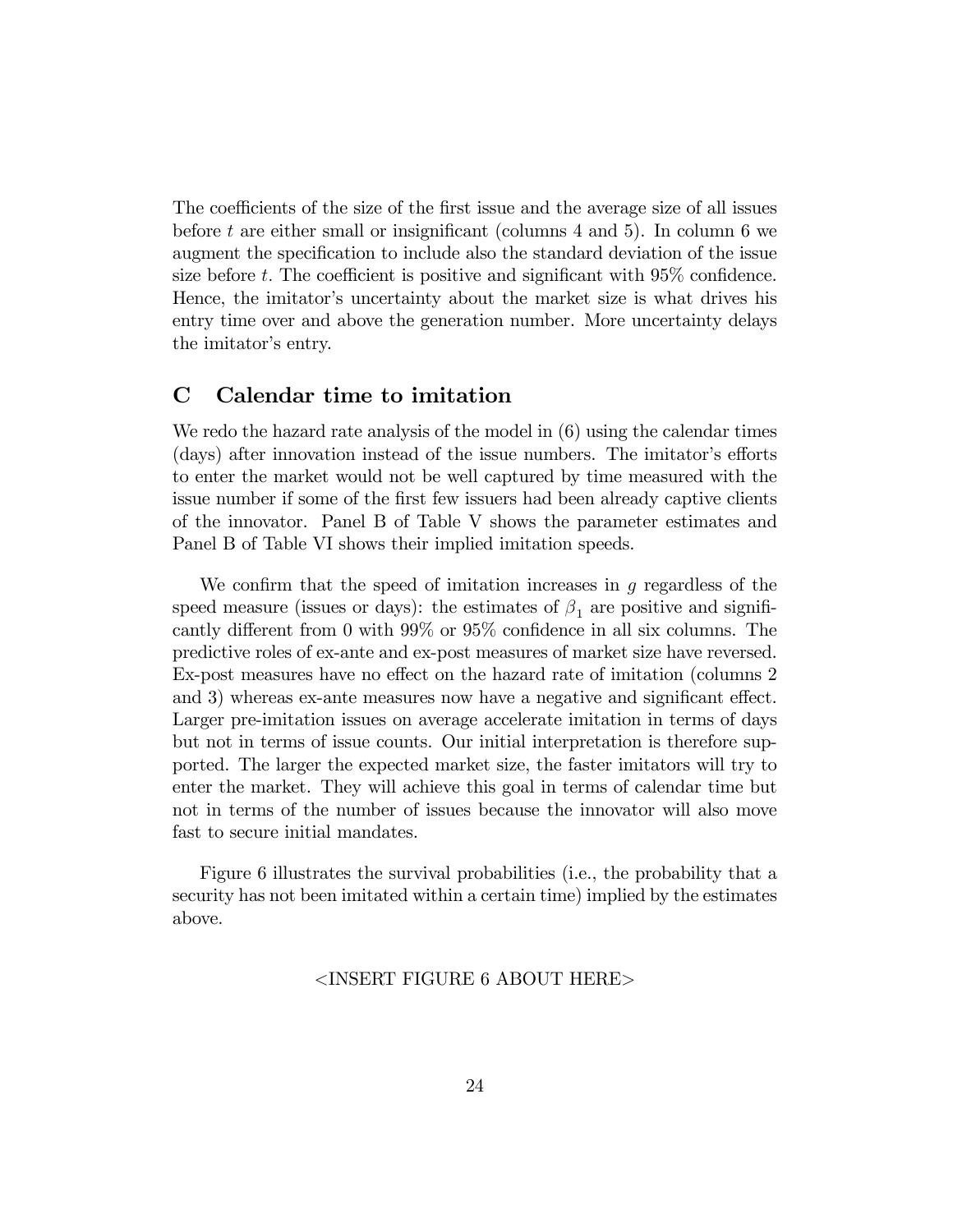#### D Summary

We have shown in this section that the main driver of imitation speeds is the security's generation number. This speed is increasing in  $q$ . This effect is robust to the measurement of the speed of imitation: the issue count or the number of days. On top of that effect, innovators slow down the entry of imitators by securing more underwriting mandates in larger markets. Imitators speed up their entry in markets they expect to be larger with less uncertainty.

## IV Evidence from underwriting fees

The model's equilibrium fees by the innovator and imitator are respectively

$$
p_0 = c + (1 - 2x)s + \Delta q(t, g),
$$
  
\n
$$
p_1 = c + (2x - 1)s - \Delta q(t, g).
$$

Therefore, the differences in the underwriting fees between these two bank, over and above bank-specific and issuer-specific characteristics, depend on the security's generation number,  $g$ , and the issue number within the security,  $t$ . The innovator's fee is higher than the imitator's but the difference decreases in the issue number. The difference decreases faster the later the generation number of the security if and only if the innovator's initial advantage decreases with  $g$ .

#### A The econometric specification

We model the underwriting fee of issue  $t$  of security  $g$  as

$$
p_{t,g} = \gamma_0 + \gamma_1 INN_b + \gamma_2 INN_b \times t \times g + \sigma LOYAL_{t,g,b,x} + \delta'_w \mathbf{w}_t + \delta'_z \mathbf{z}_{b,t} + \nu_l + \eta_{t,g}.
$$
\n(7)  
\nwhere  $\gamma_1 INN_b + \gamma_2 \times t \times g$  measures  $\Delta q(t, g)$ .  $INN_b$  takes value 1 if the  
\nunderwriter of issue *t* is the security's innovation and -1 otherwise. The  
\ninitial expertise advantage of the innovation for generation *g* is  $2(\gamma_1 + \gamma_2 g)$ .  
\nA first test of the superior expertise hypothesis is that  $\gamma_1 + \gamma_2 g > 0$  for every  
\n*g* in the sample.

The initial expertise advantage,  $\Delta \kappa(g)$ , is decreasing with the generation number if and only if  $\gamma_2$  < 0. If  $\gamma_2$  < 0 then the advantage decreases at a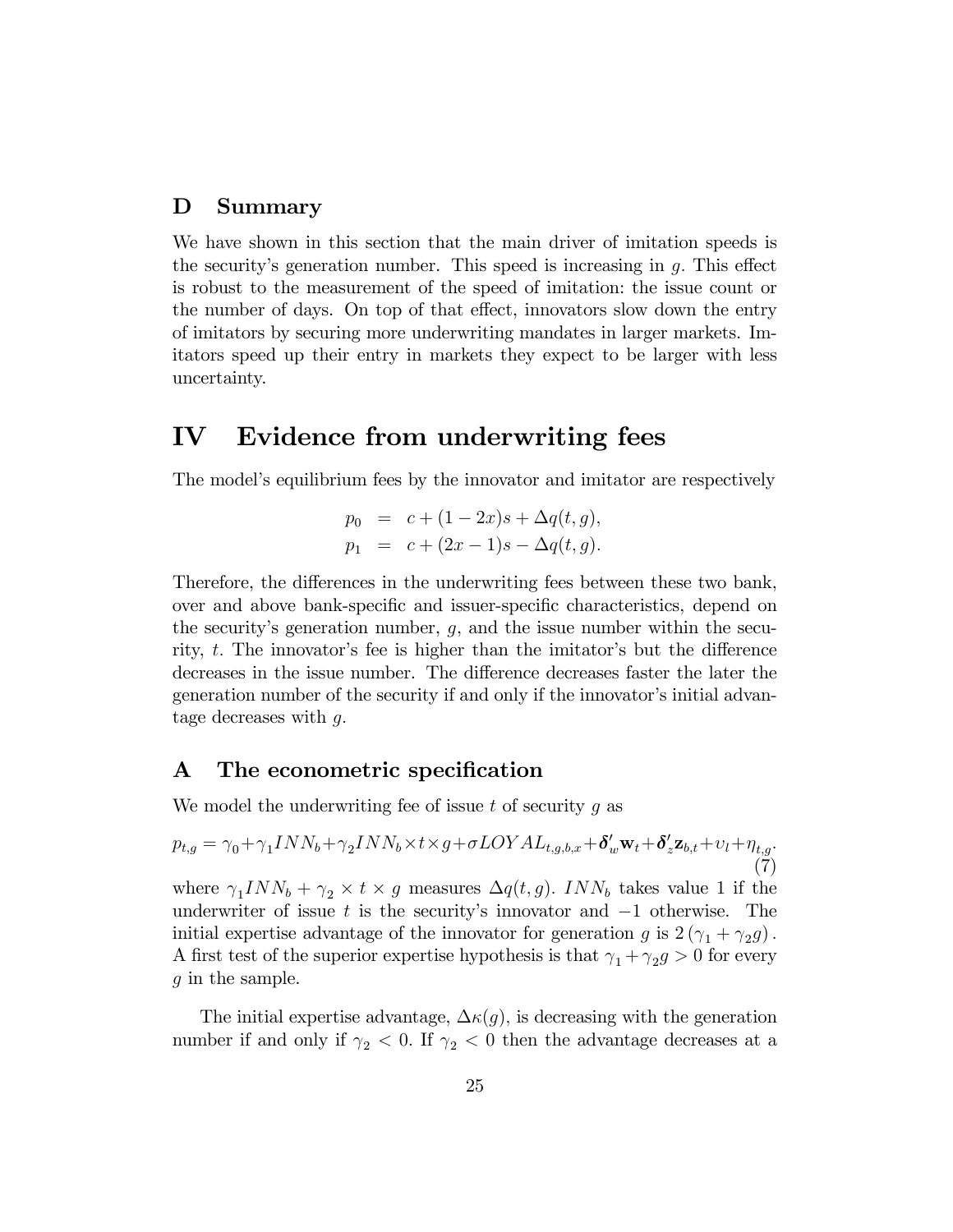rate of  $-2\gamma_2 g$  per issue, i.e., faster for later generations. The implied issue number after which  $\Delta q(t, g) = 0$  is given by  $-\frac{\gamma_1}{\gamma_2 g}$  $\frac{\gamma_1}{\gamma_2 g}.$ 

 $LOYAL_{t,g,b,x}$  is defined in equation (1). It measures the past likelihood of the issuer to choose underwriter b by the time of issue t of security g. Thus, it measures x. The parameter  $\sigma$  measures s and is interpreted as the importance of client loyalty for this segment of the underwriting market. For robustness, we reconstruct this measure counting: (i) only issues one year before t; and (ii) only issues of the same class, i.e., debt, convertible debt, preferred, or convertible preferred.

The vector  $\mathbf{w}_t$  includes issue-specific controls to allow the underwriting fees to vary according to the marginal cost of underwriting an issue. We include the size of the issue (logarithm of the proceeds), and the securityís maturity for issues of debt and convertible debt. We also include a dummy variable that takes value 1 if the issuer's debt is of investment grade. All specifications also include bank-specific characteristics through  $\mathbf{z}_{b,t}$  to capture the fee variation due to differences in the reputation of the underwriter for placing an issue successfully. We use the bank's historical underwriting volume market shares for security  $g$  at  $t$ , and for all securities in the same class,  $l = \{D, CD, P, CP\}$  as g.

We allow for further class-specific pricing differences trough  $v_l$ . We estimate  $v_l$  as a random or a fixed effect, and all the other parameters,  $\gamma, \sigma, \delta_w$ and  $\delta_z$ , accordingly. We include yearly specific dummies between 1986 and 2003 wherever noted. Finally,  $\eta_{q,t}$  is the error term due to residual unobserved heterogeneity.

The specification above follows the empirical literature on underwriting fees (see Altinkilic and Hansen, 2000): it includes the issue size to capture economies of scale and issue and bank-specific measures to capture the increasing part of the marginal costs curve. It also includes bank-specific measures that capture the bank's generic underwriting service quality on top of the quality specific to the innovation. The new element in the specification above is that the comparisons of the underwriting fees are made across issues for a given security and across generations for given issue numbers. Tufanoís  $(1989)$  failure to identify differences between innovator's and imitator's fees may have easily been caused by not making these two comparisons. Note too that the model attributes the fees levels to quality differences between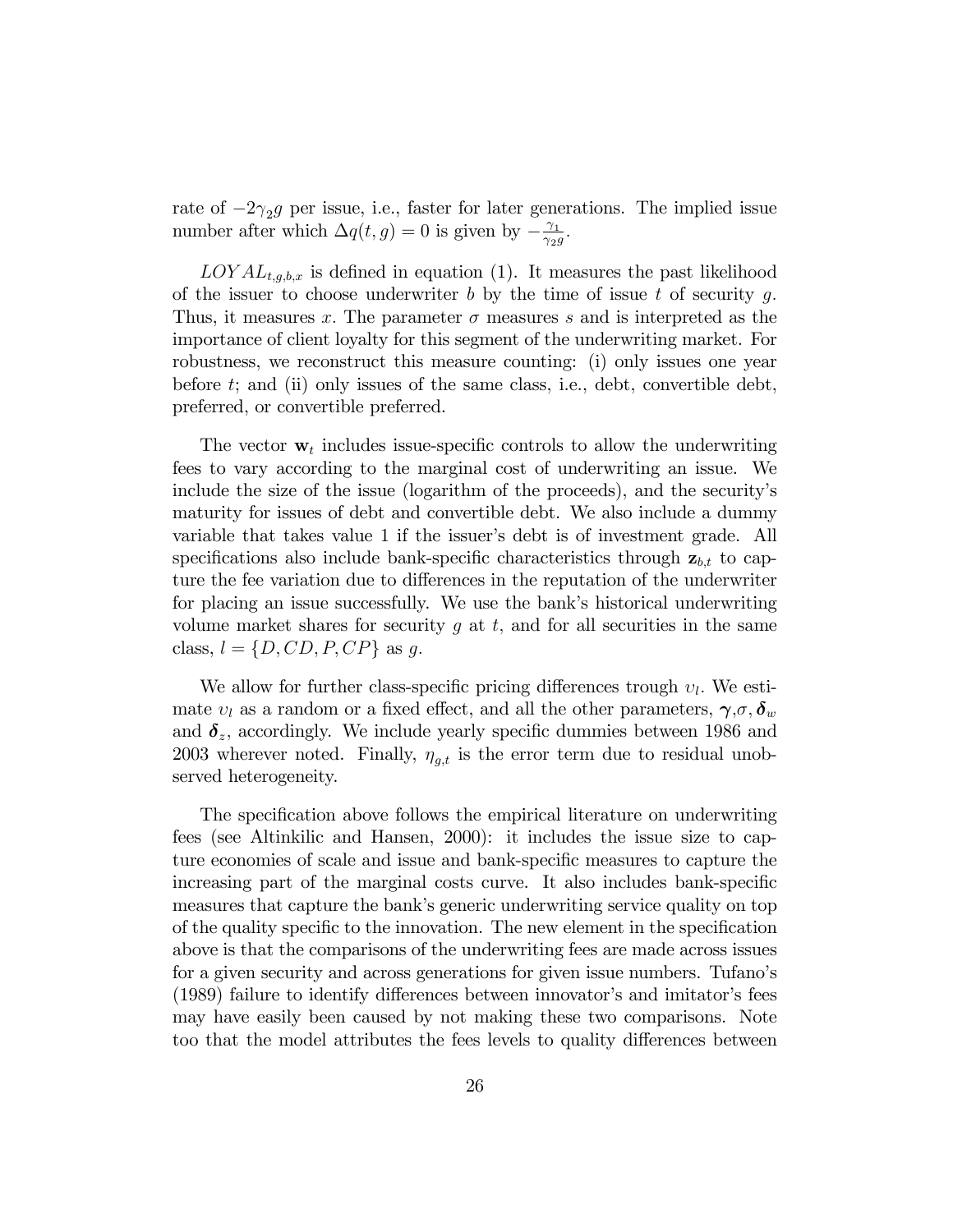innovators and imitators and not to the banks' security-specific underwriting quality levels. Therefore, the theoretical model has important implications for the identification of the determinants of the equilibrium fees in the sense that the effects of bank-specific characteristics in  $z_{b,t}$  account for pricing differences over and above the advantage intrinsic to the innovator.

#### B Results and interpretation

Table VII shows the estimates of the parameters of (7): Columns 1 through 3 estimate the model using all issues of all imitated securities in the data. Columns 4 through 6 exclude the first issue of each security (18 observations). If the fee for the first issue was effectively set before imitators had any knowledge of the new security structure, then it would have been set by a monopolist rather than by a leading oligopolist. We compute a random and a fixed effects estimator for all six specifications and report the former. Columns 2,3,5 and 6 include year dummies and based on the Hausman test we cannot reject that  $v_l$  is uncorrelated with  $\eta_j$ . Thus, the inclusion of year dummies improves the specification and renders the random effects estimator consistent and efficient.

In consistency with our model, the estimates of  $\gamma_1$  are positive for all specifications. The confidence level increases from  $90\%$  (columns 2 and 3) to at least  $95\%$  (columns 5 and 6) after excluding the first issues of all securities. Recall that the average underwriting fee for imitated securities is 2.33%. Hence, the implied average excess equilibrium fee of innovators with respect to imitators, that is,  $\frac{\hat{\gamma}_1}{2.33}$ , ranges between 8.9% and 16.5%. Columns 5 and 6 also show higher  $R^2$ s and lower Hausman statistics than 2 and 3. As we expected, the specification in  $(7)$  fits much better the sample that excludes the first issue. The estimate of  $\gamma_2$  is always negative and different from zero with 99% confidence across all specifications. This result shows that each innovation adds less value on average than its predecessor. The innovator's expertise advantage decreases as more issues are completed and decreases faster for later generation products. Note too how stable these estimates are across all specifications with year dummies.

#### <INSERT TABLE VII ABOUT HERE>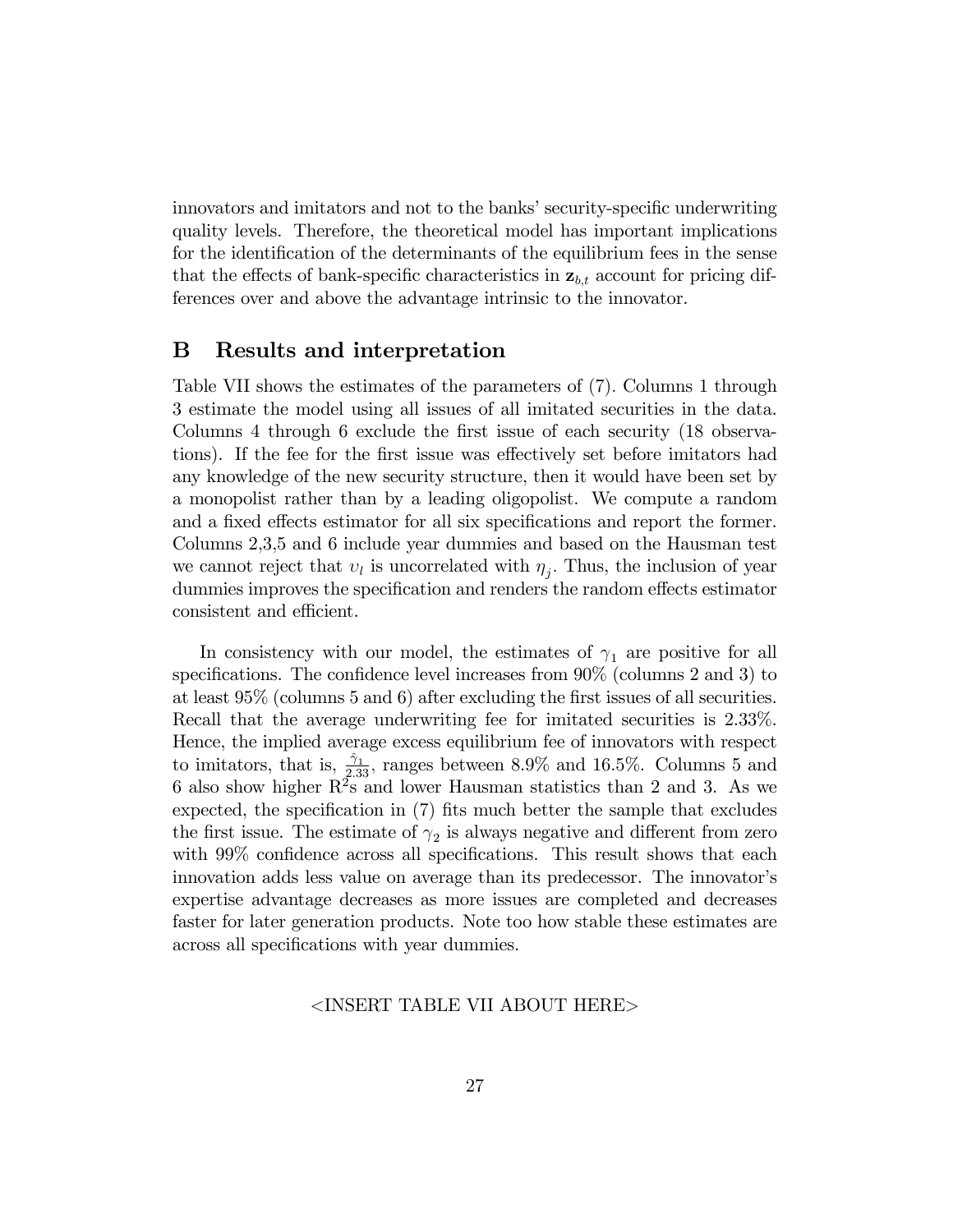We can never reject that  $\sigma$  is different from zero for all specifications in Table VII. We obtain this result regardless of how we measure loyalty, i.e., either using the counts of underwriter-issuer pairs for all securities or only for securities in the same class  $l$  as  $q$ . This result is driven by the fact that issuers of corporate derivatives are frequent issuers of securities in general and keep relationships with all the top banks. The typical issuer seems impartial to all competitors. This fact leaves little room for the loyal clientele hypothesis, and the variation in underwriting fees is effectively explained by the intergenerational and inter-issue comparisons.

The coefficient of the logarithm of proceeds is negative and seems to capture the economies of scale in an offering. It is significant with  $90\%$ confidence for columns 4 and 5, where the fit of the model in general is the best. The variation in maturity and investment grade don't seem to capture the fees variation as well as the bank-specific variables. The fact that the coefficient for the bank's volume share of corporate derivatives underwriting is negative suggests that it is capturing the bank's lower underwriting cost. Recall that levels of bank-specific variables in this model explain fees levels through the marginal costs of underwriting or the underwriting quality in general (not security-specific). Thus, the bank's success as an underwriter of any security, measured by the bank's volume share in the class, has a positive and significant coefficient and, therefore, captures the bank's underwriting quality level in general.

Table VIII interprets the estimates shown above and analyzes their economic significance. The number of issues before the innovator's expertise advantage disappears is  $-\frac{\hat{\gamma}_1}{\hat{\gamma}_2}$  $\frac{\gamma_1}{\gamma_2 g}$ . It takes at least 10 issues for the imitator to compete at equal strength with the innovator in the underwriting market for first generation products. For 15th generation products, the innovator faces the toughest competition immediately after it has innovated. Note that this is another consistency check of our model: the initial innovator's advantage,  $\gamma_1 + \gamma_2 g > 0$  is positive for every generation number in our sample  $(g \le 15)$ . It is never the case that the imitator starts with a lead. This is strong evidence that our econometric specification effectively identifies advantages intrinsic to innovation and not to other bank characteristics (e.g., reputation).

#### <INSERT TABLE VIII ABOUT HERE>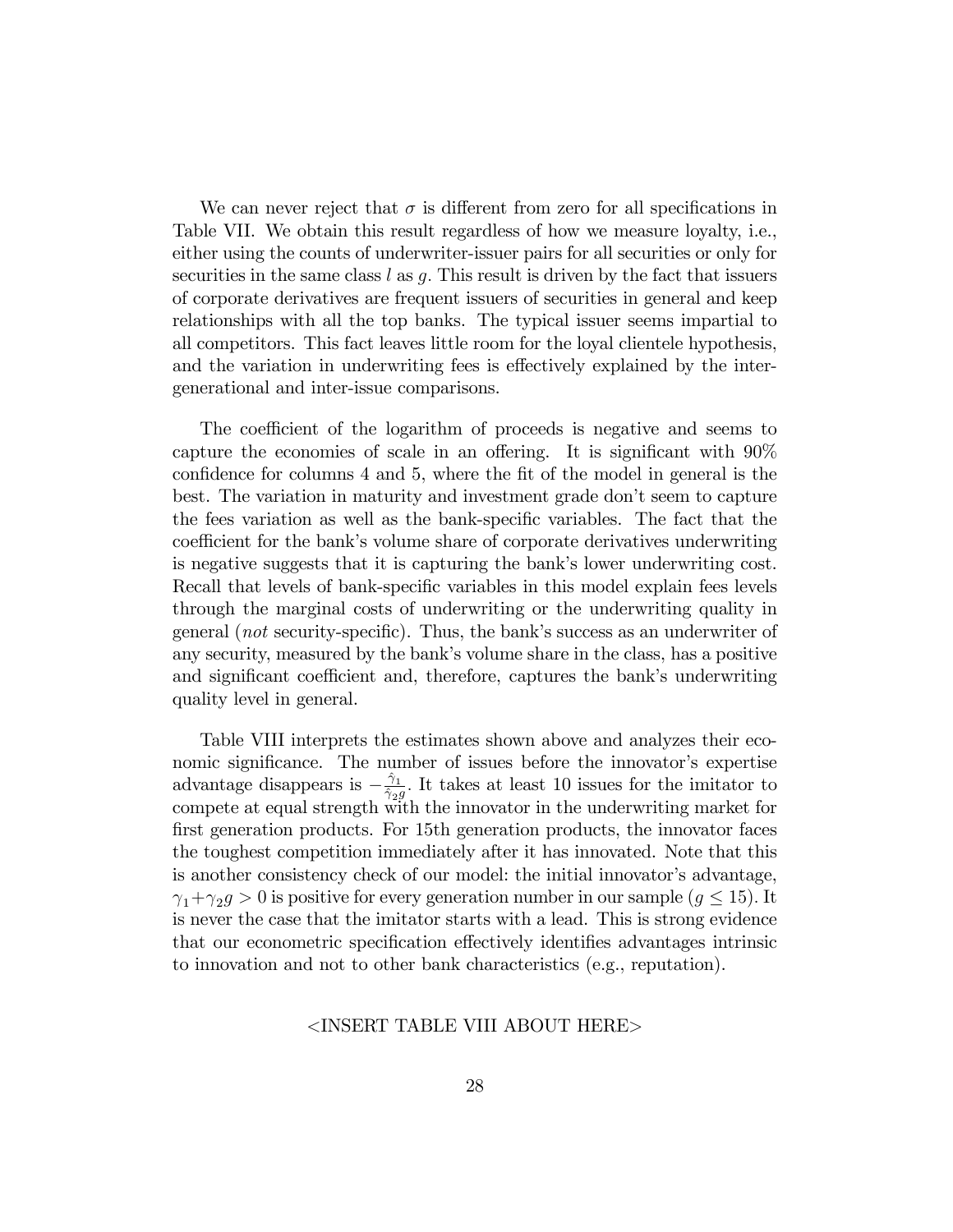#### C Robustness

#### 1. Allowing for monopolistic fees

The pricing model fits better the sample of issues *after* the monopolist issue. Our interpretation was that monopolist issues are priced differently. In fact, the fee set by the innovator before the security design is disclosed to the imitator is  $p_0 = q_0 - sx$ . Hence, the monopolist fee is independent of the marginal cost of underwriting and the innovator's advantage over the imitator. It depends on the loyalty of the client and the *level* of the innovator's underwriting quality. Therefore, we use the full sample of issues to estimate

$$
p_{t,g} = \gamma_0 + \sigma LOYAL_{t,g,b,x} + \delta'_z \mathbf{z}_{b,t} + v_l
$$
  
+ $I_{\{t>1\}} \times [\gamma_1 INN_b + \gamma_2 INN_b \times t \times g + \delta'_w \mathbf{w}_t] + \eta_{t,g},$ 

where  $I_{\{t>1\}} = 1$  for all issues after the first, and zero otherwise. Columns 1 through 3 of Table IX show the results.

#### <INSERT TABLE IX ABOUT HERE>

The  $R<sup>2</sup>$ s are very similar to those where we excluded the 18 monopolist issues. However, we gain a lot of precision in the estimation of  $\gamma_1$  and  $\gamma_2$ . In particular,  $\gamma_1$  is now significant at least with 95% confidence. The estimates are close to the previous ones. Therefore, the generation number and the issue number have significant economic effects on the speed of convergence of the imitatorís expertise with that of the innovator. The implied speeds of convergence are very similar to those reported in Table VIII and we do not report them here. They are available upon request.

Note that the underwriter's historical volume share in the class is not interacted with the oligopoly dummy  $I_{\{t>1\}}$  and it still has a significant and positive effect on the underwriting fee. This confirms our earlier conclusion that it affects the fees through the bank's underwriting quality level. The bank's volume share of equity-linked and corporate products is multiplied with the oligopoly dummy and preserves the expected negative sign. It is likely that it is indeed capturing marginal cost heterogeneity across banks.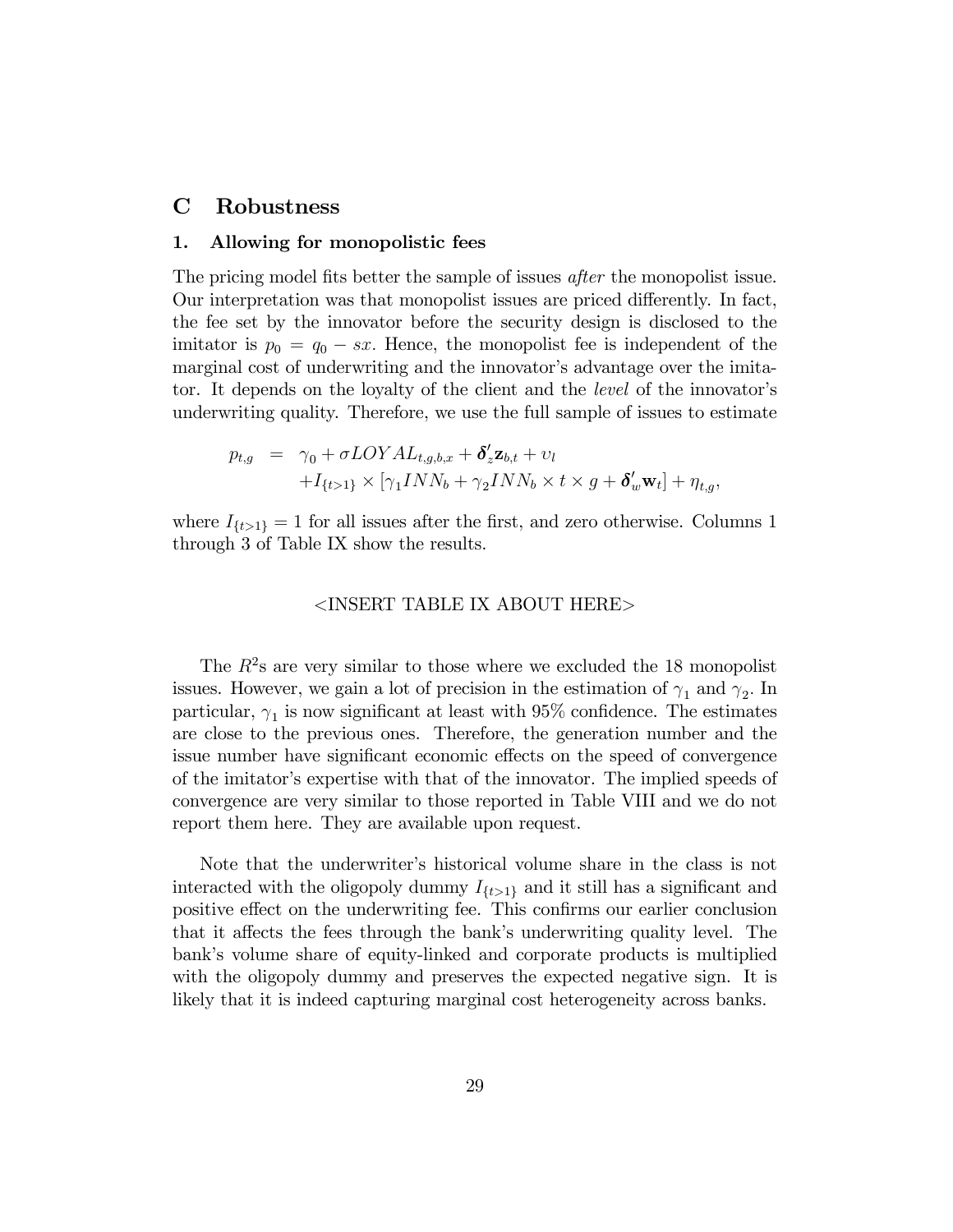#### 2. Post-imitation fees

So far we have estimated the model as if the imitator exerted a competitive pressure over the underwriting fee either since the Örst issue or since the second. It is impossible to know for sure since when exactly this pressure was effective. We do know that every issue since the imitators firt one occurs in an oligopoly and not a monopoly. Hence, we estimate the model restricting the sample to the 207 post-imitation issues.

As the selection of post-imitation issues may introduce a bias, we estimate the model

$$
p_{t,g} = \gamma_0 + \gamma_1 INN_b + \gamma_2 INN_b \times t \times g + \sigma LOYAL_{t,g,b,x} + \delta'_w \mathbf{w}_t + \delta'_z \mathbf{z}_{b,t} + v_t + \delta_\lambda \lambda(t, \beta' \mathbf{x}_g) + \tilde{\eta}_{t,g},
$$

where  $\lambda(t, \beta' \mathbf{x}_g)$  is the inverse mills ratio derived from the hazard rate model of the time to imitation in (6).<sup>12</sup> Therefore,  $\lambda(t, \beta' \mathbf{x}_g) = -\frac{\phi(\frac{1}{\hat{\sigma}}(\ln t - \hat{\beta}' \mathbf{x}_g))}{\Phi(\frac{1}{\hat{\sigma}}(\ln t - \hat{\beta}' \mathbf{x}_g))}$  $\frac{\varphi(\frac{\partial}{\partial}(\ln t - \hat{\boldsymbol{\beta}}' \mathbf{x}_{g}))}{\Phi(\frac{1}{\hat{\sigma}}(\ln t - \hat{\boldsymbol{\beta}}' \mathbf{x}_{g}))}$  and  $\hat{\boldsymbol{\beta}}$  and  $\hat{\sigma}$  are the estimates shown in column 4 of Table V.

Columns 3 through 5 show the estimates with this correction. Qualitatively, the results are identical as those in Table VII. The  $R^2$ s have increased, and the loyalty measure has now a positive and significant coefficient to the 95% level (column 3). The estimates of  $\gamma_1$  and  $\gamma_2$  change little with this correction and our inference and conclusions remain unchanged.

#### D Summary

We have shown in this section that the observed underwriting fees fit very well the oligopoly model where innovators and imitators compete to get the next underwriting mandate. The comparison of the fees across issues within a generation and across generations for given issue numbers identifies the dynamic pattern of the innovator's quality advantage over its imitators: the innovator starts with an initial leadership that it uses to mark-up its issues while securing the mandate. This leadership decreases at a speed that is increasing in the generation number. The effects of this expertise advantage over the fees are of the Örst order, whereas the measures of client loyalty appear to have little or no predictive power.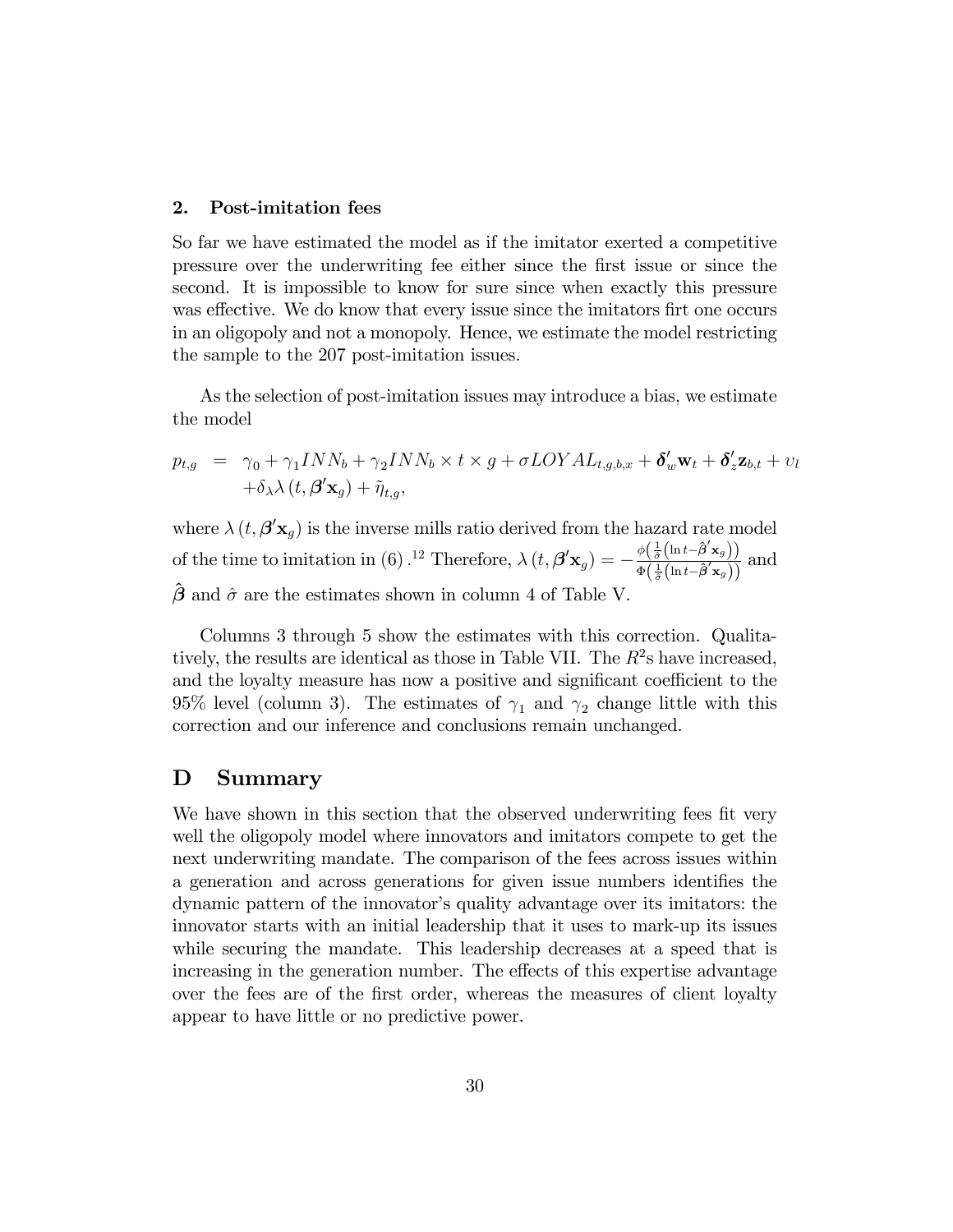# V Further evidence and extensions

Below we present additional evidence found in our data and discuss some extensions to the model.

#### A Market share dominance

Our model predicts that the demand for the innovator's underwriting services and its equilibrium market share are overall larger than the imitator's but that this difference decreases with time. Tufano (1989) finds the innovators of corporate securities between 1971 and 1989 have the largest overall underwriting market share. Panel B of Table III shows the same result for innovators of all imitated equity-linked and corporate derivatives. It also shows that the innovator's leadership is bigger for first generation securities.<sup>13</sup>

The model predicts that the less value added by an innovation the smaller the demand and the market share advantage and the shorter the expected duration of this leadership. Our evidence from underwriting fees shows that the value added per innovation is decreasing in the innovation's generation number. Therefore, the evidence found by Schroth (2006) is a direct test of our model: he estimates the demand for the innovators' and imitators' varieties of equity-linked and derivative corporate products over time and confirms that, on average, the market demand for the innovator's product is greater than that for the imitator's in an arbitrary time period. This study also finds that the difference between the demand for the innovator's and the imitators' underwriting services converge faster for later generations.

#### B The length of product life

Later generations typically improve and replace previous ones. Thus, the actual life span of a security depends on the speed at which a later generation product is developed. To understand this relationship, consider this simple extension. After every issue of any given security, the innovator or the imitator may develop a new product in the group with probabilities  $\delta_0$ and  $\delta_1$ , respectively. The probability that some bank innovates after t issues is

$$
1 - (1 - \delta_0)(1 - \delta_1) \equiv \delta.
$$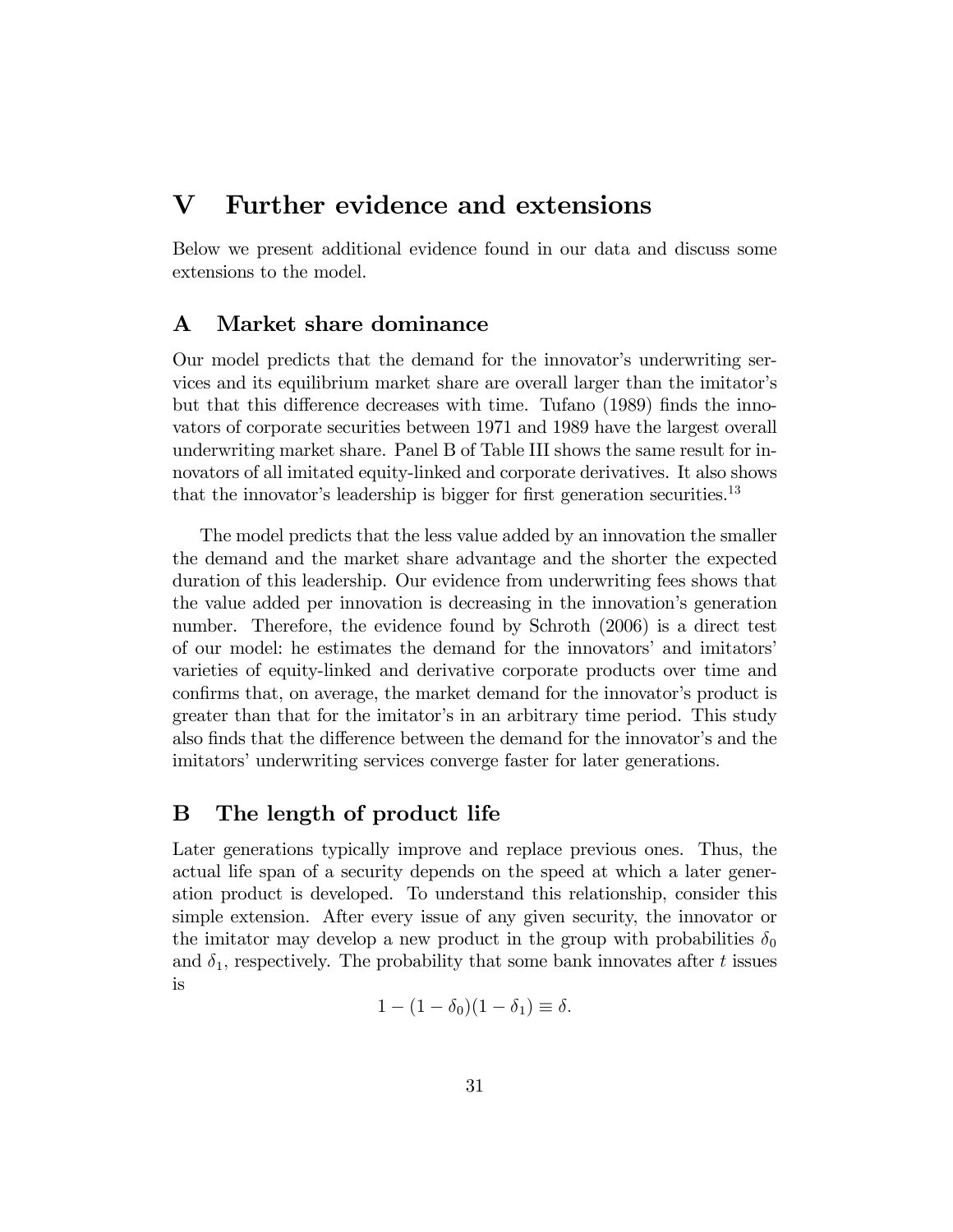The expected number of issues before a given generation is replaced by the next equals  $\frac{1}{\delta}$ .<sup>14</sup> If the innovator uses his current expertise advantage also to develop next generations, then  $\delta_0 > \delta_1$ . The closer is  $\delta_1$  to  $\delta_0$ , the higher is  $\delta$  and the shorter is the life of the current generation. Thus, later generation products will be replaced faster by the next ones if  $\delta_1 - \delta_0$  is decreasing in g. Panel B of Table III shows the observed number of issues per security. Later generations are shorter lived than the Örst.

#### C What products are imitated?

The shorter the life of a security, the lower the probability that it will be imitated. Later generation products are imitated faster conditional on being imitated. But due to their shorter life expectancy, we would expect less imitation later in a product sequence.

There are 18 of the 50 innovations in this sample that are imitated. Table X shows the distributions of imitated and non-imitated products conditional on whether these are Örst or later generation products. First generation products are significantly more likely to be imitated than later generation products: we can reject the null hypothesis of no association between the imitation and the generation number with  $95\%$  confidence. One explanation is that as later generation products are shorter lived, it is less likely that an imitator will underwrite an issue of such a product. This is even the case if it takes, on average, fewer issues by the innovator for the imitator to enter the market.

#### <INSERT TABLE X ABOUT HERE>

#### D Do innovators always persist?

We assumed that issuers were symmetrically distributed on the unit interval according to their loyalty to either competing underwriter. No bank had an advantage over the other before innovating. We now explore the dynamics of the innovator's expertise advantage when the innovator and the imitators have clienteles of different sizes. To model this simply, we assume that clients are distributed on the unit interval according to a beta density function

$$
f_{\alpha}(x) = \alpha x^{\alpha - 1} \qquad 0 \le x \le 1,
$$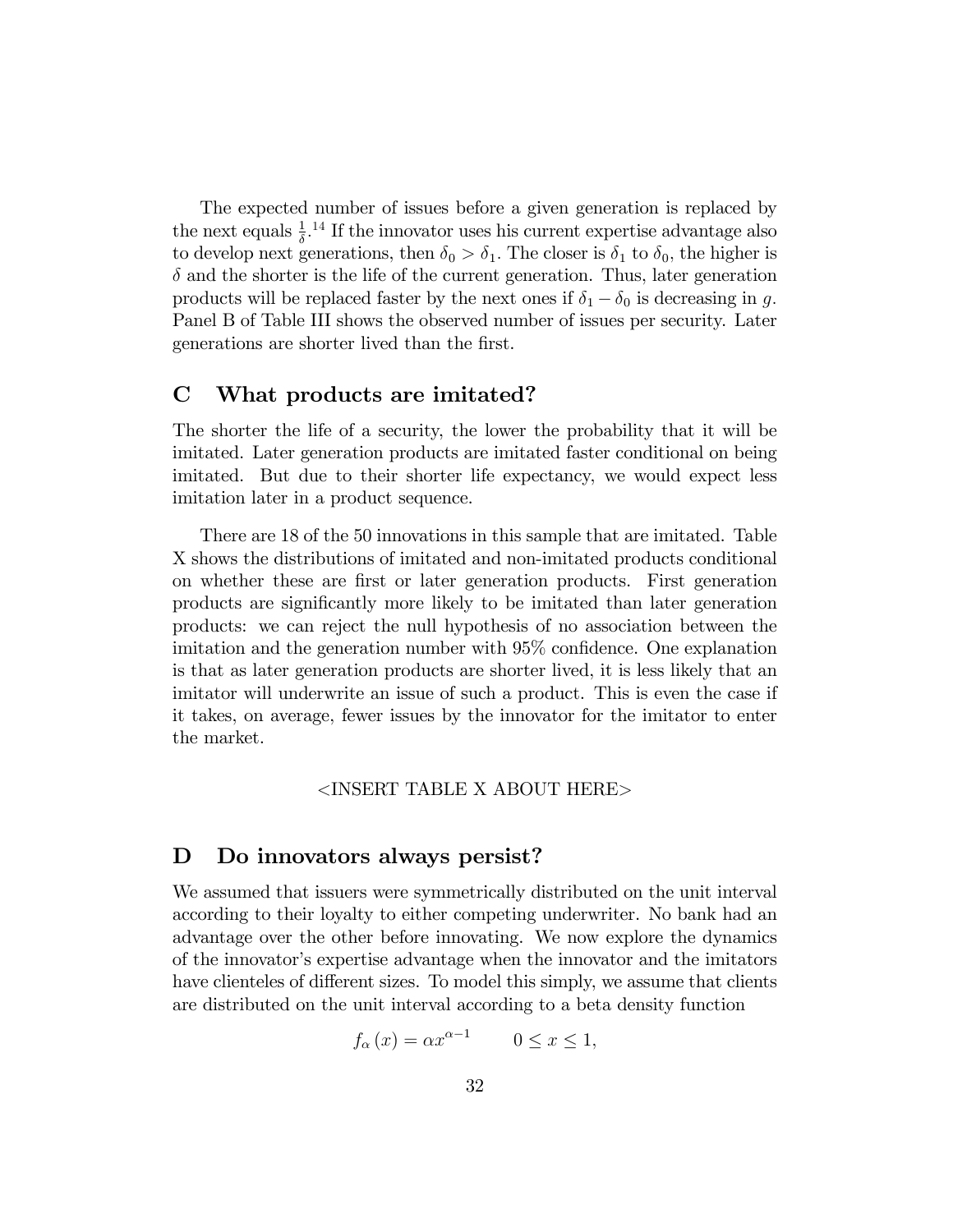which is parametrized by  $\alpha > 0$ . For  $\alpha < 1$  the initial client base advantage goes to the innovator and for  $\alpha > 1$  it goes to the imitator. When  $\alpha = 1$  we have the uniform case. Note that the indifferent client's location is still at  $\overline{x} = \min\left(1, \frac{1}{2} + \frac{\Delta q}{2s}\right)$  $\frac{\Delta q}{2s}$  but what changes is the mass of clients located on both sides of  $\overline{x}$ .

The expected one period profits of the innovator and the profit difference in all cases are

$$
\pi_0^e = \int_0^{\overline{x}} \left[ (1 - 2x)s + \Delta q \right] \alpha x^{\alpha - 1} dx = \begin{cases} \Delta q + s \frac{1 - \alpha}{1 + \alpha} \text{ for } \Delta q > s, \\ \frac{2s}{1 + \alpha} (\frac{1}{2} + \frac{\Delta q}{2s})^{1 + \alpha} \text{ for } \Delta q < s, \end{cases}
$$

$$
\pi_1^e = \begin{cases} 0 \text{ for } \Delta q > s, \\ \frac{s}{1 + \alpha} \left( 2(\frac{1}{2} + \frac{\Delta q}{2s})^{1 + \alpha} - (1 - \alpha) \right) - \Delta q \text{ for } \Delta q < s. \end{cases}
$$
  
where  $\pi_0^e - \pi_1^e = \Delta q + s \frac{1 - \alpha}{1 + \alpha}$ .

**Proposition 4** The larger the initial clientele of a bank, the greater the profits from each issue regardless of whether the bank is the product innovator or imitator.

We learn from this result that the initial client base can have an important effect on the incentives to innovate. Ceteris paribus, it may not be profitable for a bank with a smaller initial client base to develop a new product that will later be imitated, whereas it may be profitable for a bank with a larger initial client base to do so. As a result, banks with larger client bases should innovate more often.

The above argument brings us to the relation between innovation and reputation. It is often argued that in the financial sector there are returns for being a leader rather than a follower. Many firms prefer to be clients of a bank that innovates more frequently than of one that does not innovate or does not innovate frequently. This effect can be captured in our model if we assume that every product innovation makes  $\alpha$  decrease. If the potential developer of a new product can expand its client base, i.e., gain additional clients for its more traditional services as a result of an enhanced reputation, then it has an additional incentive to develop new products as in the future higher profits can be expected from a larger client base. Morgan Stanley's dominance in convertible preferred stock in the early and mid nineties is a notable example consistent with this prediction.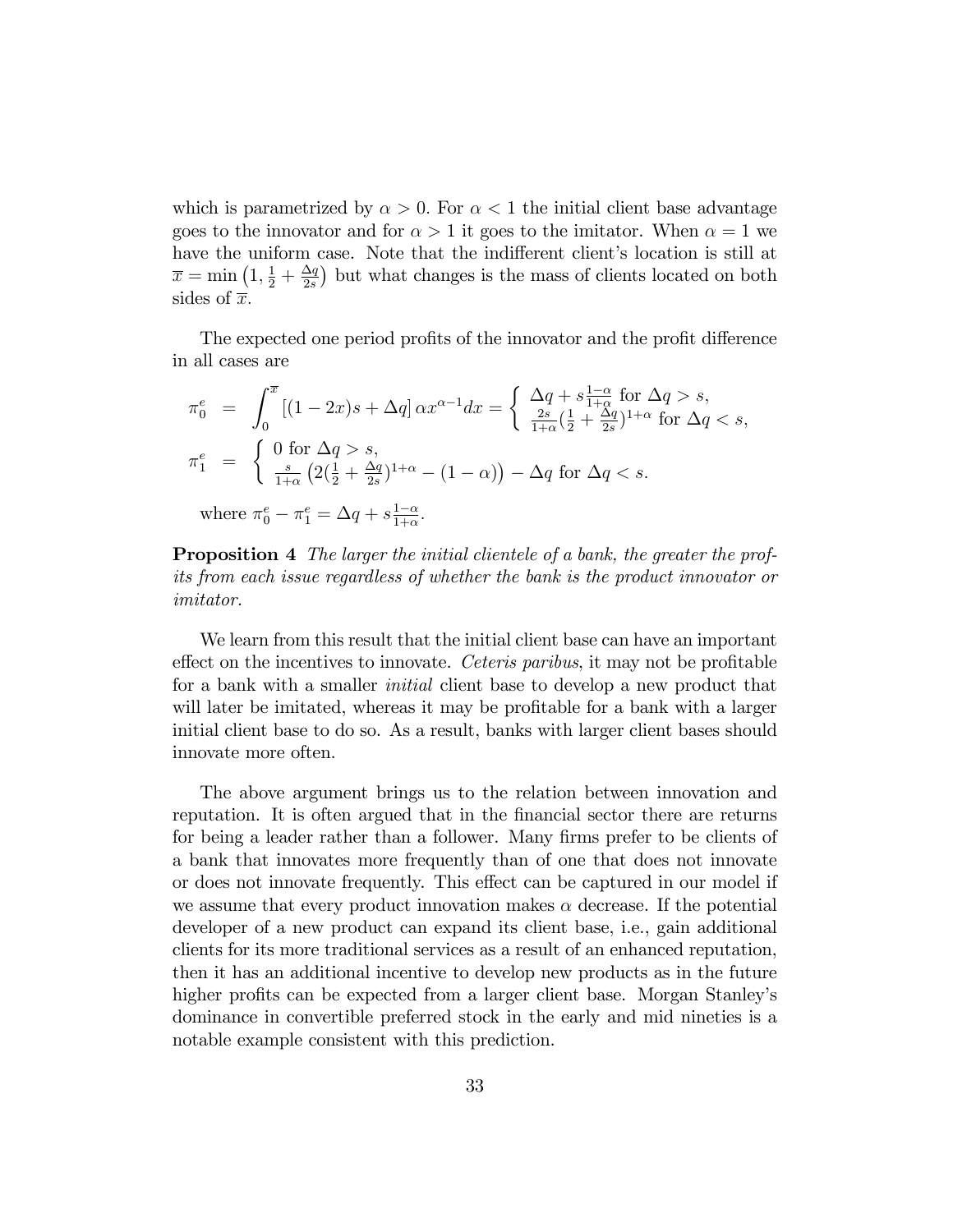Taking the argument further, if switching costs or client loyalty were the main source of profits for an innovator, then we would expect the same banks to innovate very frequently along the product sequence and others to be persistently "relegated" to the role of imitators. On the contrary, Table  $X$ shows that a significant share of the later generation products are innovated by banks that did not develop the Örst generation product. Of the 39 innovations that appear after the first generation product, 33 were innovated by banks that did not develop the first generation product. Moreover, we have seen empirically that bank-specific reputation measures do affect positively the bank's fees but that the effect of being innovator has a strong effect over and above reputation.

#### E Corporate derivatives and comanaged underwriting

We find one more explanation in the literature of why patents are not necessary for corporate Önance innovation. Nanda and Yun (1995) argue that banks coordinate their  $R\&D$  effort as a joint venture to overcome the freeriding problem. We believe, however, that this hypothesis does not apply to our data and the types of securities described in this paper. Firstly, our data set and that used by Nanda and Yun have only one security in common. Secondly, of the 665 underwriting contracts for equity-linked and derivative corporate securities only 13 were jointly underwritten by two or more lead underwriters. In fact, the underwriting role was only shared once in the first issue of a security.

# VI Conclusion

The development process of new corporate products gives innovators superior expertise in structuring issues for potential issuing firms. The consequent market dominance of the innovator over its imitators is consistent with existing evidence in the literature (Tufano, 1989; Schroth, 2006). Our new evidence on the speed of entry of imitators into the market and the equilibrium underwriting fees for recent product innovations reveals important dynamics that match our predictions and rule out other explanations.

The expertise advantage of the innovator makes it more likely that it will recoup the R&D costs obtaining a positive profit from the innovation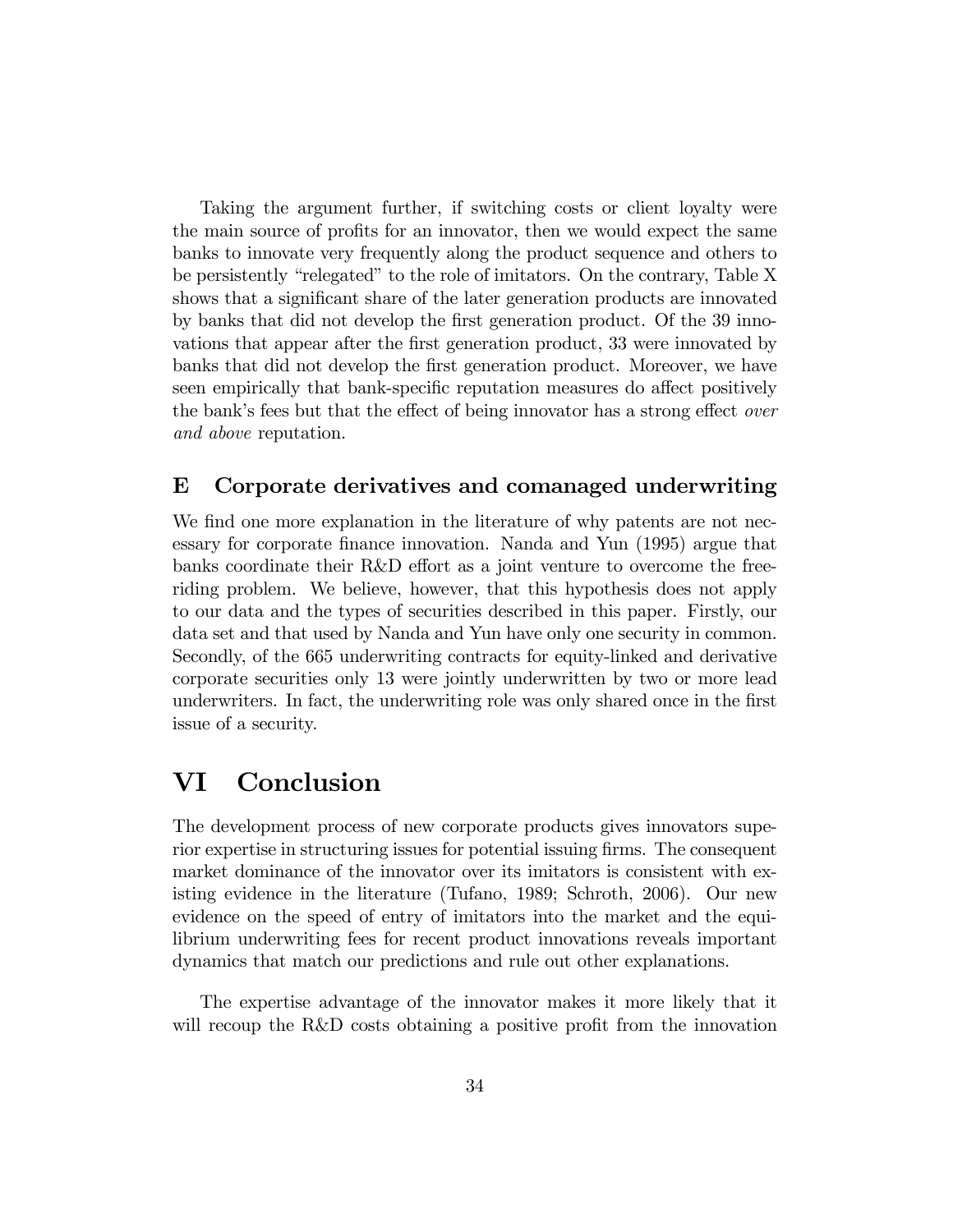even without patent protection. The ruling in *State Street Bank vs. Sig*nature Financial Group in 1999, where the US Supreme Court upheld a patent for a financial business method, has caused a well-documented run on patents (Lerner, 2000). Whether patent and copyright protection is a good idea in general remains a controversial question among economists today.<sup>15</sup> Our results suggest that *State Street* may have unnecessarily increased the incentives for innovation at the cost of increased litigation and defensive patenting by investment banks. The net effect on the amount of innovation and its profitability for investment banks remain to be seen and studied.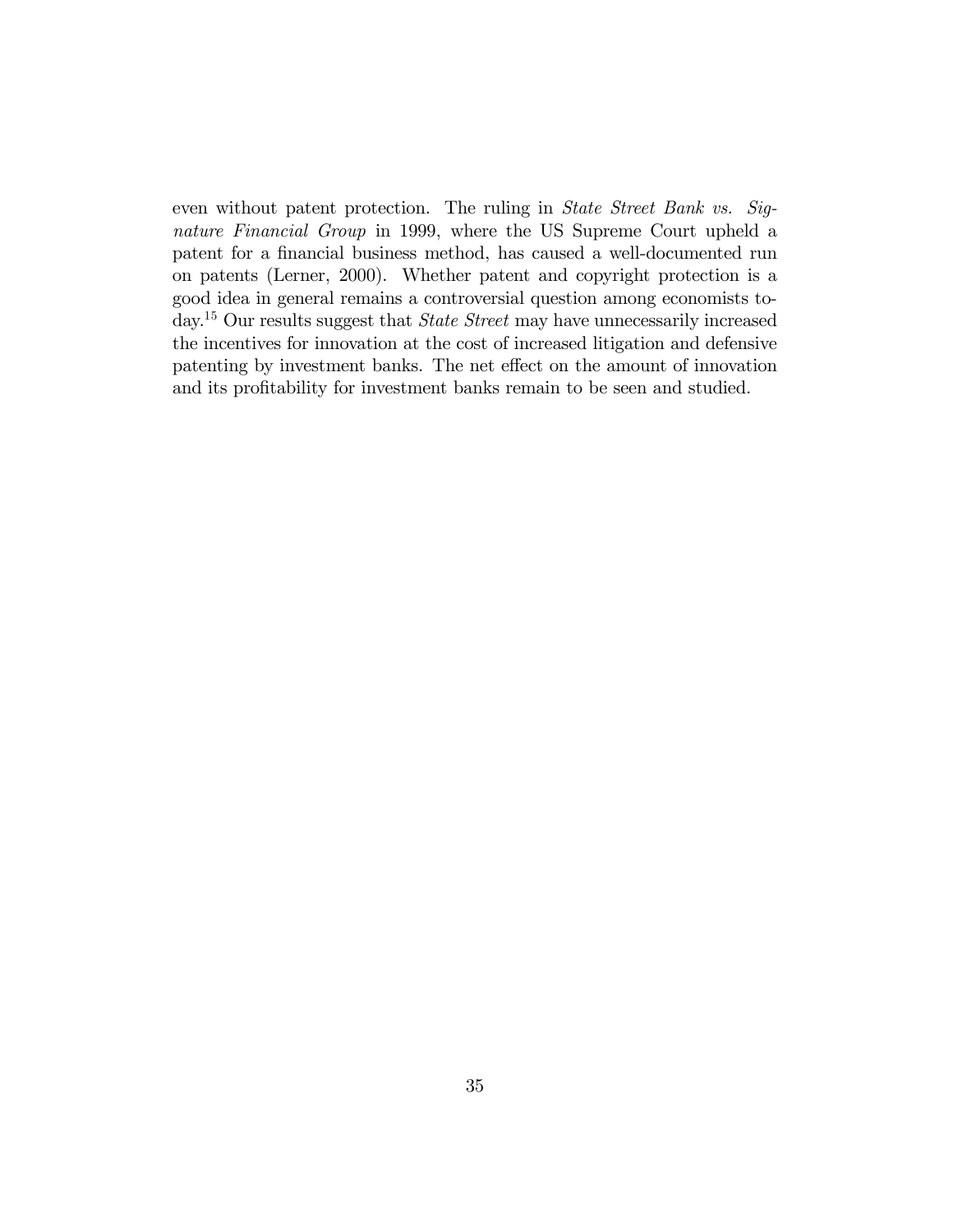#### Appendix 1: Proofs

**Proof of Lemma 1.** The covariance matrix for K and its signal,  $K+k_0+k_1$ , is  $\ddot{\phantom{1}}$  $\overline{ }$ 

$$
Var\left(\begin{array}{c} K \\ K + k_1 \end{array}\right) = \left(\begin{array}{cc} \kappa^{-1} & \kappa^{-1} \\ \kappa^{-1} & \kappa^{-1} + \kappa_0^{-1} + \kappa_1^{-1} \end{array}\right).
$$

If all random variables are normally distributed then the posterior variance of the imitator's knowledge of  $K$  after  $t$  issues is

$$
\frac{1}{q_1(t)} = \left( \kappa^{-1} - \kappa^{-1} \frac{1}{\kappa^{-1} + \kappa_0^{-1} + (t\kappa_1)^{-1}} \kappa^{-1} \right).
$$

The imitator updates its estimate of  $K$  using the signals from each observed issue and Bayes Rule. The posterior precision of the imitator after t issues is then

$$
q_1(t) = \kappa + \kappa_0 \frac{\kappa_1}{\kappa_1 + \frac{\kappa_0}{t}}.
$$

The difference in quality between innovator and imitator is

 $\blacksquare$ 

$$
\Delta q(t) = q_0 - q_1(t) = \kappa + \kappa_0 - \kappa - \kappa_0 \frac{\kappa_1}{\kappa_1 + \frac{\kappa_0}{t}}
$$

$$
= \kappa_0 \frac{1}{1 + \frac{\kappa_1}{\kappa_0} t}.
$$

**Proof of Proposition 1.** The probability distribution that the imitator gets its first underwriting mandate at the  $N$ -th issue is

$$
\Pr(N) = 1 - \Pi_{t=1}^{N-1}(\overline{x}_t),
$$

where  $\bar{x}_t$  is the probability that the innovator gets the t-th issue, i.e.,

$$
\overline{x}_t = \min\left(1, \frac{1}{2} + \frac{\Delta q(g, t)}{2s}\right)
$$
  
for  $\Delta q(g, t) = \Delta \kappa(g) \frac{1}{1 + \frac{\kappa_1}{\Delta \kappa(g)} t}.$ 

;

As  $\Delta q(t, g)$  is increasing in  $\Delta \kappa(g)$  for every t, then  $Pr(N)$  decreases in  $\Delta \kappa(g)$ for every  $N$ .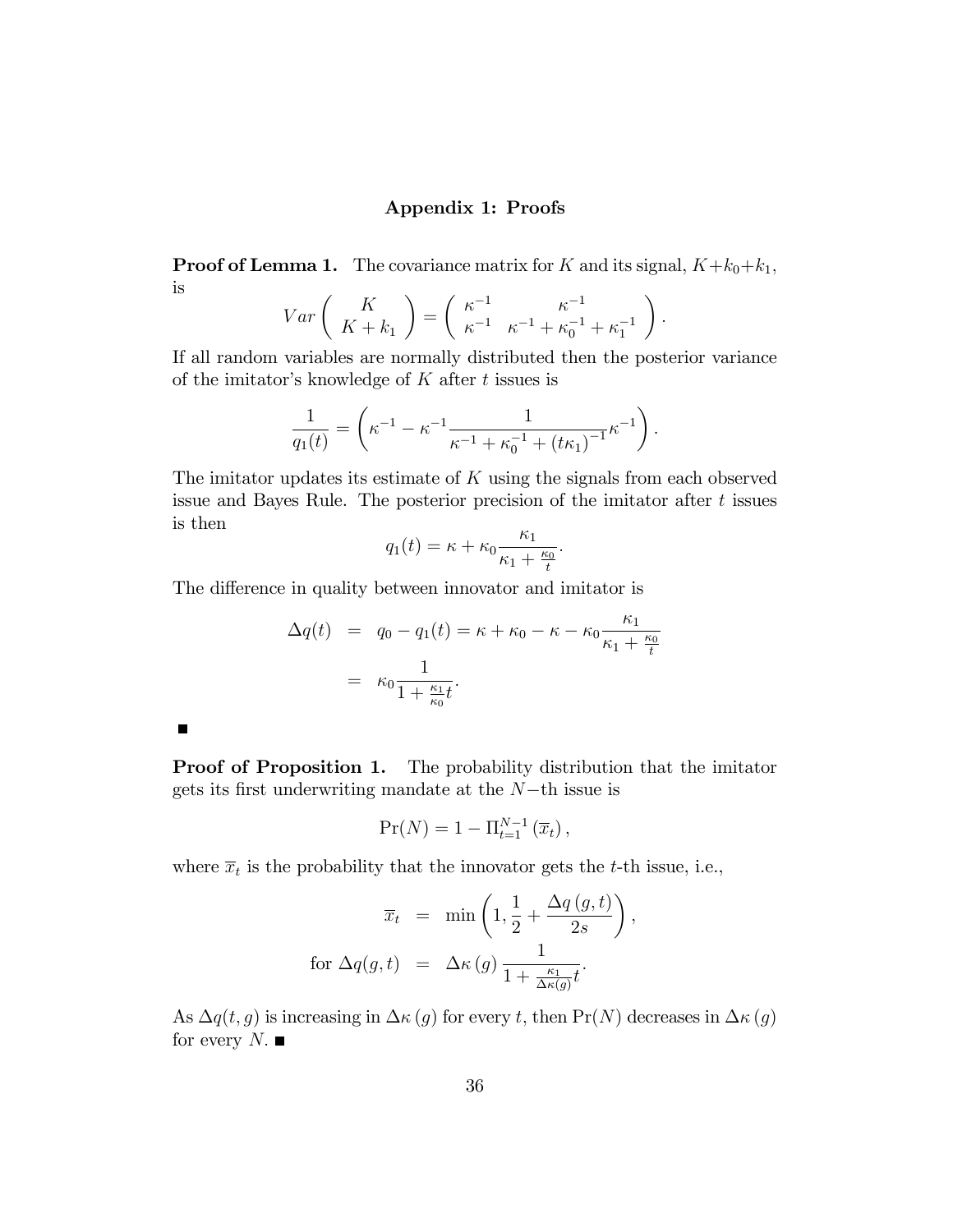Proof of Proposition 2. The expected market share of the innovator after M issues (including  $t = 0$ ) is

$$
MS_0(M) = \left(1 + (N - 1) + \sum_{t=N}^{M} \left(\frac{1}{2} + \frac{\Delta q(g, t)}{2s}\right)\right) / (M + 1)
$$

The expected market share of the imitator after  $M + 1$  issues is

$$
MS_{1}(M) = \left(\sum_{t=N}^{M} \left(\frac{1}{2} - \frac{\Delta q(g,t)}{2s}\right)\right) / (M+1),
$$

The expected market share of the innovator is always larger than the expected market share of the imitator as long as  $\Delta q(t) > 0$  but the difference is

$$
MS_0(M) - MS_1(M) = \left(N + \frac{1}{s} \sum_{t=N}^{M} \Delta q(g, t)\right) / (M + 1),
$$

which is clearly decreasing in t because  $\Delta q (g, t)$  is decreasing in t. Since  $\Delta q$   $(g, t) \leq s$  for  $t \geq N$ , then the innovator's market share is larger than the imitator's for any  $M$ . This happens for two reasons. First, the possible entry of the imitator is delayed. Second, even after entry, the probability that the imitator obtains the underwriting mandate is still smaller. Finally, it is clear that  $MS_0(M) - MS_1(M)$  converges to zero.

**Proof of Proposition 3.** Let  $N$  be the first issue that the imitator can underwrite with positive probability. N solves

$$
\Delta q(g, N-1) > s > \Delta q(g, N),
$$
  
\n
$$
\Rightarrow N = 1 + \text{Int}\left[\frac{\Delta q(g, 0)}{\kappa_1} \left(\frac{\Delta q(g, 0)}{s} - 1\right)\right].
$$

N is increasing in  $\Delta q(g, 0)$ , decreasing in s, and decreasing in the information spillover precision,  $\kappa_1$ . The expected profits per issue are

$$
\pi_0^e = \int_0^{\overline{x}} (p_0^* - c) dx = \overline{x} ((1 - \overline{x})s + \Delta q(g, t)) = \begin{cases} \Delta q(g, t) \text{ for } \Delta q(g, t) > s, \\ s \left(\frac{1}{2} + \frac{\Delta q(g, t)}{2s}\right)^2 \text{ for } \Delta q(g, t) < s, \end{cases}
$$

$$
\pi_1^e = \int_{\overline{x}}^1 (p_1^* - c) dx = (1 - \overline{x}) (\overline{x}s + \Delta q(g, t)) = \begin{cases} 0 \text{ for } \Delta q(g, t) > s, \\ \left(\frac{1}{2} - \frac{\Delta q(g, t)}{2s}\right)^2 \text{ for } \Delta q(g, t) < s. \end{cases}
$$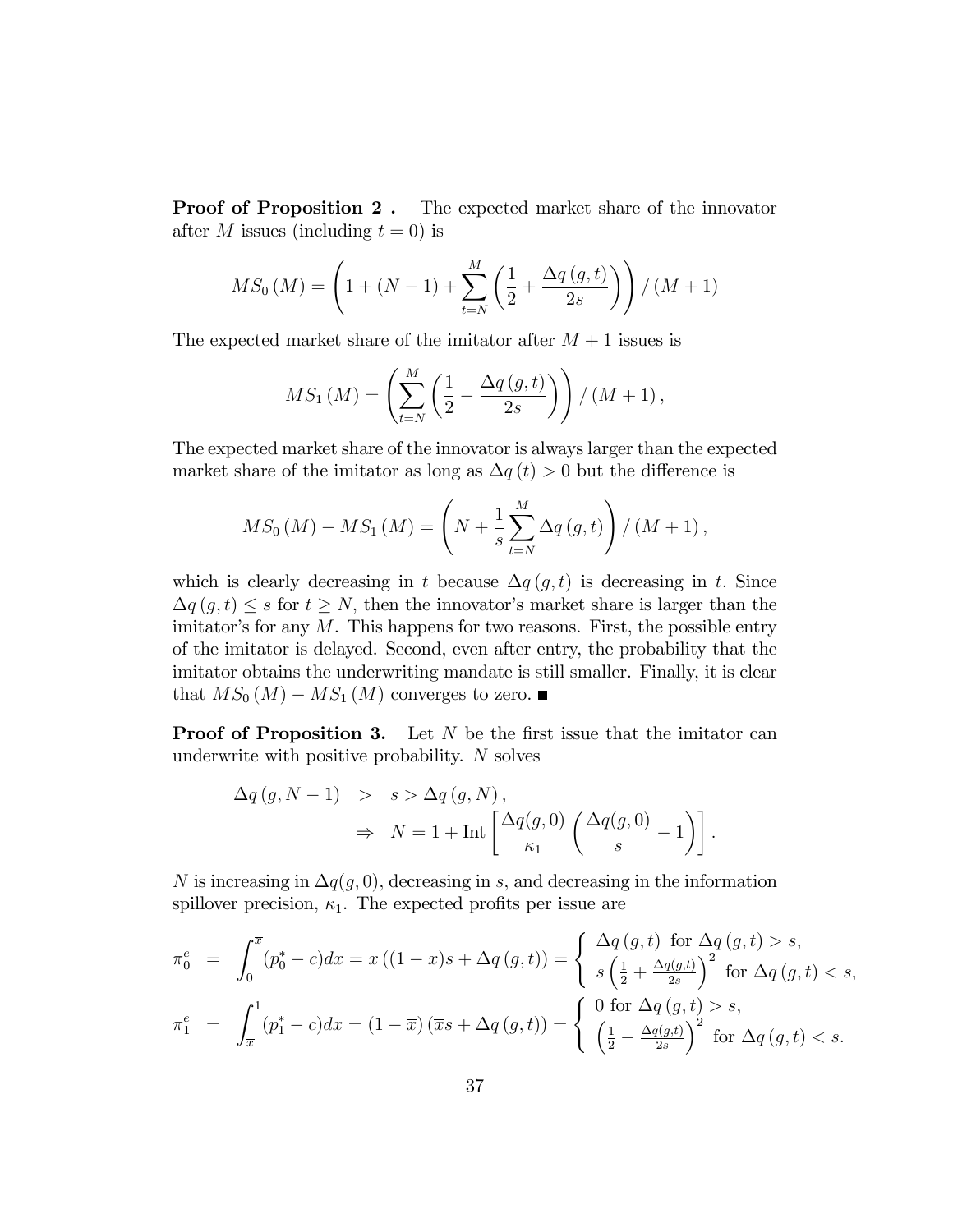The total expected profits from innovation are

$$
\Pi_0^e = -F_0 + \pi_M^e + \sum_{t=1}^{N-1} (1 - \delta)^t \Delta q(g, t) + \sum_{t=N}^{\infty} (1 - \delta)^t s \left(\frac{1}{2} + \frac{\Delta q(g, t)}{2s}\right)^2,
$$

where  $\pi_M^e = q_0 - (c + \frac{s}{2})$  $\frac{s}{2}$ ) >  $\Delta q(g, 0)$ .

The total expected profits from imitation account for the expected profits from the period when the probability of obtaining the underwriting contract becomes positive,

$$
\Pi_1^e = \sum_{t=N}^{\infty} (1-\delta)^t s \left(\frac{1}{2} - \frac{\Delta q\left(g, t\right)}{2s}\right)^2.
$$

The imitator's total profits decrease with its initial quality disadvantage  $\Delta q(g, 0)$  and increase with  $\kappa_1$ .

**Proof of Proposition 4.** Clearly, the innovator's profits per issue are decreasing in  $\alpha$ , i.e., increasing in the initial client base. For the imitator

$$
\frac{\partial \pi_1^e}{\partial \alpha} = \frac{2sB^{1+\alpha} (1 + \ln B) + 2\alpha}{(1 + \alpha)^2} > 0
$$

because  $B = \left(\frac{1}{2} + \frac{\Delta q}{2s}\right)$  $\frac{\Delta q}{2s}\big) > \frac{1}{2}$  $\frac{1}{2}$ .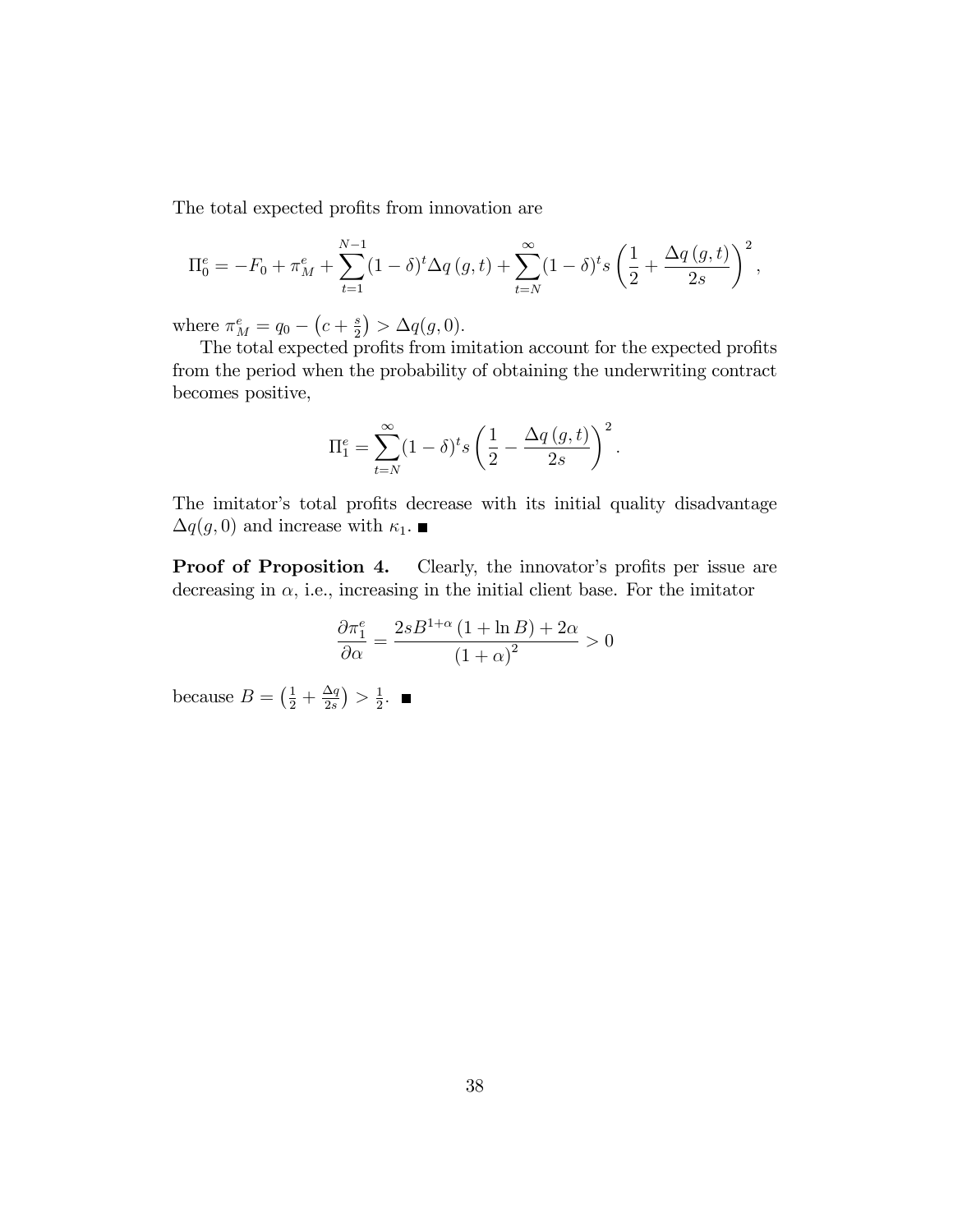#### Appendix 2: More imitators

Consider the case of one innovator  $(b = 0)$  and two imitators  $(b = 1, 2)$ that are located at the extremes of an equilateral triangle (Figure A2.1). The extension to more than two imitators is straight forward using higherdimensional polygons.



Figure A2. 1: Spatial representation of the issuer's preferences for three competing banks.

Since the two imitators have the same expertise, the imitator farthest from the issuer never obtains the underwriting mandate. Let  $b = 1$  be, without loss of generality, the closest imitator. The values to the issuer located at  $\mathbf{x} = (x, l)$  of choosing either underwriter are

$$
v_0(x) = q_0 - p_0 - sd(\mathbf{x}, 0),
$$
  
\n $v_1(x) = q_1 - p_1 - sd(\mathbf{x}, 1),$ 

where d is the euclidean distance. Thus,  $d(\mathbf{x},0) = \sqrt{x^2 + l^2}$  and  $d(\mathbf{x},1) =$  $\sqrt{ }$  $\sqrt{(1-x)^2 + l^2}$ . The location of the indifferent client,  $\hat{x}$ , equates  $v_0(\hat{x}, \hat{l})$  to  $v_1(\hat{x}, \hat{l})$  for  $p_1 = p_2 = c$ . Thus,  $(\hat{x}, \hat{l})$  is defined implicitly by  $\sqrt{ }$  $\hat{x}^2 + \hat{l}^2$  –  $\sqrt{ }$  $\sqrt{(1 - \hat{x})^2 + \hat{l}^2} = \frac{\Delta q}{s}$ s ; (8)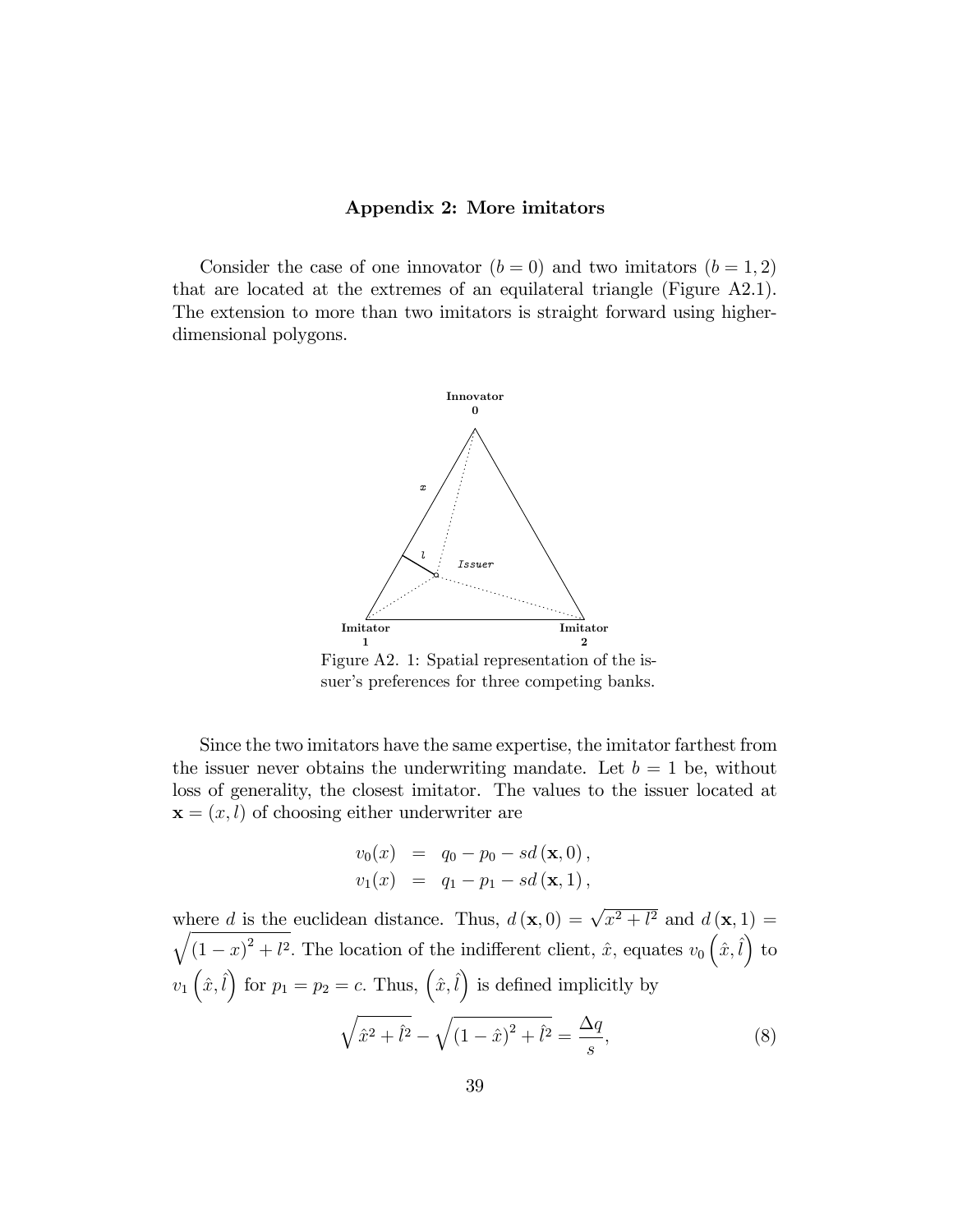which is a hyperbola with vertex on  $\left(x=\frac{1}{2}+\frac{\Delta q}{2s}\right)$  $\frac{\Delta q}{2s}$ ,  $l = 0$ ) and with  $\frac{\Delta q}{2s} < \frac{1}{2}$  $\frac{1}{2}$ . The indifferent clients are those equidistant by  $\frac{\Delta q}{s}$  to the two effective competitors, located at  $(0,0)$  and  $(1,0)$ .

The value of  $\hat{x}$  that preserves the equality (8) is increasing in  $\Delta q$  for any l:Hence, a higher expertise advantage of the innovator implies a larger clientele and a higher probability that the innovator will underwrite the next issue. Therefore, all the comparative statics of the two competitors model hold for any number of competitors because any bank's region of influence, i.e., its clientele, is increasing with its relative advantage (disadvantage),  $\Delta q$  $(-\Delta q)$ .

Figure A2.2 below illustrates these comparative statics. Without any expertise advantage  $(\Delta q = 0)$  we have  $\hat{x} = \frac{1}{2}$  $\frac{1}{2}$  for  $l = 0$ . The three banks have the same market share equal to  $\frac{1}{3}$  (dotted lines). For a positive advantage, then  $\hat{x} = \frac{\Delta q}{2s} + \frac{1}{2} > \frac{1}{2}$  $\frac{1}{2}$  for  $l = 0$  and the innovator has the largest market share (solid lines). If the innovator's expertise advantage is high enough, i.e.  $\frac{\Delta q}{s} > 1$ , then the "indifferent" client curve lies outside the triangle, implying that the innovator surely underwrites the next issue surely.



Figure A2. 2: Bank's clientels with and without the innovator's expertise advantage.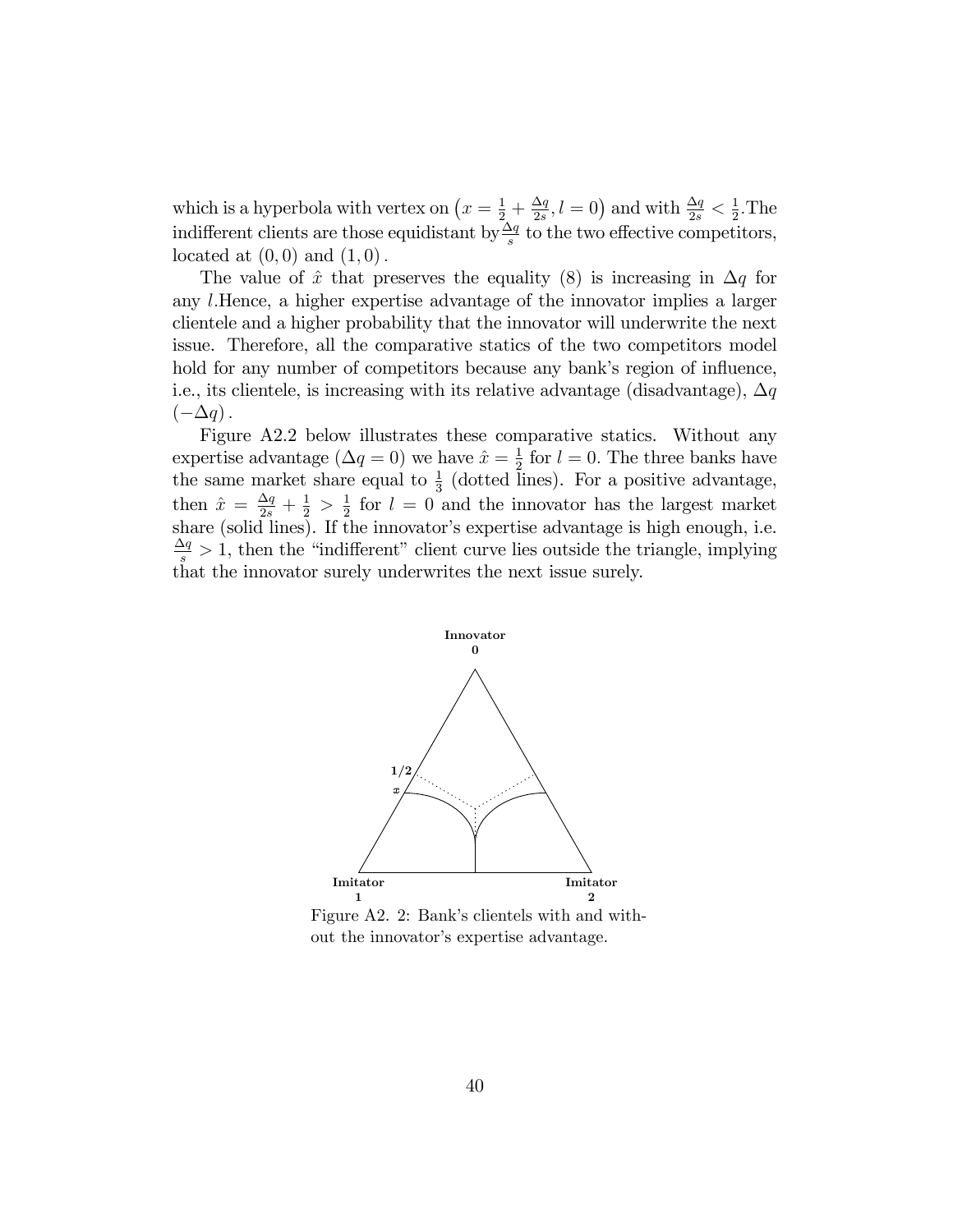# References

Allen, Franklin, and Douglas Gale, 1994, Financial Innovation and Risk Sharing, MIT Press, Cambridge, MA.

Altinkilic, Oya and Robert Hansen, 2000, "Are There Economies of Scale in Underwriting Fees? Evidence of Rising External Financing Costs", Review of Financial Studies, 13(1), 191-218.

Bhattacharyya, Sugato and Vikram Nanda, 2000, "Client Discretion, Switching Costs, and Financial Innovation," Review of Financial Studies, 13(4), 1101-1127.

Boldrin, Michele and David Levine, 2006, Copy Right: Against Intellectual Monopoly, Princeton University Press, New York, NY.

Eccles, Robert and Dwight Crane, 1988, Doing Deals: investment banks at work, Harvard Business School Press, Boston.

Finnerty, John, 1992, "An Overview of Corporate Securities Innovation," Journal of Applied Corporate Finance, 4, 23-39.

Frame, Scott and White, Lawrence, 2004, "Empirical Studies of Financial Innovation: Lots of Talk, Little Action?," Journal of Economic Literature, 42, 116-144.

Hauswald, Robert and Robert Marquez, 2003, "Loan Portfolio Quality and the Diffusion of Technological Innovation," Working Paper, American University and University of Maryland.

Jaffe, Adam B. and Josh Lerner, 2004, *Innovation and Its Discontents:* How Our Broken Patent System is Endangering Innovation and Progress, and What To Do About It, Princeton University Press, New York, NY.

Lerner, Josh, 2000, "Where Does State Street Lead? A First Look at Finance Patents, 1971-2000," Journal of Finance, 57, 901-930.

Mason, Robert, Robert Merton, AndrÈ Perold and Peter Tufano, 1995, Cases in Financial Engineering: Applied Studies of Financial Innovation. Prentice Hall, New Jersey.

Miller, Merton, 1986, "Financial Innovation: The Last Twenty Years and the Next," Journal of Financial and Quantitative Analysis, 21, 459-471.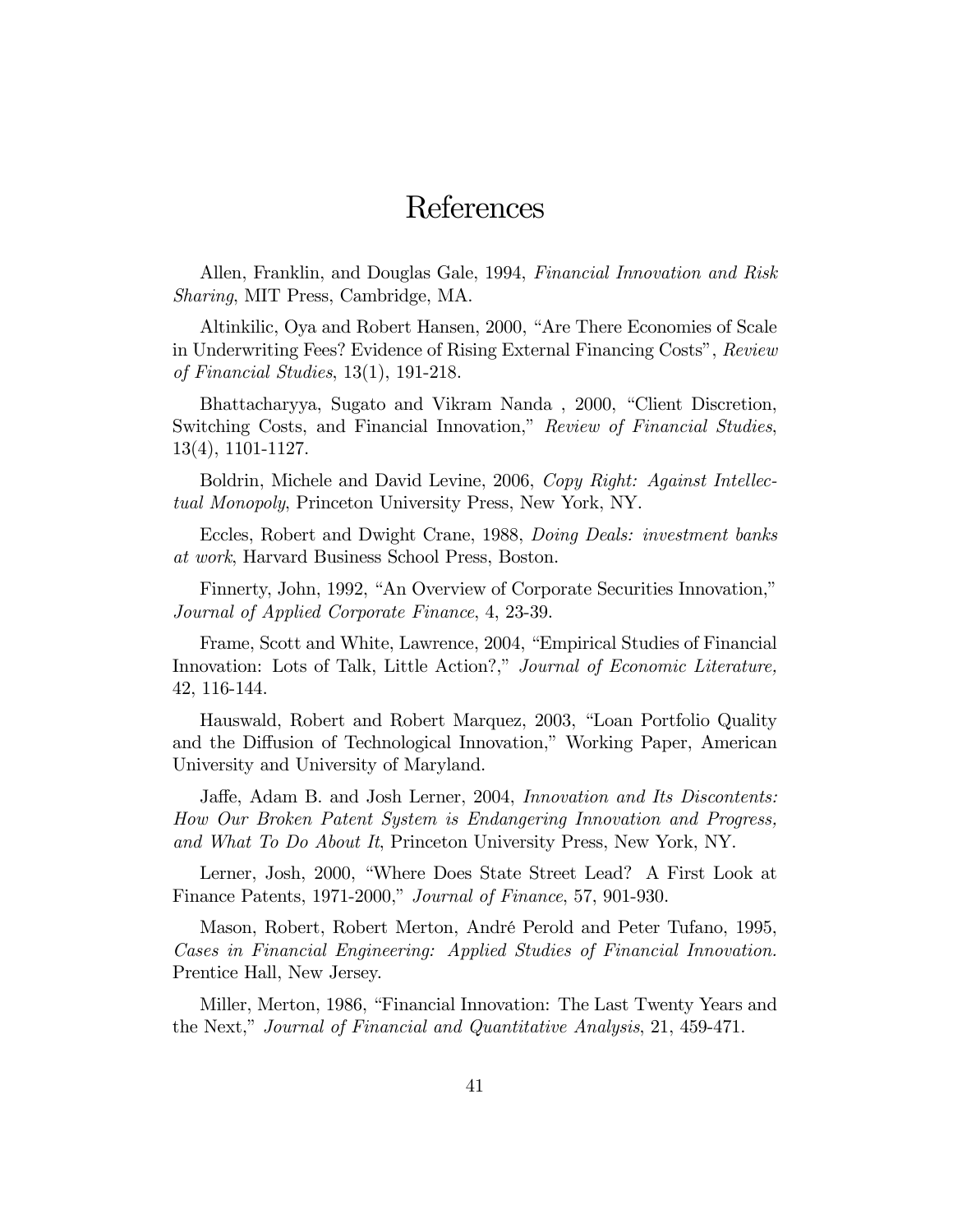Molyneux, Phil and Nidal Shamroukh, 1996, "Financial Innovation and Investor Wealth: The Case of Junk Bonds and Note Issuance Facilities," Journal of Money, Credit and Banking, 28(3), 502-522.

Nanda, Vikram, and Yeongkul Yun, 1995, "Sharing the Limelight: On Why Investment Banks Comanage Initial Offerings of Innovative Securities with Competitors," Working paper, University of Michigan.

Persons, John and Vincent Warther, 1997, "Boom and Bust Patterns in the Adoption of Financial Innovations," Review of Financial Studies,  $10(4)$ , 939-967.

Riddiough, Timothy, 2001, "Intermediation, Standardization and Learning in Financial Markets: Some Evidence and Implications," Working paper, University of Wisconsin-Madison.

Schroth, Enrique, 2006, "Innovation, Differentiation and the Choice of an Underwriter: Evidence from equity-linked Securities," Review of Financial Studies, 19(3), 1041-1080.

Toy, William, 2001, Personal Interview. New York City, February.

Tufano, Peter, 1989, "Financial Innovation and First-Mover Advantages," Journal of Financial Economics, 25, 213-240.

Tufano, Peter, 1995, "Securities Innovations: A Historical and Functional Perspective," Journal of Applied Corporate Finance, 7(4), 90-104.

Tufano, Peter, 2003, "Financial Innovation," in G. Constantinides, M. Harris and R. Stulz (eds.), Handbook of The Economics of Finance, North-Holland, The Netherlands.

Van Horne, James, 1985, "Of Financial Innovations and Excesses," Journal of Finance, 40(3), 621-631.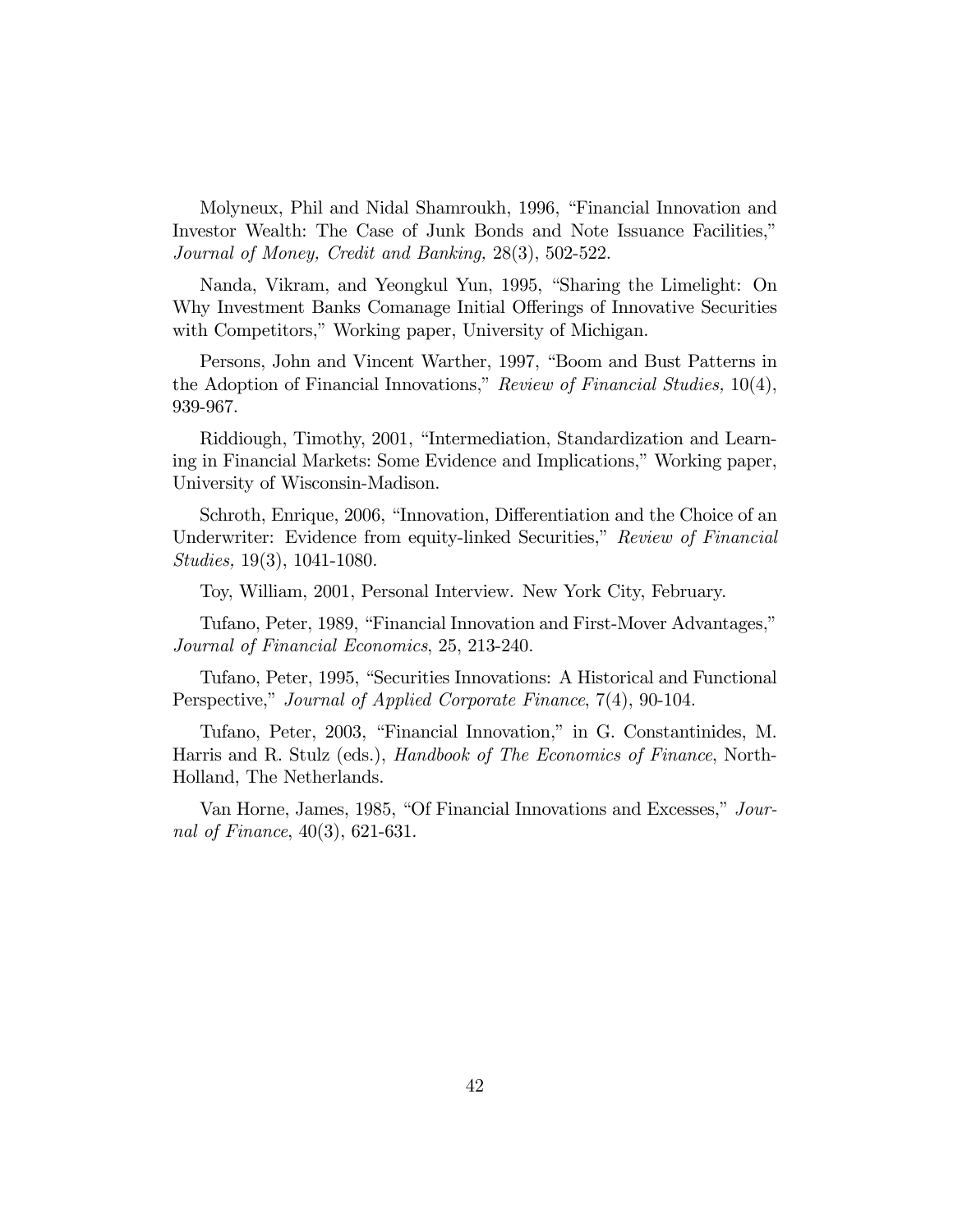#### Footnotes

- 1. Patents on corporate finance products belong to the "business methods" or formulas" class and were therefore ruled invalid by the courts. The US Supreme Court upheld a patent on a "business method" in 1999 and it is believed that the State Street Case has set the precedent required to make patents for financial innovations more effective.
- 2. The total issued volume of equity-linked and derivative securities represents a very large share of the total volume underwritten by the participating banks. The average volume issued per underwriter of equitylinked and derivative securities between 1990 and 1999 was larger than the average issued volume of convertible preferred stock (e.g., 1.2 times larger between 1995 and 1999) and convertible debt (e.g., 1.1 times larger between 1995 and 1999), and about half of the issued volume of preferred stock. See Tufano (1995) and Finnerty (1992) for a general overview of innovation in corporate Önance products. A more comprehensive survey of financial innovation is provided by Allen and Gale (1994).
- 3. The view that imitations are imperfect substitutes is summarized by the testimony of William Toy, a Managing Director at CDC Capital:

There is at least a perception that the first mover is more familiar with the product he issues than the imitator (personal interview, New York City, February 2001).

- 4. Innovative corporate products are classified by Schroth (2006) using a compilation of articles in the journals Investment Dealersí Digest, American Banker, Dow Jones Newswires and others found using the ABI Search Engine. These sources provide at least one description of every product and a reference to a similar older product. Tom Pratt column in the *Investment Dealer's Digest* describes almost every corporate security invented in the 80s and 90s.
- 5. We could relax this assumption to  $F_0 > F_1 > 0$ , but only to strengthen the innovator's expertise advantage without a change in the comparative statics.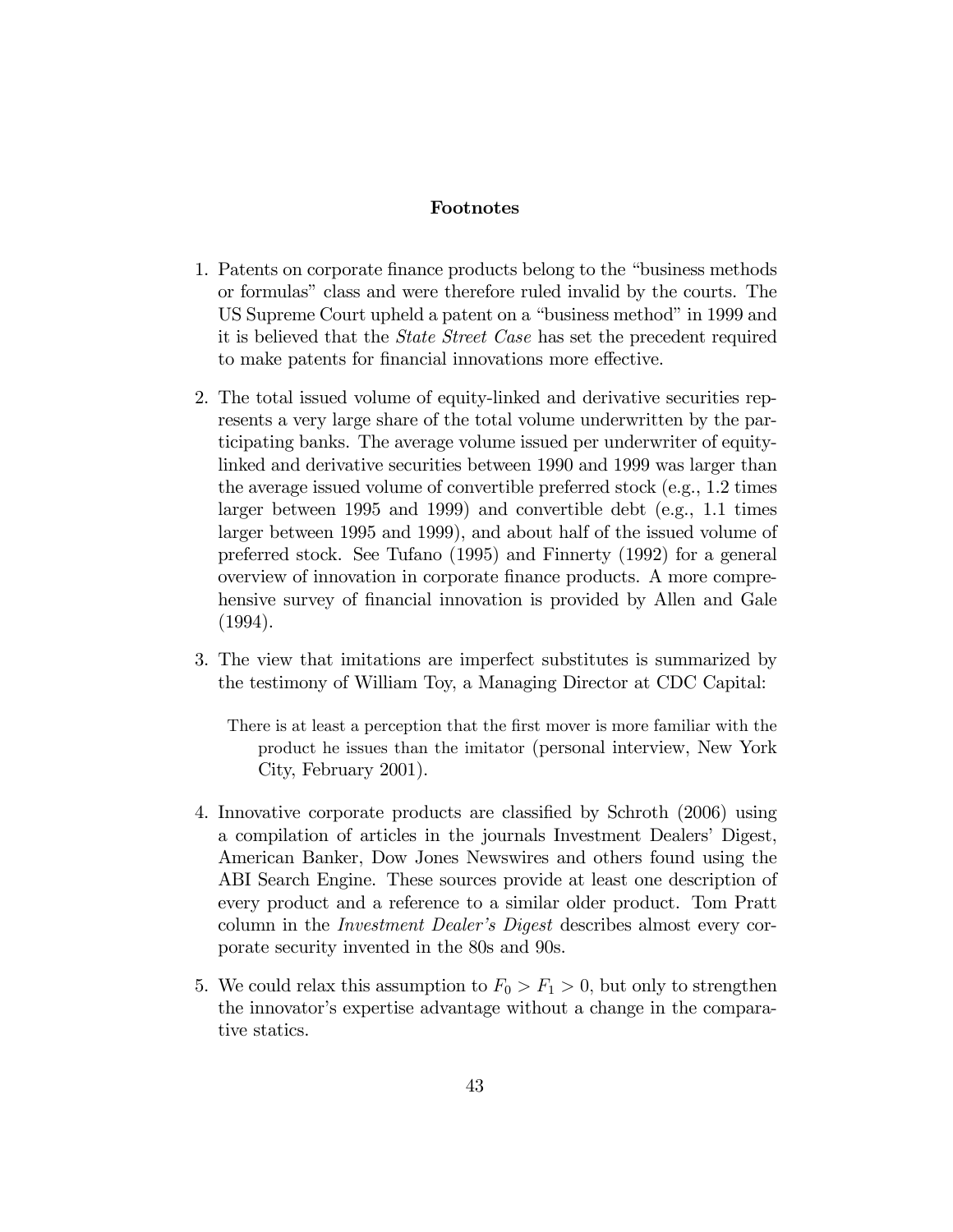- 6. Note that the price,  $p$ , is not the price at which the issue of the new security is sold to investors, but the fee that the issuing firm pays the underwriter to engineer and sell the security.
- 7. Time discounting can be easily incorporated to the model if we let  $(1 - \delta)$  be the product of the probability of continuation and the pure time discount.
- 8. In some cases the underwriter may buy some of the issued securities, in which case they need to understand the product's effect on the risk and returns of a portfolio. The case of the Nikkei Put Warrants introduced by Goldman, Sachs & Co. in 1990 illustrates these factors very well.
- 9. Goldman Sachs & Co, innovated and dominated the underwriting market for MIPS, mostly thanks to the research it conducted on Grand Caymanís corporate tax law. MIPS were vehicles to issue preferred stock through a Cayman-based subsidiary that would loan the entire proceeds to the already levered parent.
- 10. Subsequent generations of convertible preferred stock are ACES and PEPS. ACES convert one to one mandatorily after 4 years, floored and capped to the appreciation of common stock. PEPS convert mandatorily one to one after 4 years only if the common stock appreciates more than a threshold return.
- 11. The assumption of log-normality is more appealing theoretically and empirically over other alternatives. The implied baseline hazard rate of the other commonly used distributions, i.e., Exponential and Weibull, is time-invariant or decreases with time, respectively, implying counterintuitively that imitation becomes harder (or at least does not get easier) with time. Not surprisingly, the fit of our model under these assumptions was poor. The fit is good for all distributions of the generalized F class because they imply an increasing baseline hazard as in the log-normal case.
- 12. This equation is derived from the mean of the underwriting fee, conditional on the fact that the security has already been imitated. Thus, if N is the (random) imitation time, where  $\ln N \sim N(\hat{\boldsymbol{\beta}}' \mathbf{x}_{g}, \hat{\sigma})$ , then the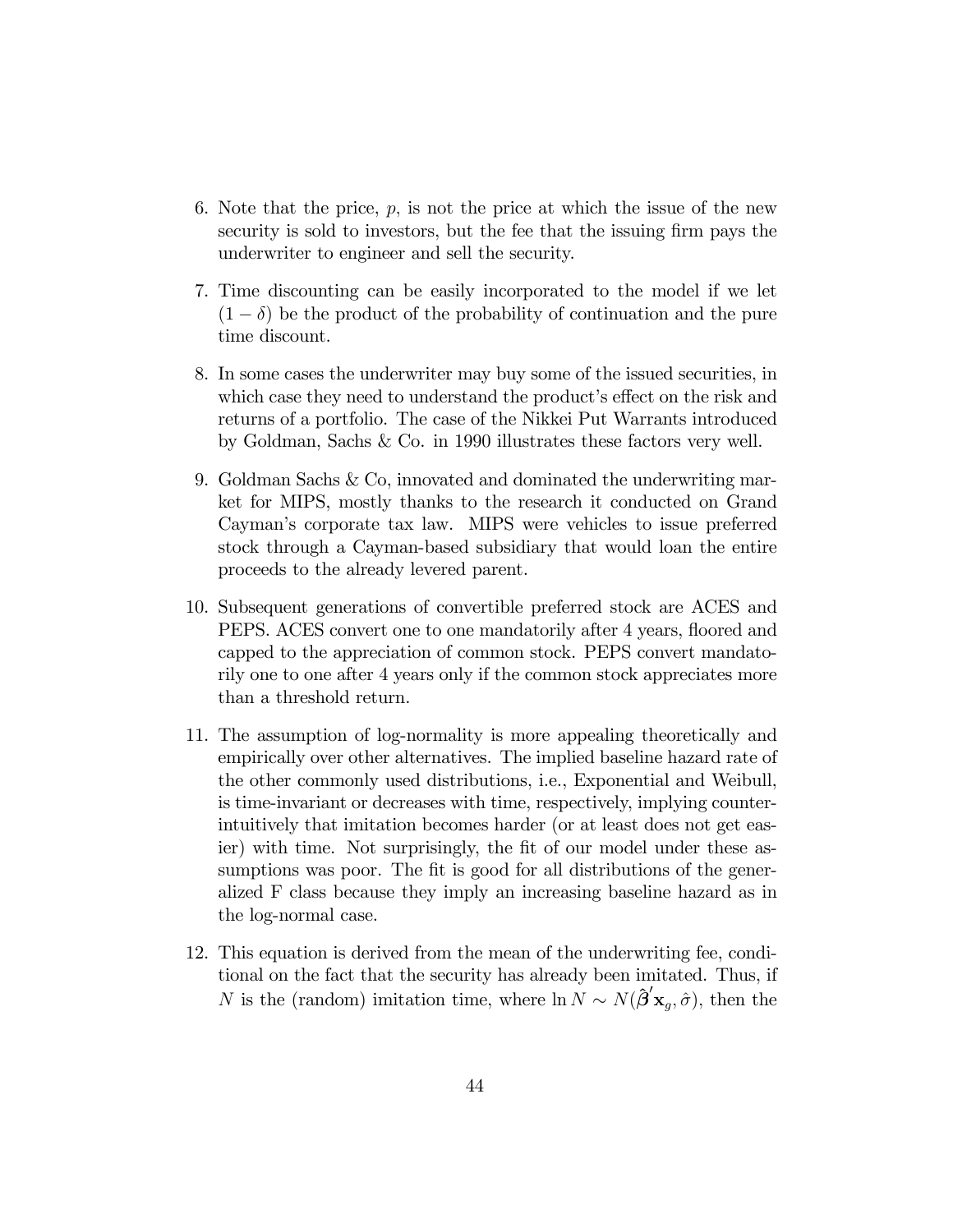true model's residual is

$$
E(\eta_{g,t}|\text{security } g \text{ is already initiated}) = E(\eta_{g,t}|t \ge N)
$$
  
= 
$$
E\left(\eta_{g,t}|z \le \frac{\ln t - \hat{\beta}'\mathbf{x}_g}{\hat{\sigma}}\right)
$$
  
= 
$$
\delta_{\lambda}\lambda\left(t, \hat{\beta}'\mathbf{x}_g, \hat{\sigma}\right) + \tilde{\eta}_{g,t},
$$

for  $\lambda(.) = -\frac{\phi(.)}{\Phi(.)}$  $\frac{\phi(.)}{\Phi(.)}$ .

- 13. The measure of market share used here, by Tufano (1989) and by Schroth (2006) is the number of issues that a given bank has underwritten for product or within a product group divided by the respective total number of underwriting contracts. It is not the share of the underwritten *principal*. Implicit in this is the assumption that the amount of funds required by an issuing firm is known at the time the issuing firm has to choose an underwriter.
- 14. We can also let  $\delta_0$  and  $\delta_1$  increase with every issue. This would speed up the introduction of later generations even more.
- 15. The most prominent recent cases against patent or copyright protection are made by Jaffee and Lerner (2004) and by Boldrin and Levine (2006).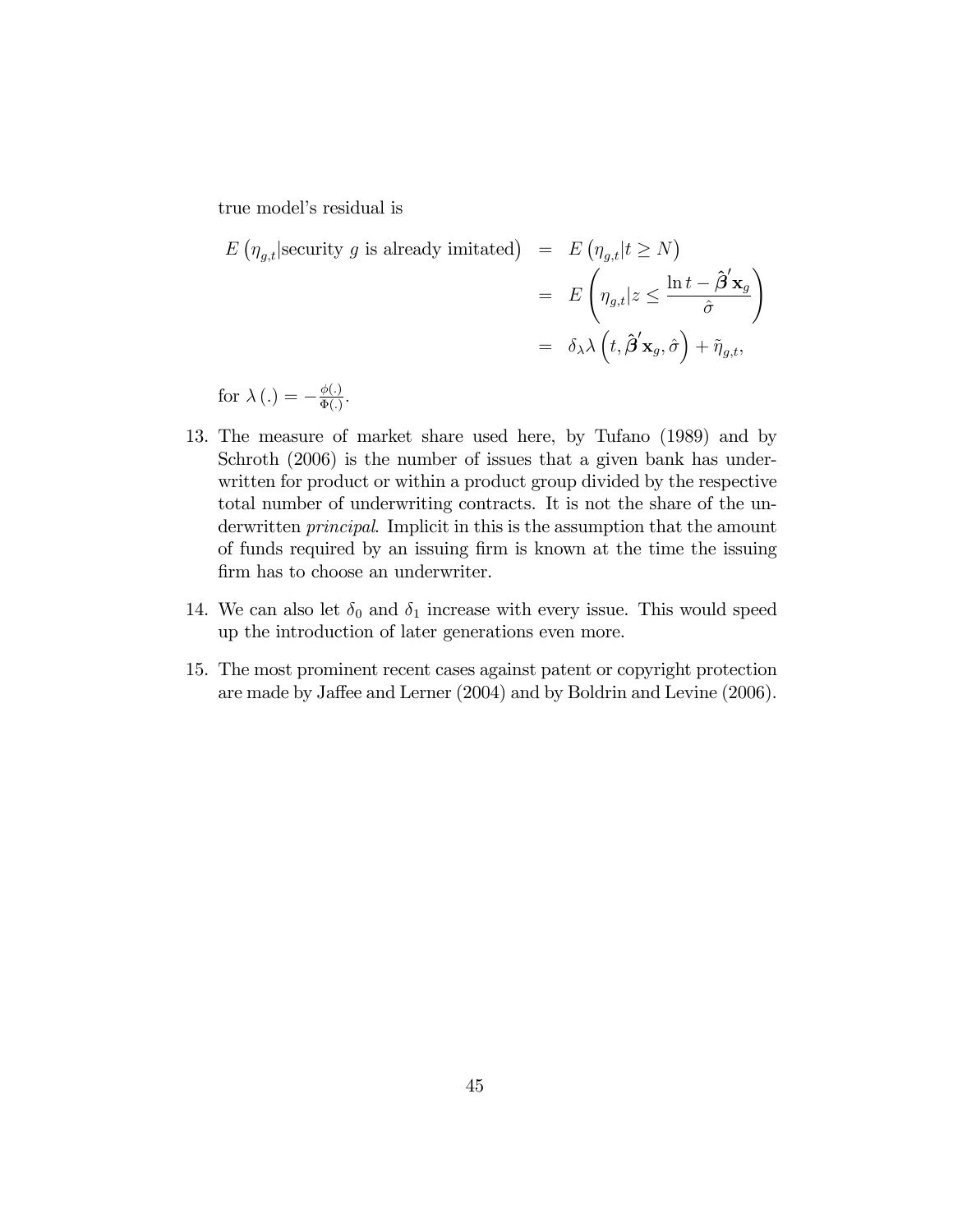#### Figure Captions

Figure 1: The conversion rate of a Preferred Equity Redeemable Stock (PERCS), as a function of the returns of the underlying common stock. Each unit of this preferred stock converts mandatorily after 3 years to one unit of common stock unless the common stock appreciates above a cap of  $\bar{r}$  percent. If after 3 years the common stock appreciates above the cap, PERCS convert to less than one unit of common stock such that their conversion value is that of a stock that has appreciated by  $\bar{r}$  percent.

Figure 2: The conversion rate of a Dividend Enhanced Convertible Stock (DECS), as a function of the returns of the underlying common stock. Each unit of this preferred stock converts mandatorily after 3 years to one unit of common stock unless the common stock appreciates within 0 and  $\bar{r}$  percent. If the common stock appreciates within these boundaries in 3 years, then DECS convert to less than one unit of common stock such that their conversion value is that of the stock's price at the issue date.

Figure 3: Spatial representation of the issuer's preferences for competing banks. This figure illustrates the horizontal dimension of differentiation in our model of the corporate underwriting market. Issuers lie along a unit interval according to their degree of loyalty to either bank. The two banks are located at the each extreme, and the closer an issuer of type  $x$  is to a given bank, the more loyal it is to the bank, i.e., the more expensive it is for the issuer to hire another bank as its underwriter.

Figure 4: Probabilities that the underwriter of the next issue is the product innovator (black line) or its imitator (gray line) as a function of the quality differential  $(\Delta q)$ . This figure illustrates the choice of an underwriter by the issuer of a new security. The black line plots the probability that the issuer chooses the innovator, as a function of the difference between the quality of the underwriting service provided by the innovator or the imitator. The gray line plots the probability that the issuer chooses the imitator. The larger the  $\Delta q$ , the higher the probability that the innovator gets the next contract. For a large enough  $\Delta q$ , then any issuer will prefer the innovator and the probability that the innovator gets the mandate 1.

Figure 5: Empirical cumulative distribution function (CDF) of the speed at which a security is imitated. This figure illustrates the speed at which a security is imitated conditional on its generation index. The speed of imitation is measured by the number issues it takes before an imitator completes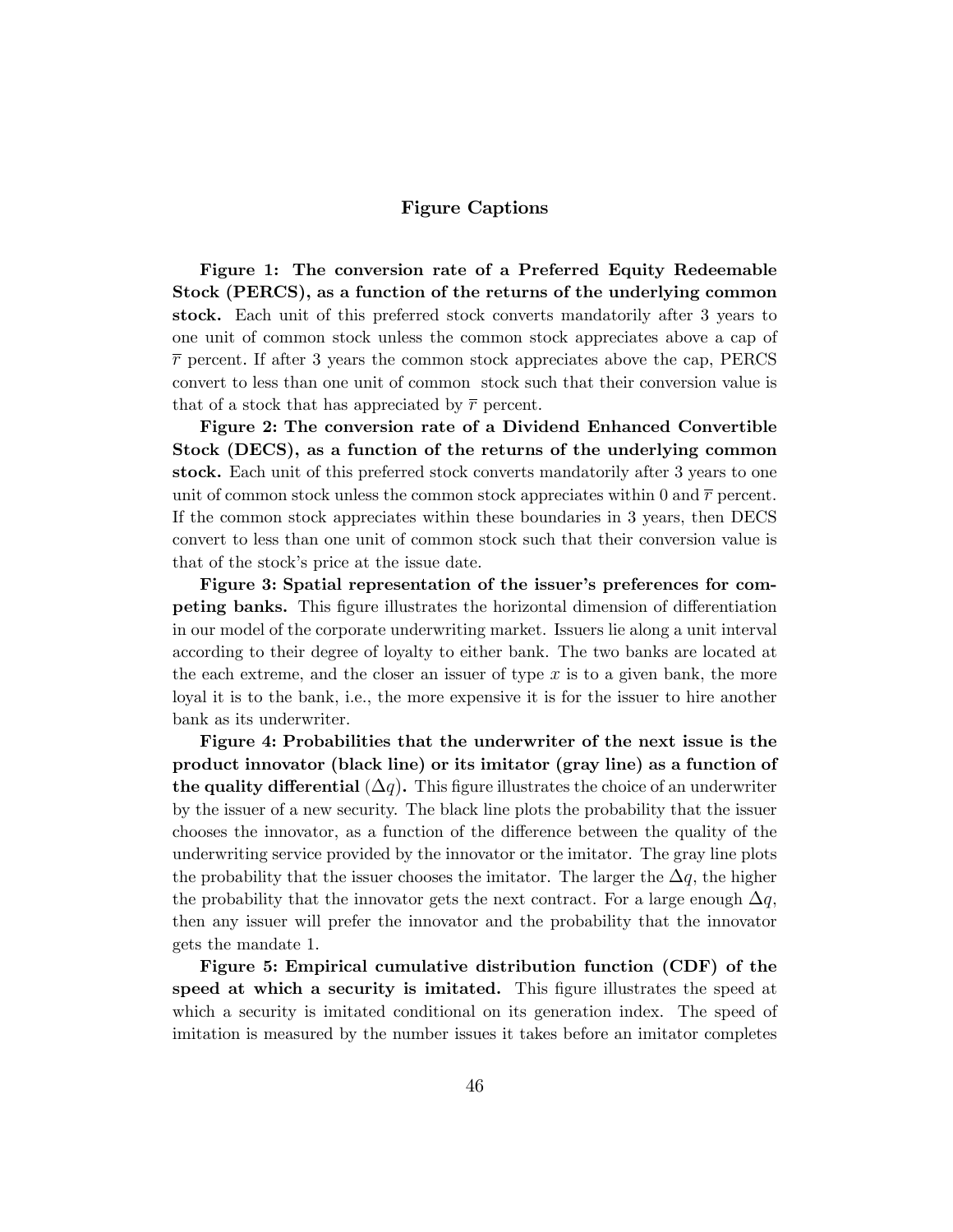its Örst issue. A security is said to be imitated if a bank other than the innovator underwrites an issue using the same product structure. The dotted line is the CDF corresponding to those imitated securities that were first generation products, i.e., the Örst product in a sequence of related products. The solid line is the CDF of the speed of imitation of products that appear in the sequence after the first generation product.

Figure 6: Probabilities that a security is not imitated within  $t$  days from the date of the first issue  $(Pr(N > t))$ . This figure shows the probability that a security is not imitated within  $t$  days of its first issue, conditional on its generation index. The probability that imitation time,  $N$ , occurs after t, i.e., the survival rates  $S(t) = Pr(N > t)$ , is measured in the vertical axis and shown as a function of time which is shown in the horizontal axis. The survival rate is given by  $S(t) = \Phi(-\frac{1}{\hat{\sigma}} \ln(\hat{\lambda}t))$ , where  $\hat{\lambda}$  is the estimated imitabut vival rate is given by  $D(v) = \mathbf{F}(\frac{\partial}{\partial u}(w))$ , where  $\lambda$  is the estimated influention hazard rate which is itself obtained from the estimated hazard rate model:  $\lambda = \exp(-6.297 + 0.133 * generation + 0.002 * mean prior issue size)$ , and  $\hat{\sigma}$ = 1.273907. The thick solid line corresponds to the first generation securities. The thin line corresponds to the 5th generation securities and the dotted line to the 10th generation securities.

Figure A2.1: Spatial representation of the issuer's preferences for three competing banks. This figure illustrates the type of imperfect competition in our model for the case of two imitators. Issuers lie inside an equilateral triangle according to their degree of loyalty to each bank. The three underwriters are located at the extremes of the triangle and the position of an issuer relative to the three determines the degree of loyalty of the issuer to them. The more loyal is an issuer to a given bank, the smaller is  $x^2 + l^2$  and the more expensive it is to hire any other bank as its underwriter.

Figure A2.2: Areas of potential issuers that each bank can attract. This figure shows the regions in which potential issuers are more loyal to a bank. The dotted lines mark the regions when the innovator does not have an expertise advantage over an imitator and there is equal sharing of the underwriting market. The solid lines mark the regions when the innovator has an expertise advantage over an imitator.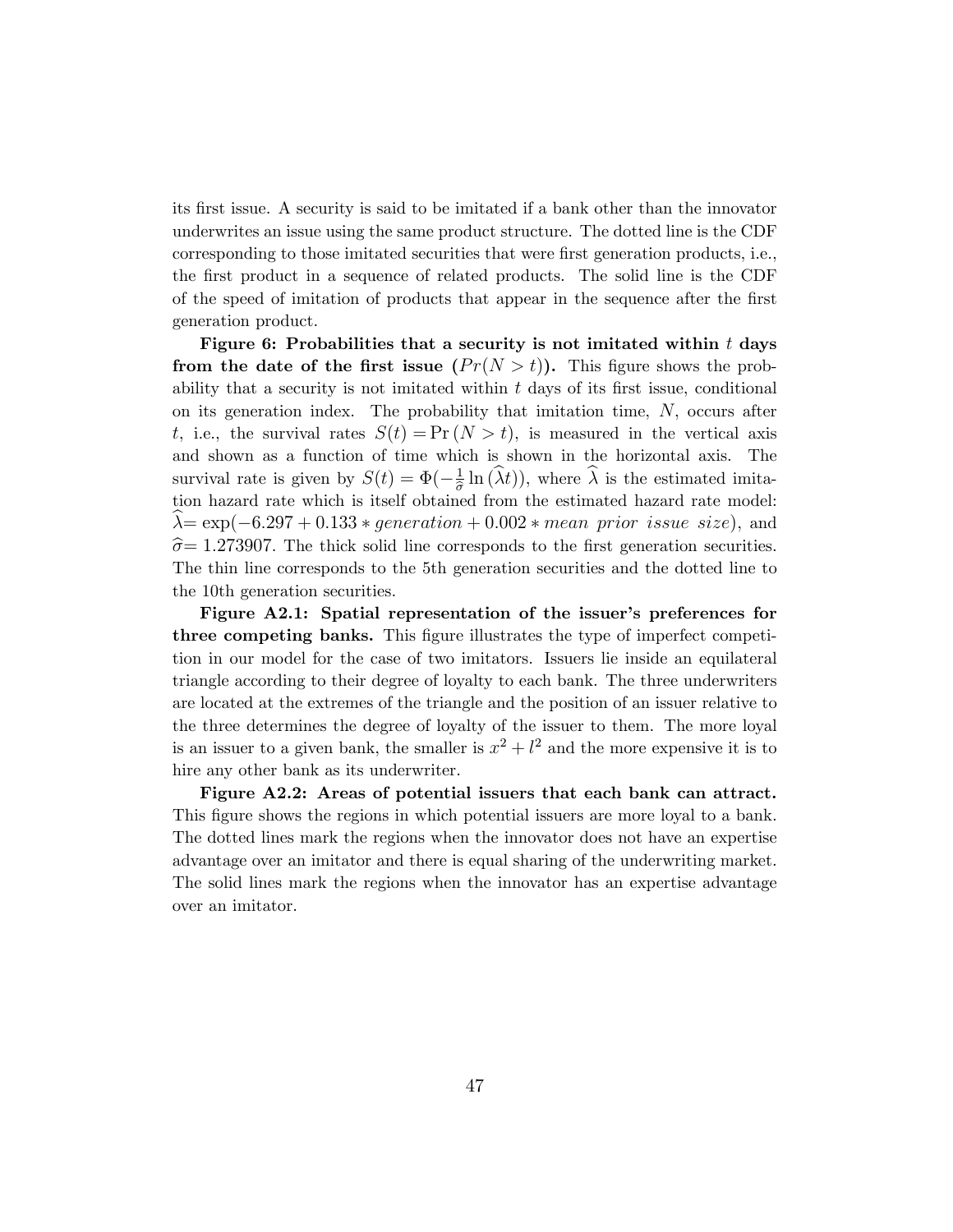Table I: Summary of all issues of equity-linked and dorporate derivative securities

This table presents summary statistics for all issues of equity-linked and corporate derivative securities. All such issues are recorded by the SDC and span the period between 1985 and 2004. The imitated securities (Panel B) are those that have been underwritten by more that one bank.

Panel A: All issues of all equity-linked and corporate derivatives (sample A)

|                                              | Number of<br>observations | Median | Mean   | Standard<br>deviation |
|----------------------------------------------|---------------------------|--------|--------|-----------------------|
| Proceeds per issue<br>$($$ millions)         | 661                       | 150.00 | 233.89 | 299.44                |
| Underwriting fee<br>(percentage of proceeds) | 518                       | 3.00   | 2.41   | 1.16                  |
| Product life<br>(total issues per security)  | 50                        | 5.50   | 13.24  | 20.60                 |

| Panel B: All issues of imitated securities (sample B) |  |  |
|-------------------------------------------------------|--|--|
|-------------------------------------------------------|--|--|

|                                                                                                                                                 | Number of<br>observations | Median         | Mean                            | Standard<br>deviation |
|-------------------------------------------------------------------------------------------------------------------------------------------------|---------------------------|----------------|---------------------------------|-----------------------|
| Proceeds per issue (\$ millions)                                                                                                                | 410                       | 150.00         | 257.24<br>$(-1.17)$             | 344.74                |
| ( <i>t</i> statisite for $H_0: \mu_A - \mu_B = 0$ )<br>Underwriting fee (percentage)                                                            | 314                       | 3.10           | 2.33                            | 1.10                  |
| ( <i>t</i> statisite for $H_0: \mu_A - \mu_B = 0$ )<br>Product life<br>( <i>t</i> statisite for $H_0: \mu_A - \mu_B = 0$ )<br>Time to imitation | 18                        | 13.00          | $(-0.98)$<br>22.78<br>$(-1.15)$ | 28.88                 |
| (issues before imitation)<br>(days before imitation)                                                                                            | 18<br>18                  | 2.00<br>214.50 | 2.67<br>484.44                  | 1.88<br>642.87        |
| Market share of<br>product innovator                                                                                                            | 18                        | 0.53           | 0.57                            | 0.23                  |

 $a$  Estimates followed by \*\*\*, \*\* and \* are statistically different from zero with  $0.01, 0.05$  and  $0.1$  significance levels, respectively.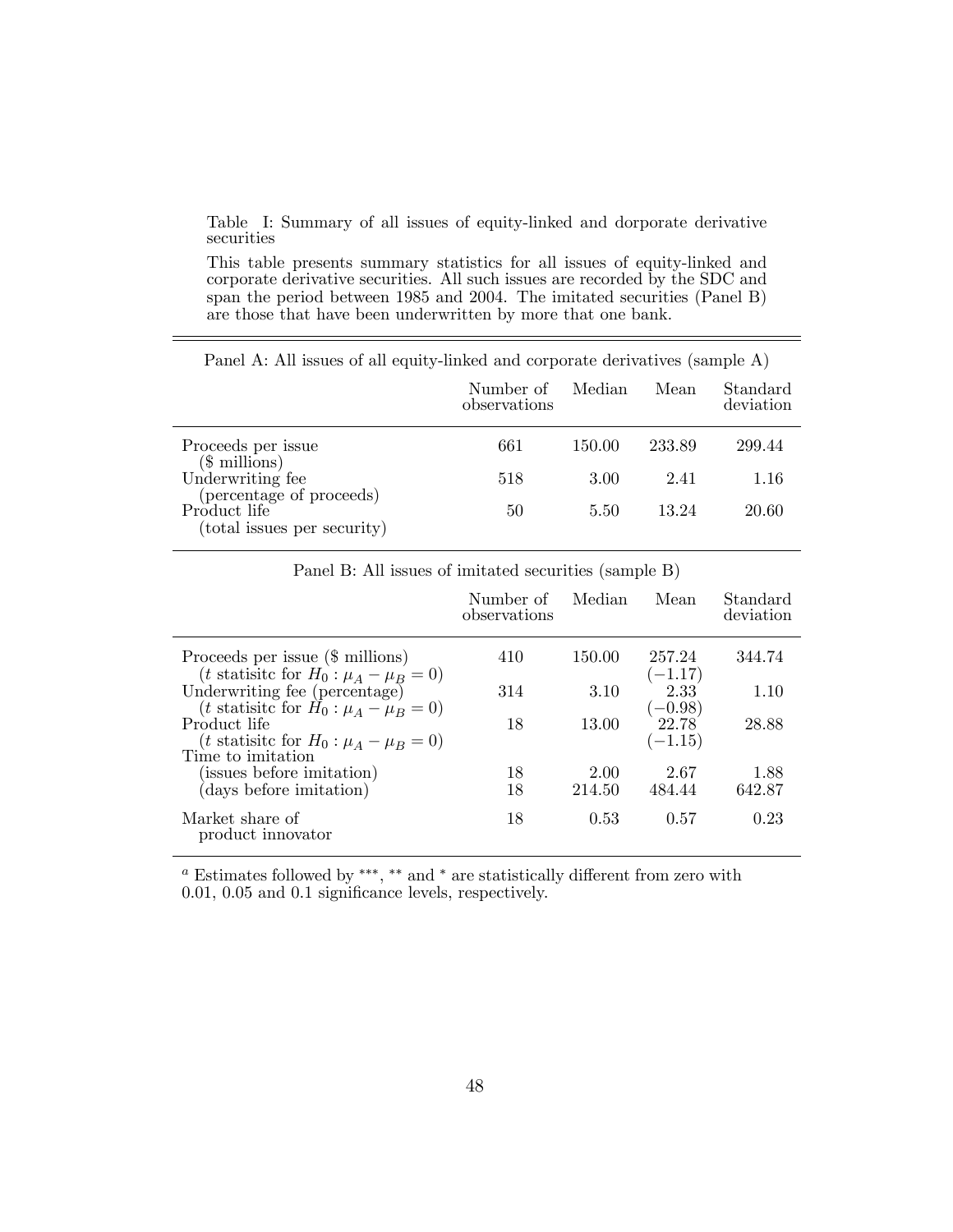| Securities within groups are l                                                                                 | We follow the classification proposed by Schroth $(2006)$ which is based on the structure and purpose of the security.<br>those that have been underwritten by more than one bank. All issues of equity-linked and corporate derivative<br>This table shows the classification of all 50 equity-linked and corporate derivative securities into product groups.<br>securities are recorded by the SDC and span the period between 1985 and $2004$ . | isted in the order of their appearance along the sequence. The imitated securities are |                                                                                                                                                                                                                                        |
|----------------------------------------------------------------------------------------------------------------|-----------------------------------------------------------------------------------------------------------------------------------------------------------------------------------------------------------------------------------------------------------------------------------------------------------------------------------------------------------------------------------------------------------------------------------------------------|----------------------------------------------------------------------------------------|----------------------------------------------------------------------------------------------------------------------------------------------------------------------------------------------------------------------------------------|
| Product Group                                                                                                  | the group<br>Securities in                                                                                                                                                                                                                                                                                                                                                                                                                          | Imitated securities                                                                    | Underwriters                                                                                                                                                                                                                           |
| Zero-coupon convertible<br>$\det^{\text{left}}_{\text{hvidend}}$ paying convert-<br>Debt products<br>ible debt | SIRENS, ICONS.<br>LYONS.<br>RISRS.                                                                                                                                                                                                                                                                                                                                                                                                                  | LYONS.<br>RISRS.                                                                       | Merrill Lynch, Paine Webber.<br>First Boston, Merrill Lynch.<br>Everen, Kemper.                                                                                                                                                        |
| preferred<br>Convertible<br>products                                                                           | $\begin{tabular}{cc} YES & Shares, & DECS, \\ X-Caps, & PRIDES, \\ SAILS, & STRYPES, \\ , PEPS, MEDS, & Truet- \end{tabular}$<br>$Pr_{\theta}$<br>Convertible<br>ferreds, TRACES.<br>Originated<br>PERCS,<br>ACES,<br>PEPS,<br>MARCS,                                                                                                                                                                                                               | Trust-<br>Pre-<br>Convertible<br>X-Caps,<br>Originated<br>PERCS,<br>ferreds.           | Fréres, Lehman Brothers, Merrill Lynch,<br>Baird, Credit Suisse, DLJ, Dean Wit-<br>ter, Goldman Sachs, JP Morgan, Lazard<br>Morgan Stanley, Paine Webber, Robert-<br>son, Salomon-Smith Barney, UBS                                    |
| Short-term, income de-<br>ferring products                                                                     | FRAPS.                                                                                                                                                                                                                                                                                                                                                                                                                                              | FRAPS.                                                                                 | DLJ, Lehman Brothers, Merrill Lynch,                                                                                                                                                                                                   |
| Perpetual, income defer-<br>ring products                                                                      | MIPS, EPICS, MIDS, TOPRS,<br>QUIDS, QUIPS, QUICS, Res-<br>Caps, COPRS.                                                                                                                                                                                                                                                                                                                                                                              | MIPS, MIDS, TOPRS, QUIDS,<br>Res-Caps.                                                 | Morgan Stanley.<br>Bear Stearns, Goldman Sachs, Lehman<br>Bear Stearns, Goldman<br>Brothers, Merrill Lynch, Morgan Stanley-Dean Witter, Salomon Brothers, Smith-Barney, UBS.<br>Barney, UBS.<br>First Union Capital, Goldman Sachs, JP |
| Convertible, income de-<br>ferring products                                                                    | MIPS, TECONS,<br>TOPRS, QDCs,<br>TRUPS, Convertible<br>Convertible<br>Convertible<br>EPPICS,                                                                                                                                                                                                                                                                                                                                                        | Convertible TOPRS, TRUPS.                                                              | Morgan, Keefe, Merrill Lynch, Morgan<br>Stanley, Paine Webber, Salomon-Smith                                                                                                                                                           |
| appreciation<br>of principal<br>Index-tied                                                                     | MITTS,<br>Equity Participa-<br>ties, CPNs, SUNS,<br>SIRS,<br>tion Securi<br>SMARTS,<br>QUIPS.<br>PERLS,                                                                                                                                                                                                                                                                                                                                             | PERLS, SIRS, SMARTS, Equity<br>Participation Securities.                               | Brothers, Merrill Lynch, Morgan Stanley,<br>Bear Stearns, Goldman Sachs, Lehman<br>Paine Webber.<br>Barney.                                                                                                                            |
| appreciation<br>Privatization exchange-<br>of principal<br>Stock-tied                                          | CHIPS,<br>YEELDS,<br>PERQS<br>CUBS.<br>ELIKS.                                                                                                                                                                                                                                                                                                                                                                                                       | ELKS.                                                                                  | Bear Stearns, Lehman Brothers, Morgan<br>Stanley, Salomon-Smith Barney.                                                                                                                                                                |
| able debt<br>Corporate pass-throughs                                                                           | STOPS.<br>PENs.                                                                                                                                                                                                                                                                                                                                                                                                                                     |                                                                                        | Goldman Sachs.<br>Deutsche Bank.                                                                                                                                                                                                       |

Table II: Classification of equity-linked and corporate derivatives into product groups Į rate derivatives into product Table II: Classification of equity-linked and co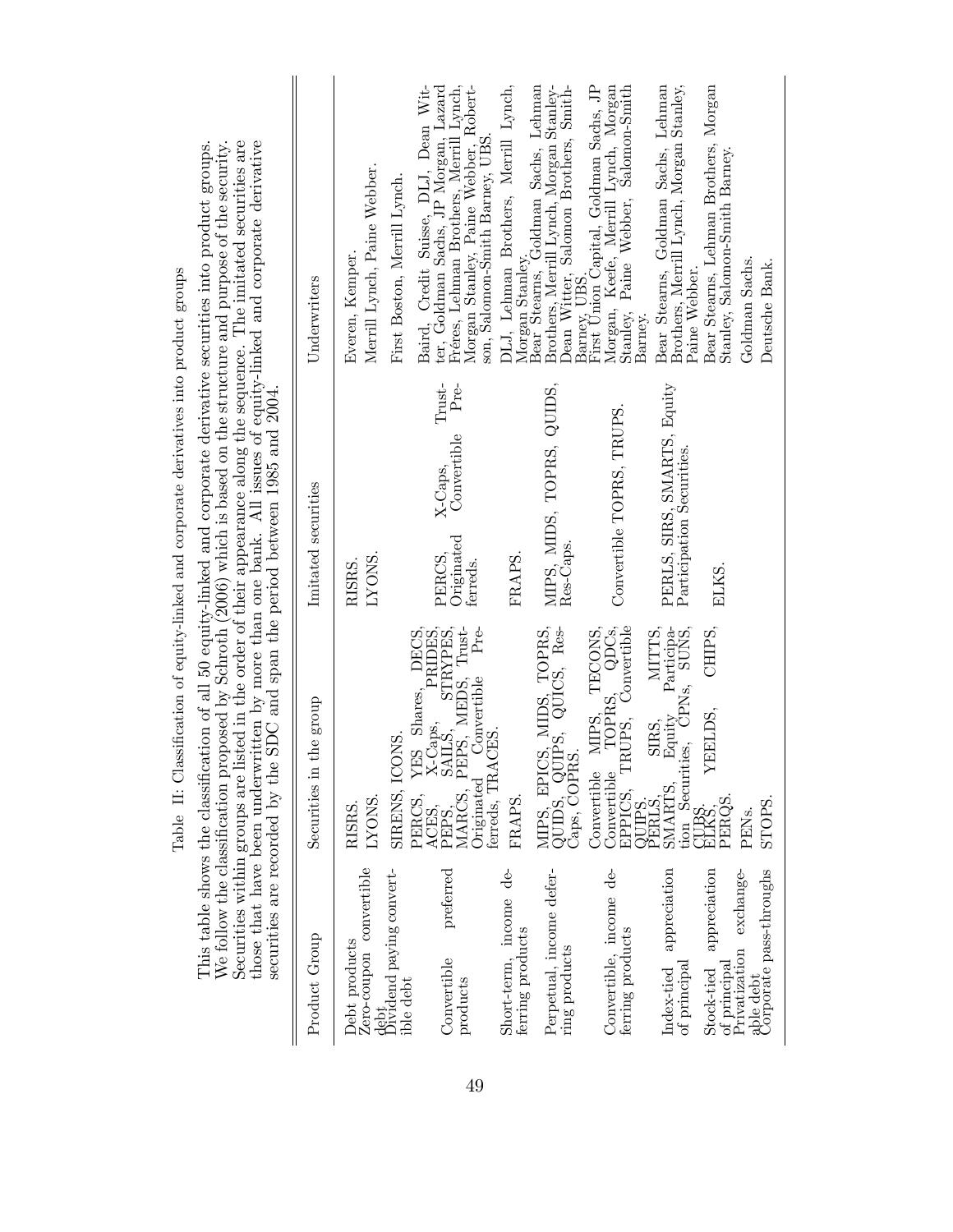Table III: Comparison of issues of equity-linked and corporate derivative securities across generations This table compares issues of first and later generation equity-linked and corporate derivative securities. All such issues are recorded by the SDC and span the period between 1985 and 2004. First generation securities are

|                                            | Panel A: All issues of all equity-linked and corporate derivatives |        |                |                       |
|--------------------------------------------|--------------------------------------------------------------------|--------|----------------|-----------------------|
|                                            | Number of<br>observations                                          | Median | Mean           | Standard<br>deviation |
| Proceeds per issue (\$ millions)           |                                                                    |        |                |                       |
| of first generation securities (1)         | 218                                                                | 150.00 | 297.50         | 438.61                |
| of later generations (2)                   | 443                                                                | 150.00 | 201.39         | 190.74                |
| T statisite for $(H_0: \mu_1 - \mu_2 = 0)$ |                                                                    |        | $(3.92)$ ***   |                       |
| Underwriting fee (percentage)              |                                                                    |        |                |                       |
| of first generations (1)                   | 163                                                                | 1.25   | 1.72           | 1.07                  |
| of later generations (2)                   | 355                                                                | 3.15   | 2.77           | 1.01                  |
| T statisite for $(H_0: \mu_1 - \mu_2 = 0)$ |                                                                    |        | $(-10.79)$ *** |                       |
| Product life (issues per security)         |                                                                    |        |                |                       |
| of first generations (1)                   | 11                                                                 | 9.00   | 19.81          | 28.16                 |
| of later generations (2)                   | 39                                                                 | 5.00   | 11.39          | 18.47                 |
| T statisite for $(H_0: \mu_1 - \mu_2 = 0)$ |                                                                    |        | (1.18)         |                       |

#### Panel B: All issues of imitated securities

|                                             | Number of<br>observations | Median         | Mean           | Standard<br>deviation |
|---------------------------------------------|---------------------------|----------------|----------------|-----------------------|
| Proceeds per issue (\$ millions)            |                           |                |                |                       |
| of first generation securities (1)          | 205                       | 150.00         | 300.75         | 449.19                |
| of later generations (2)                    | 205                       | 150.00         | 213.73         | 180.81                |
| T statisite for $(H_0: \mu_1 - \mu_2 = 0)$  |                           |                | $(2.57)$ ***   |                       |
| Underwriting fee (percentage)               |                           |                |                |                       |
| of first generations (1)                    | 154                       | 1.19           | 1.70           | 1.09                  |
| of later generations (2)                    | 160                       | 3.15           | 2.94           | 0.69                  |
| T statisite for $(H_0: \mu_1 - \mu_2 = 0)$  |                           |                | $(-12.12)$ *** |                       |
| Product life (issues per security)          |                           |                |                |                       |
| of first generations (1)                    | $\overline{7}$            | 17             | 29.26          | 32.10                 |
| of later generations (2)                    | 11                        | $\overline{7}$ | 18.64          | 27.40                 |
| T statisite for $(H_0: \mu_1 - \mu_2 = 0)$  |                           |                | $(-0.75)$      |                       |
| Time to imitation (issues before imitation) |                           |                |                |                       |
| of first generations (1)                    | 7                         | $\frac{3}{2}$  | 3.86           | 3.53                  |
| of later generations (2)                    | 11                        |                | 1.91           | 0.83                  |
| T statisite for $(H_0: \mu_1 - \mu_2 = 0)$  |                           |                | $(1.79)$ **    |                       |
| Time to imitation (days before imitation)   |                           |                |                |                       |
| of first generations (1)                    | $\overline{7}$            | 231            | 320.86         | 355.75                |
| of later generations (2)                    | 11                        | 198            | 588.55         | 772.01                |
| T statisite for $(H_0: \mu_1 - \mu_2 = 0)$  |                           |                | $(-0.85)$      |                       |
| Market share of innovator                   |                           |                |                |                       |
| of first generations (1)                    | 7                         | 0.70           | 0.69           | 0.20                  |
| of later generations (2)                    | 11                        | 0.50           | 0.49           | 0.21                  |
| T statisite for $(H_0: \mu_1 - \mu_2 = 0)$  |                           |                | $(2.07)$ **    |                       |

 $a$  Estimates followed by \*\*\*, \*\* and \* are statistically different from zero with 0.01, 0.05 and 0.1 significance levels, respectively.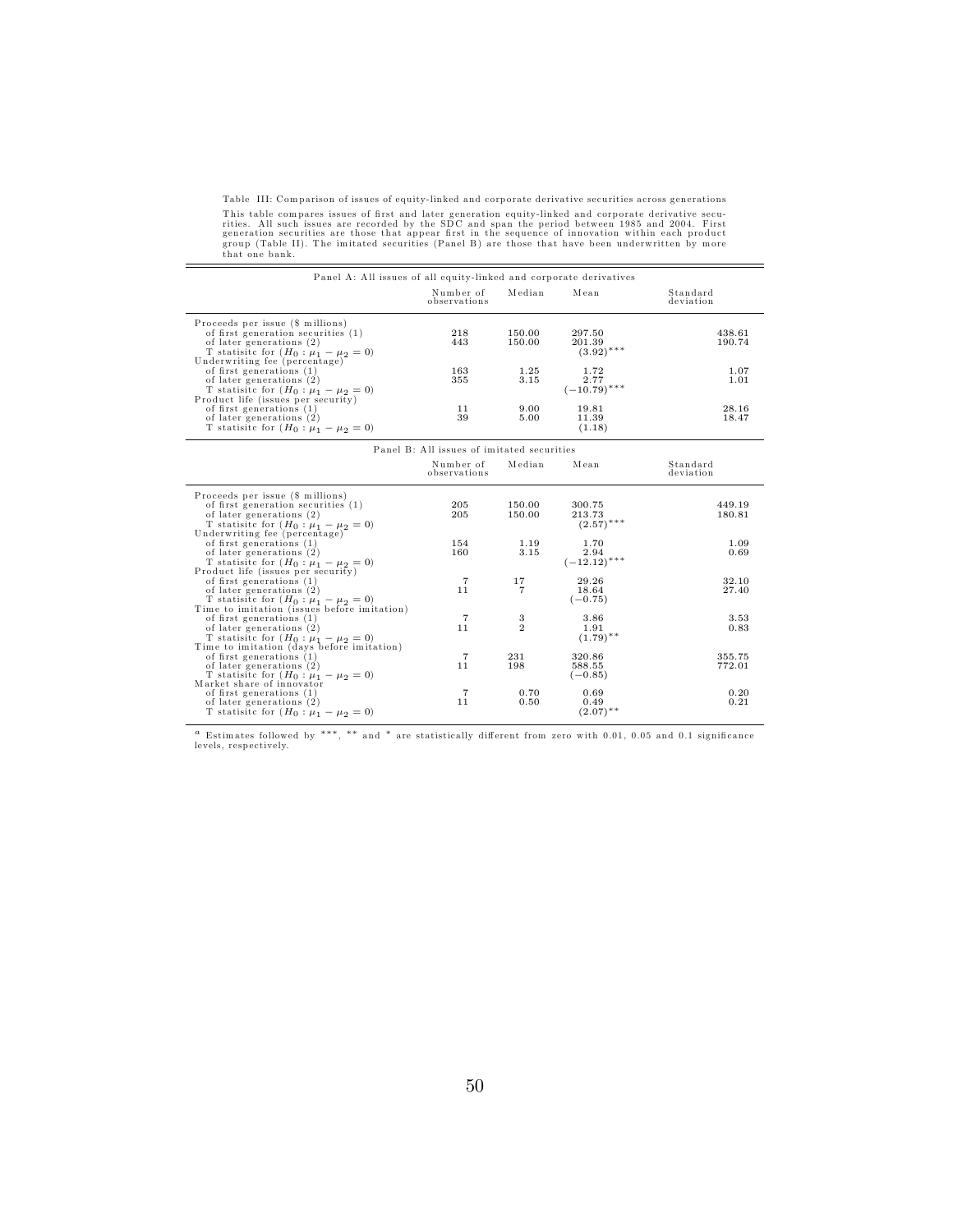# Table IV: Issuers' loyalty to underwriters Table IV: Issuers' loyalty to underwriters

This table summarizes the issuersíloyalty measure. The relative issuer loyalty at each issue This table summarizes the issuers' loyalty measure. The relative issuer loyalty at each issue t of security  $g$  is measured by the propensity that the issuer,  $x$ , has had in the past to choose bank  $b$  over its rivals  $b$  of security g is measured by the propensity that the issuer, x, has had in the past to choose bank b over its rivals b<sup> $\ell$ </sup> to underwrite g. The index is

$$
LOYA_{t,g,b,x} = \frac{\#(\text{issues between } x \text{ and } b)}{\sum_{\forall b' \text{in market } g} \#(\text{issues between } x \text{ and } b')} - \frac{1}{\#(b' \text{ in market } g)},
$$

where  $#$  (issues between x and b) is the total number of past issues of any security since 1985 with the same issuer-underwriter pair;  $\Sigma$  $\forall b'$ in market  $\frac{4}{g}$ issues between x and  $b'$ ) is the

sum of these counts for the same issuer over all banks that compete for security g and  $#(b'$  in market g) is the number of such banks. sum of these counts for the same issuer over all banks that compete for security g and  $\#(b')$ in market  $g$ ) is the number of such banks.

|                                                                                                                                 | Number of Median Mean<br>bservations |                |                                                         | Standard<br>deviation |
|---------------------------------------------------------------------------------------------------------------------------------|--------------------------------------|----------------|---------------------------------------------------------|-----------------------|
| in the same product class<br><i>LOYALTY</i><br>overall                                                                          | 334                                  | 0.000          | 0.096                                                   | 0.251                 |
| T statisite for $(H_0: \mu_{IN} - \mu_{IM} = 0)$<br>to the innovator (IN)<br>Overall LOYALTY<br>to imitators (IM)               | $\frac{302}{26}$                     | 0.000          | $\begin{array}{c} 0.100 \\ 0.053 \\ (0.92) \end{array}$ | 0.246                 |
| T statisite for $(H_0: \mu_{IN} - \mu_{IM} = 0)$<br>Within the class LOY ALTY<br>to the innovator $(IN)$<br>to imitators $(IM)$ | $\frac{302}{26}$                     | 0.000<br>0.000 | $\begin{array}{c} 0.080 \\ 0.021 \\ (1.23) \end{array}$ | 0.232<br>0.259        |

 $^a$  Estimates followed by \*\*\*, \*\* and \* are statistically different from zero with 0.01, 0.05 and a Estimates followed by \*\*\*,  $^*$  and \* are statistically different from zero with 0.01, 0.05 and  $\alpha$ , 1 0.1 significance levels, respectively.  $0.1$  significance levels, respectively.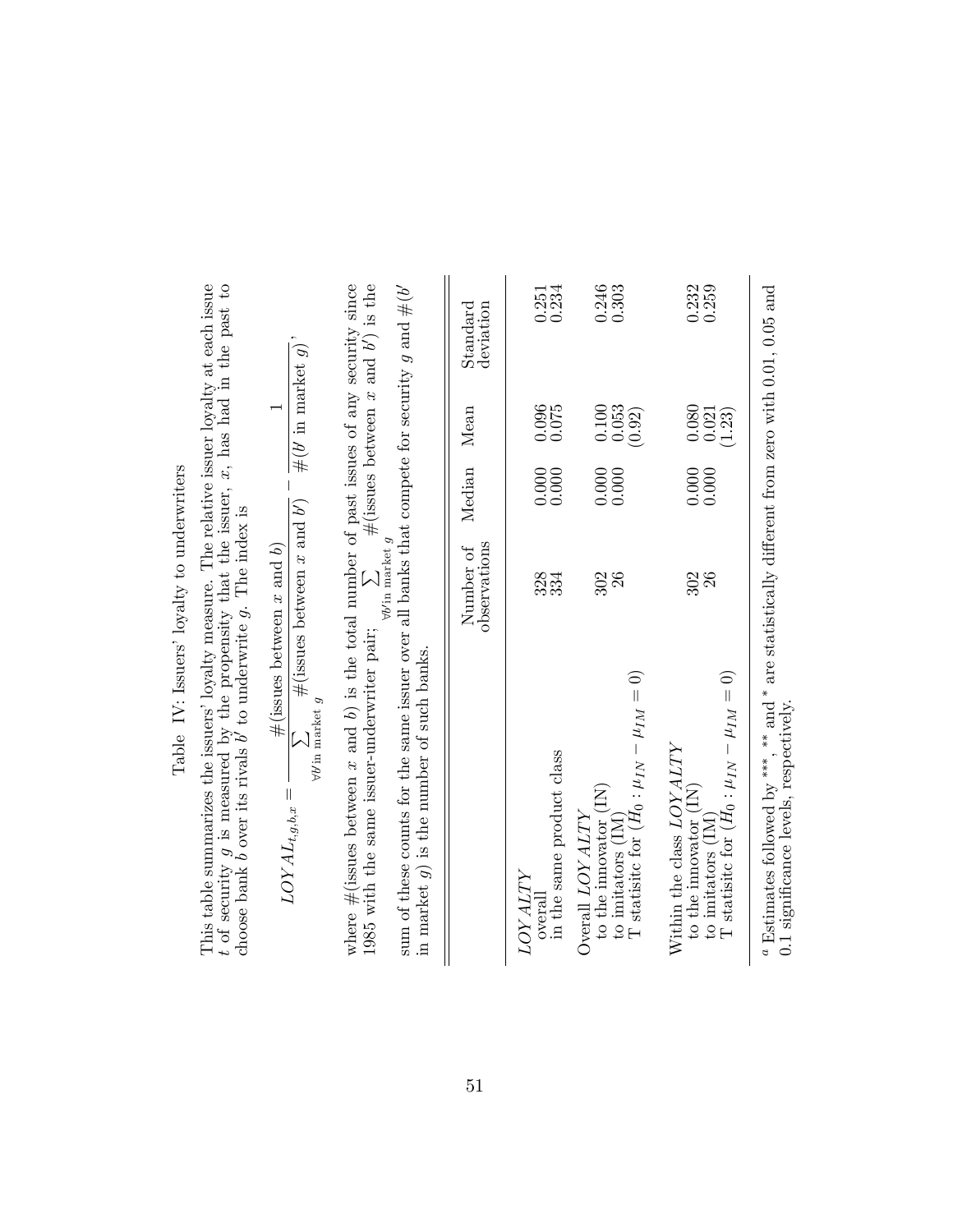This table shows the estimates of a model of the hazard rate of imitation of innovative securities. The estimation uses all issues before imitation of all imitated equity-linked and corporate derivative securities in SDC between 1985 and 2004. Every issue of every imitated security before imitation is paired with its issue number and covariates. The model estimated with this data is

$$
\lambda_{g,t} = \exp\{-(\beta_0 + \beta_1 g + \beta_2' \mathbf{x}_{g,t} + \varepsilon)\};
$$

where  $\lambda_{q,t}$  is the probability that security g is imitated immediately after issue t given that it has not yet been imitated.  $\mathbf{x}_{gt}$  includes characteristics of the market for security g specified below. The parameters  $\beta_0, \beta_1$ , and  $\beta_2$  are estimated by maximum likelihood, using standard errors estimators that are robustly consistent to heteroskedasticity and correlation within securities in the same group. Standard errors are shown in brackets under the estimate.  $\varepsilon$  is assumed to be log-normally distributed. The estimates in Panel B corresponds to the same model where the time index,  $t$ , is measured in calendar time (days).

| Panel A: Time to imitation measured by issue number                                                                                          |                                             |                       |                                                                                                   |                      |                                                                                |                                                  |
|----------------------------------------------------------------------------------------------------------------------------------------------|---------------------------------------------|-----------------------|---------------------------------------------------------------------------------------------------|----------------------|--------------------------------------------------------------------------------|--------------------------------------------------|
|                                                                                                                                              | (1)                                         | (2)                   | (3)                                                                                               | (4)                  | (5)                                                                            | (6)                                              |
| Generation number<br>(g)                                                                                                                     | $-0.072$                                    | $-0.061$              | $-0.064$<br>$(0.029)$ ** $(0.027)$ ** $(0.027)$ ** $(0.031)$ ** $(0.030)$ **                      | $-0.069$             | $-0.067$                                                                       | $-0.064$<br>$(0.029)$ **                         |
| Total volume issued<br>(\$ trillions)<br>Total number of<br>issues<br>Size of first issue<br>(\$ billions)                                   |                                             | 8.980<br>$(2.46)$ *** | 0.006<br>$(0.002)$ ***                                                                            | 0.490<br>$(0.275)^*$ |                                                                                |                                                  |
| Average size of previous<br>issues (\$ billions)<br>Standard deviation of previous<br>issues size $(\$$ billions)                            |                                             |                       |                                                                                                   |                      | 0.602<br>$(0.353)^*$                                                           | 0.007<br>(0.026)<br>0.964<br>$(0.378)$ **        |
| Constant                                                                                                                                     | 1.455                                       | 1.340                 | 1.279                                                                                             | 1.294                | 1.304<br>$(0.167)$ *** $(0.171)$ *** $(0.179)$ *** $(0.218)$ *** $(0.215)$ *** | 1.343<br>$(0.214)$ ***                           |
| Observations<br>$\chi^2$ statistic<br>P-value of $\chi^2$ statistic                                                                          | 48<br>5.98<br>0.000                         | 48<br>40.46<br>0.000  | 48<br>64.83<br>0.000                                                                              | 48<br>15.16<br>0.000 | 48<br>11.02<br>0.000                                                           | 48<br>21.31<br>0.000                             |
|                                                                                                                                              | Panel B: Time to imitation measured in days |                       |                                                                                                   |                      |                                                                                |                                                  |
|                                                                                                                                              | (1)                                         | (2)                   | (3)                                                                                               | (4)                  | (5)                                                                            | (6)                                              |
| Generation number<br>(g)                                                                                                                     | $-0.130\,$                                  |                       | $-0.137$ $-0.142$ $-0.140$<br>$(0.047)$ *** $(0.045)$ *** $(0.039)$ *** $(0.061)$ ** $(0.063)$ ** |                      | $-0.133$                                                                       | $-0.146$<br>$(0.073)$ **                         |
| Total volume issued<br>(\$ billions)<br>Total number of<br>issues<br>Size of first issue                                                     |                                             | $-5.750$<br>(6.453)   | $-0.009$<br>(0.007)                                                                               | $-0.001$             |                                                                                |                                                  |
| $($$ millions)<br>Average size of previous<br>issues $(\text{\$}$ millions)<br>Standard deviation of previous<br>issues size $(\$$ billions) |                                             |                       |                                                                                                   | $(0.001)$ **         | $-0.002$<br>$(0.001)$ ***                                                      | $-0.002$<br>$(0.000)$ ***<br>$-0.002$<br>(0.002) |
| Constant                                                                                                                                     | 5.822                                       | 5.895                 | 6.079                                                                                             | 6.296                | 6.297<br>$(0.192)$ *** $(0.223)$ *** $(0.314)$ *** $(0.320)$ *** $(0.268)$ *** | 6.481<br>$(0.389)$ ***                           |
| Observations<br>$\chi^2$ statistic P-value of $\chi^2$ statistic                                                                             | 48<br>7.57<br>0.006                         | 48<br>12<br>0.002     | 48<br>33.01<br>$\mathbf{0}$                                                                       | 48<br>7.88<br>0.019  | 48<br>9.64<br>0.008                                                            | 48<br>18.01<br>$\overline{0}$                    |

 $a$  Estimates followed by \*\*\*, \*\* and \* are statistically different from zero with 0.01, 0.05 and 0.1 significance levels, respectively.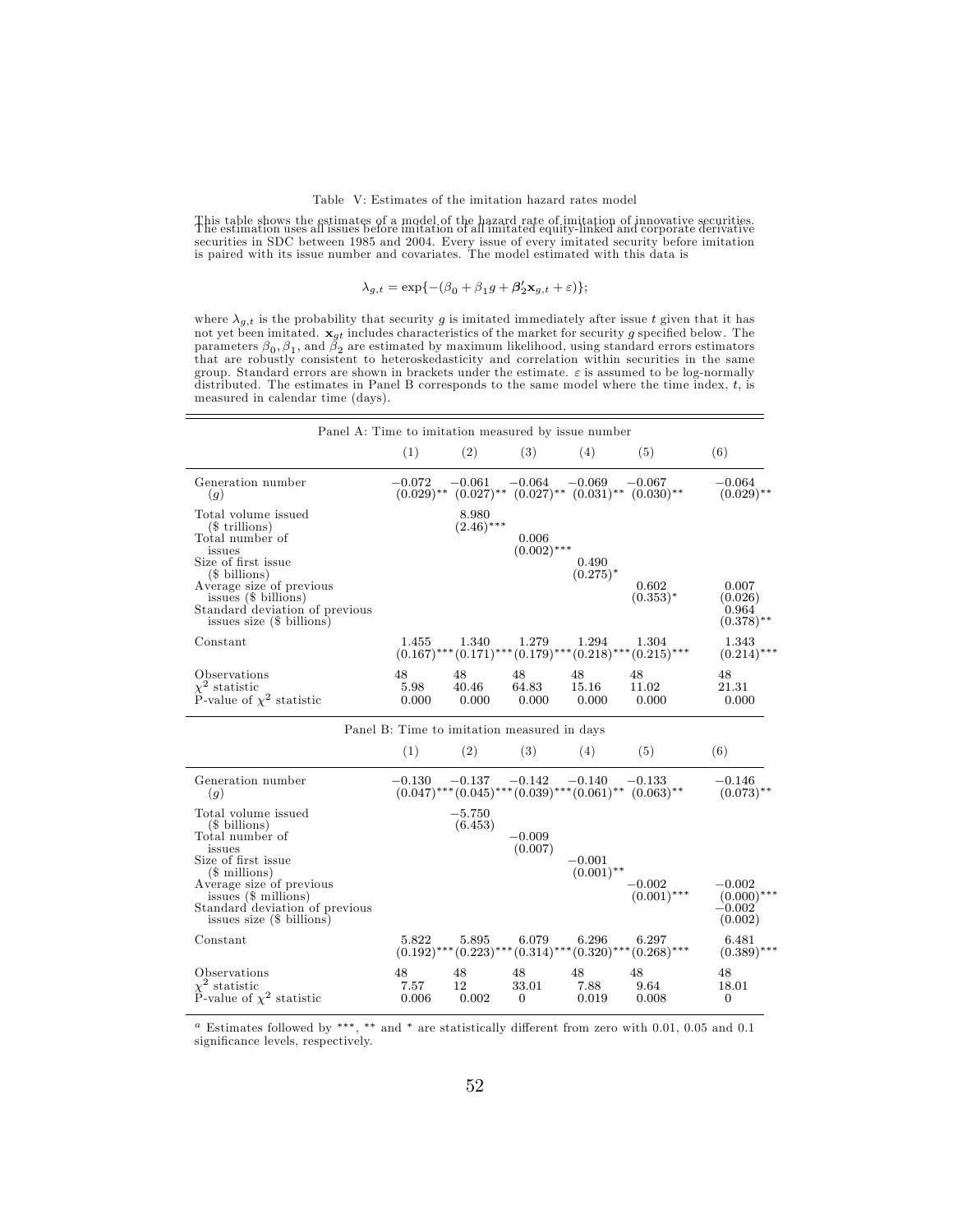Table VI: Economic significance of the estimates of the imitation hazard rates model

This table shows the estimated times of imitation, implied by the estimates in Table V. The predicted median time for the imitators entry is  $\frac{1}{\lambda}$ , where

 $\hat{\lambda} = \exp(-(\hat{\beta}_0 + \hat{\beta}_1 g + \hat{\beta}'_2 \mathbf{x}_{g,t})).$ 

Panel A: Time to imitation measured by issue number

The estimated model used to predicted the median imitation issue number is

 $\hat{\lambda} = \exp(-1.304 + 0.067 \times g + 0.602 \times \text{average size of previous issues}).$ 

| Moments of the                                            |               |               |               |               |
|-----------------------------------------------------------|---------------|---------------|---------------|---------------|
| sample distribution of the<br>average previous issue size | 1st           | 5th           | 10th          | 15th          |
| 1st quartile                                              | 3.627         | 2.776         | 1.988         | 1.423         |
|                                                           | $(0.612)$ *** | $(0.266)$ *** | $(0.310)$ *** | $(0.410)$ *** |
| Median                                                    | 3.842         | 2.941         | 2.105         | 1.507         |
|                                                           | $(0.566)$ *** | $(0.200)$ *** | $(0.316)$ *** | $(0.437)$ *** |
| Mean                                                      | 4.005         | 3.066         | 2.195         | 1.571         |
|                                                           | $(0.541)$ *** | $(0.161)$ *** | $(0.330)$ *** | $(0.461)$ *** |
| 3rd quartile                                              | 4.385         | 3.356         | 2.403         | 1.72          |
|                                                           | $(0.533)$ *** | $(0.177)$ *** | $(0.395)$ *** | $(0.530)$ *** |

|  |  |  |  |  | Panel B: Time to imitation measured in days |  |  |
|--|--|--|--|--|---------------------------------------------|--|--|
|--|--|--|--|--|---------------------------------------------|--|--|

The estimated model used to predicted the median imitation time, in days, is

| $\lambda = \exp(-6.297 + 0.133 \times g + 0.002 \times \text{average size of previous issues}).$ |  |  |
|--------------------------------------------------------------------------------------------------|--|--|
|                                                                                                  |  |  |
|                                                                                                  |  |  |
|                                                                                                  |  |  |

| Moments of the<br>sample distribution of the | Generation     |                |              |          |  |  |
|----------------------------------------------|----------------|----------------|--------------|----------|--|--|
| average previous issue size                  | 1st            | 5th            | 10th         | 15th     |  |  |
| 1st quartile                                 | 411.292        | 241.341        | 123.946      | 63.655   |  |  |
|                                              | $(81.107)$ *** | $(61.065)$ *** | $(64.620)^*$ | (52.320) |  |  |
| Median                                       | 349.547        | 205.11         | 105.339      | 54.099   |  |  |
|                                              | $(56.289)$ *** | $(52.497)$ *** | $(56.859)^*$ | (45.686) |  |  |
| Mean                                         | 310.766        | 182.354        | 93.652       | 48.097   |  |  |
|                                              | $(44.063)$ *** | $(48.288)$ *** | $(52.060)^*$ | (41.483) |  |  |
| 3rd quartile                                 | 240.643        | 141.207        | 72.52        | 37.244   |  |  |
|                                              | $(32.000)$ *** | $(42.457)$ *** | $(43.372)^*$ | (33.745) |  |  |

 $a$  Estimates followed by \*\*\*, \*\* and \* are statistically different from zero with  $0.01$ ,  $0.05$  and  $0.1$  significance levels, respectively.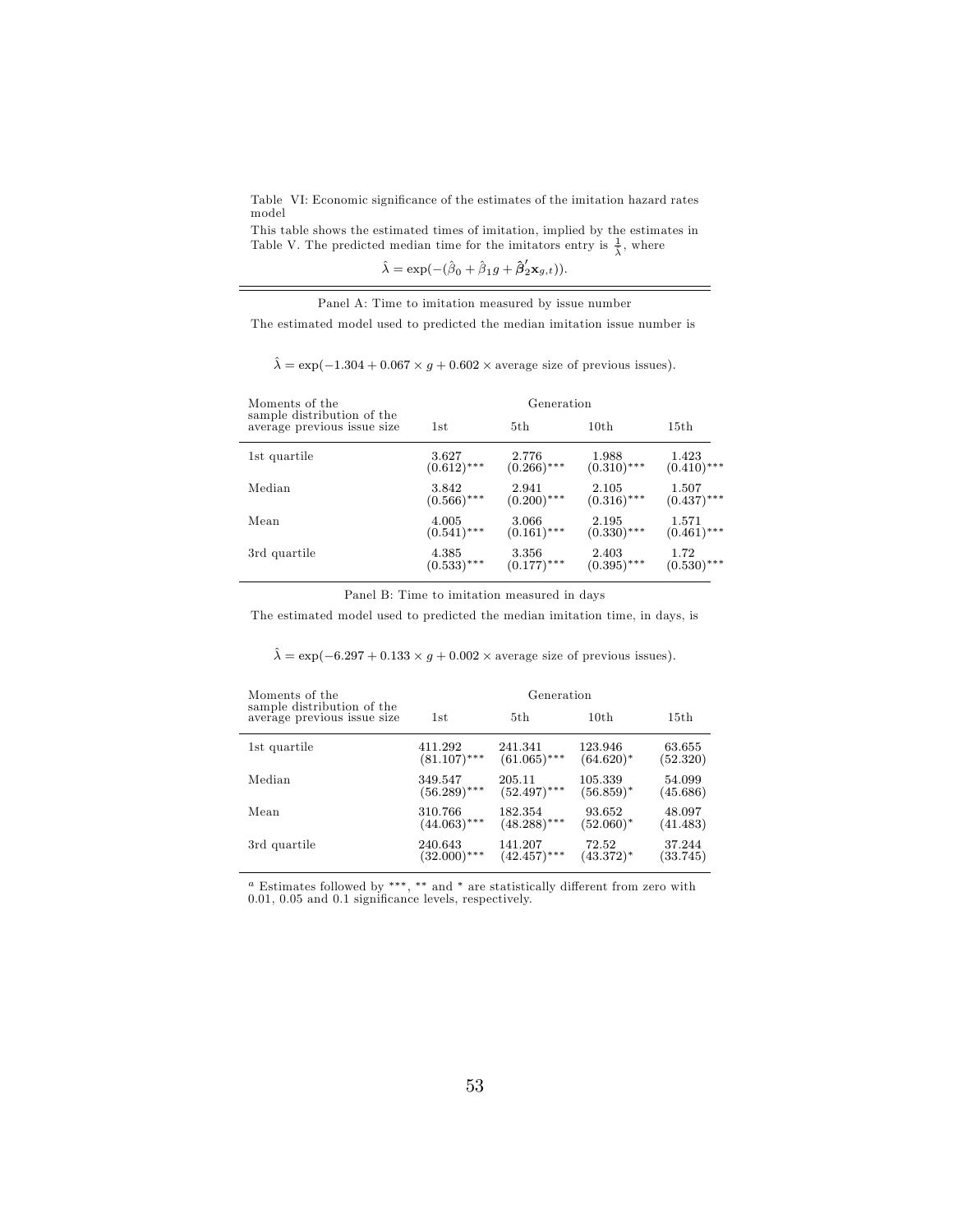#### Table VII: Estimates of the equilibrium underwriting fee model's parameters

This table shows the estimates of the parameters of the equilibrium underwriting fee model, where the fee for issue  $t$ of a generation g security is

$$
p_{t,g} = \gamma_0 + \gamma_1 INN_b + \gamma_2 INN_b \times t \times g + \sigma LOYAL_{t,g,b,x} + \delta'_w \mathbf{w}_t + \delta'_z \mathbf{z}_{b,t} + v_l + \eta_{t,g}.
$$

and  $INN_b = 1$  if the underwriter of issue t is the security's innovator and  $-1$  otherwise;  $LOYAL_{t,g,b,x}$  measures the past likelihood of the issuer to choose underwriter b by the time of issue t of security g;the vectors  $w_t$  and  $z_{b,t}$ include issue-specific and bank-specific controls, respectively, and are listed below. The term  $v_l$  captures class-specific pricing differences, where  $l = \{ \text{Debt (D)}, \text{ Convertible debt (CD)}, \text{Preferred (P) and Convertible preferred (CP)} \}$ . We estimate  $v_l$  and the parameters with a random (RE) and a fixed effects estimator and report the RE estimates, their standard errors (underneath, in brackets), and the Hausman test statistic. The data includes all 237 issues of the 18 imitated equity-linked and corporate derivatives in the SDC data between 1985 and 2004.

| Parameter                                                                                                                                                                                                                        | (1)                                                             | (2)                                                                                           | (3)                                                                           | (4)                                                             | (5)                                                                                               | (6)                                                                                                                                                                     |
|----------------------------------------------------------------------------------------------------------------------------------------------------------------------------------------------------------------------------------|-----------------------------------------------------------------|-----------------------------------------------------------------------------------------------|-------------------------------------------------------------------------------|-----------------------------------------------------------------|---------------------------------------------------------------------------------------------------|-------------------------------------------------------------------------------------------------------------------------------------------------------------------------|
| $\gamma_1$<br>$\gamma_2$                                                                                                                                                                                                         | 0.323<br>$-0.020^\circ$                                         | 0.208<br>$(0.117)$ *** $(0.112)$ *<br>$-0.022$                                                | 0.209<br>$(0.112)^*$<br>$-0.023$                                              | 0.386<br>$-0.021$                                               | 0.258<br>$(0.118)$ *** $(0.114)$ **<br>$-0.023$                                                   | 0.259<br>$(0.114)$ <sup>**</sup><br>$-0.023$<br>$(0.003)$ *** $(0.003)$ *** $(0.003)$ *** $(0.003)$ *** $(0.003)$ *** $(0.003)$ *** $(0.003)$ ***                       |
| $\sigma$ , where <i>LOYALTY</i> is:<br>(i) based on all same bank-issuer<br>pairs in the past<br>(ii) based on all same bank-issuer<br>pairs in the same class as $g$                                                            | 0.167<br>(0.219)                                                | 0.147<br>(0.205)                                                                              | 0.135<br>(0.217)                                                              | 0.175<br>(0.224)                                                | 0.164<br>(0.210)                                                                                  | 0.172<br>(0.222)                                                                                                                                                        |
| $\boldsymbol{\delta}_w$<br>Logarithm of proceeds<br>$($$ million $)$<br>Maturity (in years,<br>D and CD only)<br>Investment grade? $(1 \text{ if yes},$<br>$0$ if no, D and CD)<br>Share of equity-linked issues<br>by this bank | $-0.080$<br>(0.072)<br>0.007<br>(0.010)<br>$-0.704$<br>$-2.278$ | $-0.099$<br>(0.071)<br>$-0.002$<br>(0.009)<br>$-0.272$<br>$(0.162)$ *** $(0.168)$<br>$-1.101$ | $-0.101$<br>(0.071)<br>$-0.002$<br>(0.010)<br>$-0.268$<br>(0.168)<br>$-1.122$ | $-0.089$<br>(0.074)<br>0.003<br>(0.010)<br>$-0.623$<br>$-2.496$ | $-0.123$<br>$(0.073)^*$<br>$-0.004$<br>(0.010)<br>$-0.183$<br>$(0.167)$ *** $(0.172)$<br>$-1.394$ | $-0.125$<br>$(0.073)*$<br>$-0.005$<br>(0.010)<br>$-0.178$<br>(0.172)<br>$-1.426$<br>$(0.313)$ *** $(0.414)$ *** $(0.412)$ *** $(0.322)$ *** $(0.486)$ *** $(0.482)$ *** |
| $\delta_z$<br>Share of all issues in the same<br>class as $g$ by this bank<br>Year dummies<br>$(1986 - 2003)$                                                                                                                    | 1.259<br>No                                                     | 1.137<br>Yes                                                                                  | 1.138<br><b>Yes</b>                                                           | 1.079<br>No                                                     | 1.137<br>Yes                                                                                      | 1.128<br>$(0.391)$ *** $(0.606)$ *** $(0.606)$ *** $(0.401)$ *** $(0.720)$ *** $(0.718)$ ***<br>Yes                                                                     |
| $\gamma_0$                                                                                                                                                                                                                       | 3.400                                                           | 2.107<br>$(0.466)$ *** $(0.493)$ **                                                           | 2.130<br>$(0.495)$ **                                                         | 3.550<br>$(0.490)$ **                                           | 2.596<br>$(0.537)$ **                                                                             | 2.636<br>$(0.540)$ **                                                                                                                                                   |
| Observations<br>$R^2$<br>Wald test $\chi^2$ statistic<br>P-value<br>Hausman test statistic<br>P-value                                                                                                                            | 273<br>0.465<br>229.041<br>0.000<br>69.435<br>0.000             | 273<br>0.583<br>344.684<br>0.000<br>30.894<br>0.193                                           | 273<br>0.582<br>344.380<br>0.000<br>30.795<br>0.196                           | 256<br>0.487<br>234.890<br>0.000<br>64.604<br>0.000             | 256<br>0.605<br>352.653<br>0.000<br>24.486<br>0.491                                               | 256<br>0.605<br>352.609<br>0.000<br>24.471<br>0.492                                                                                                                     |

 $a$  Estimates followed by \*\*\*, \*\* and \* are statistically different from zero with 0.01, 0.05 and  $0.1$  significance levels, respectively.  $54$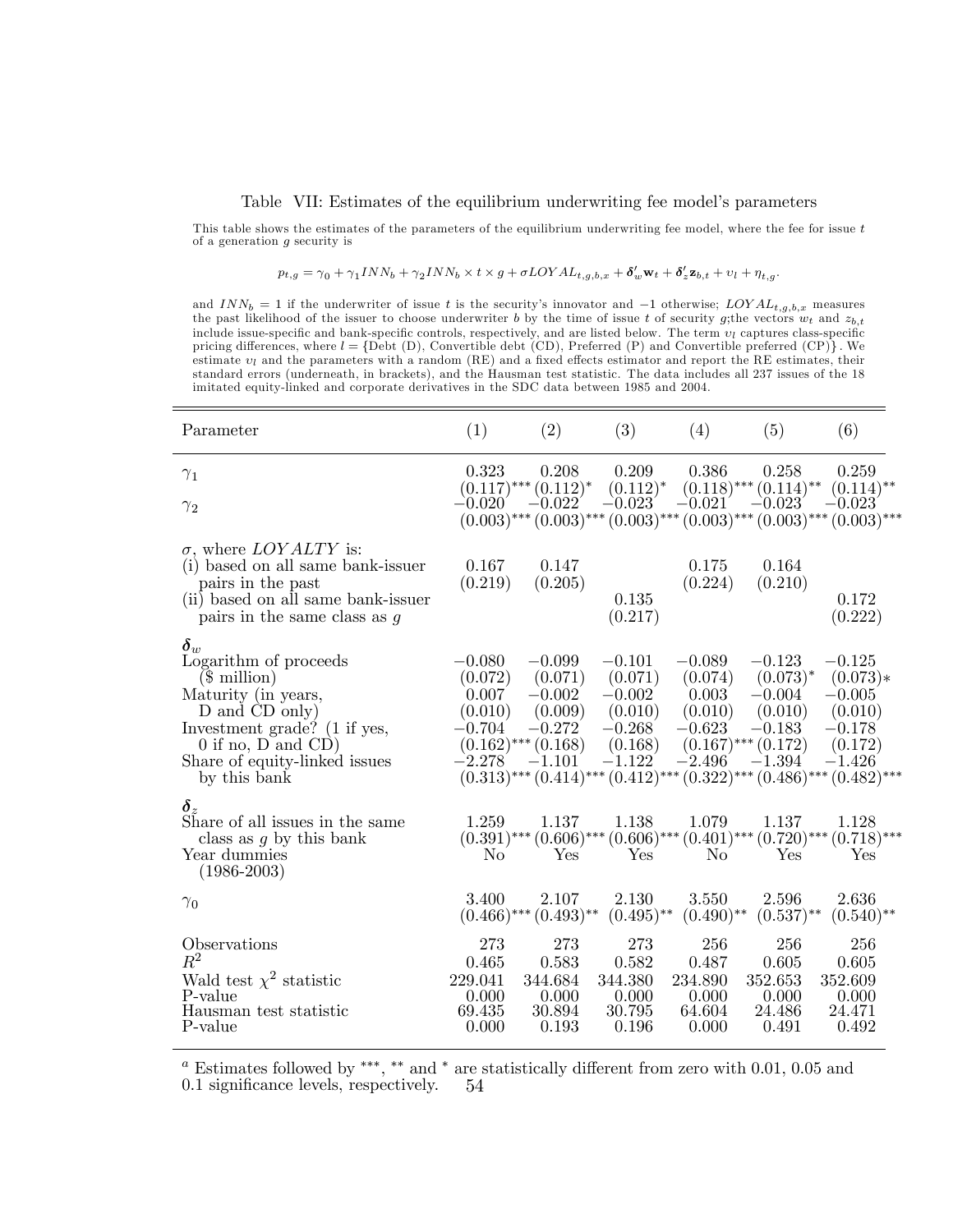Table VIII: Economic significance of the estimates of the pricing equation

This table shows the estimates of the expected duration of the innovator's advantage implied by the estimates of the underwriting fee model reported in Table VII. The expected advantage duration for security  $g$  is the number of issues after which the innovator and imitators compete at equal strentgh. The estimated advantage is

$$
\Delta q(g, t) = \hat{\gamma}_1 INN_b + \hat{\gamma}_2 INN_b \times t \times g,
$$

and it lasts for  $t = -\frac{\hat{\gamma}_1}{\hat{\gamma}_2}$  $\frac{\gamma_1}{\hat{\gamma}_2 g}$  issues. Each column uses the estimates of the corresponding column of Table VII.

|                |               | $\frac{\hat{\gamma}_1}{\hat{\gamma}_2 g}$ |             |               |              |              |  |  |
|----------------|---------------|-------------------------------------------|-------------|---------------|--------------|--------------|--|--|
| Generation     | (1)           | (2)                                       | (3)         | (4)           | (5)          | (6)          |  |  |
| 1              | 16.036        | 9.323                                     | 9.282       | 18.661        | 11.428       | 11.375       |  |  |
|                | $(5.912)$ *** | $(4.923)^*$                               | $(4.886)^*$ | $(5.904)$ *** | $(4.978)$ ** | $(4.94)$ **  |  |  |
| $\overline{5}$ | 3.207         | 1.865                                     | 1.856       | 3.732         | 2.286        | 2.275        |  |  |
|                | $(1.182)$ *** | $(0.985)^*$                               | $(0.977)^*$ | $(1.181)$ *** | $(0.996)$ ** | $(0.988)$ ** |  |  |
| 10             | 1.604         | 0.932                                     | 0.928       | 1.866         | 1.143        | 1.138        |  |  |
|                | $(0.591)$ *** | $(0.492)^*$                               | $(0.489)^*$ | $(0.59)$ ***  | $(0.498)$ ** | $(0.494)$ ** |  |  |
| 15             | 1.069         | 0.622                                     | 0.619       | 1.244         | 0.762        | 0.758        |  |  |
|                | $(0.394)$ *** | $(0.328)^*$                               | $(0.326)^*$ | $(0.394)$ *** | $(0.332)$ ** | $(0.329)$ ** |  |  |

 $a$  Estimates followed by \*\*\*, \*\* and \* are statistically different from zero with  $0.01, 0.05$  and  $0.1$  significance levels, respectively.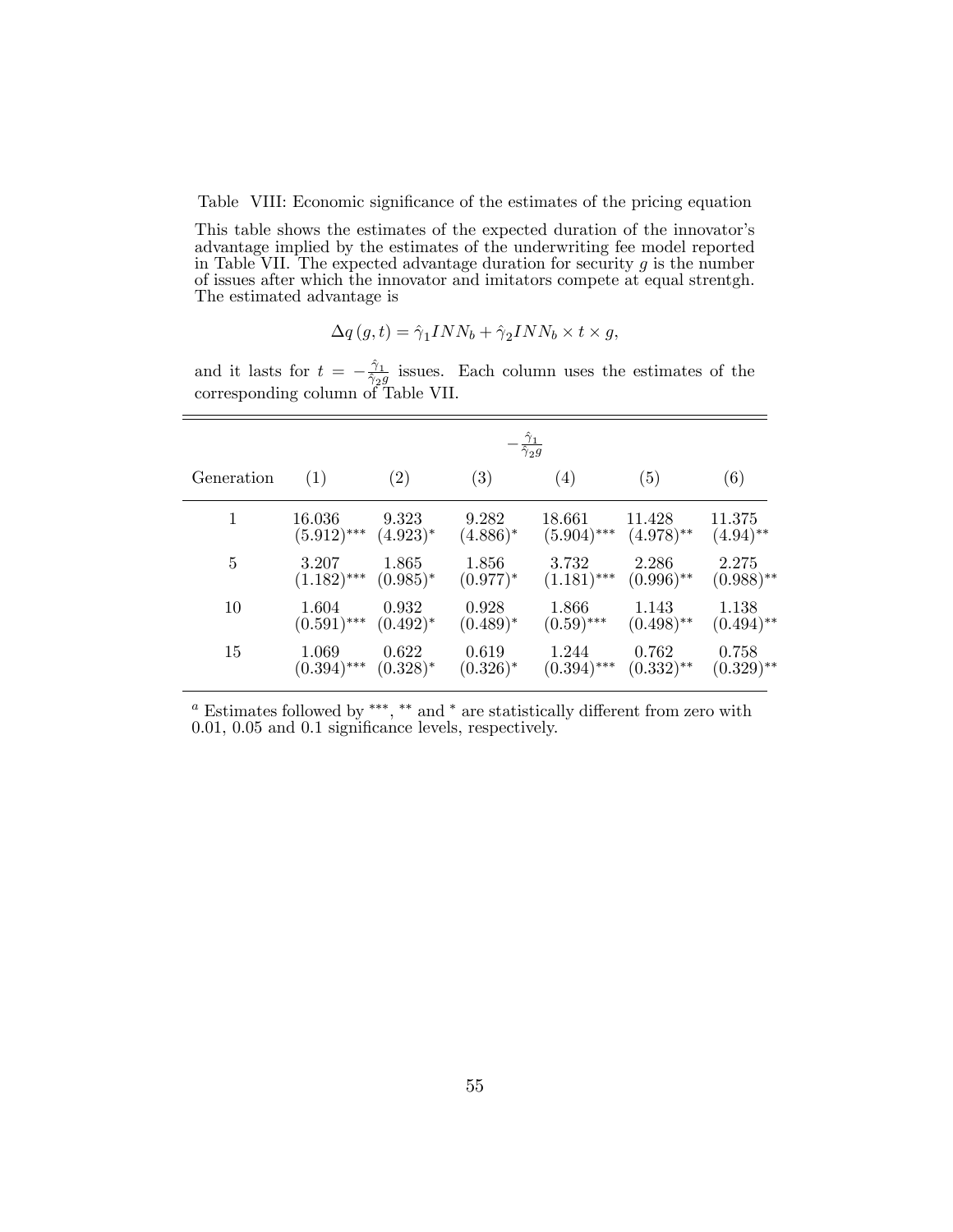#### Table IX: Estimates of the equilibrium underwriting fee model's parameters

This table shows the estimates of the parameters of the equilibrium underwriting fee model. For columns 1 to 3, the fee for issue  $t$  of a generation  $g$  security is

$$
p_{t,g} = \gamma_0 + \sigma LOYAL_{t,g,b,x} + \delta'_z \mathbf{z}_{b,t} + v_l
$$
  
+  $I_{\{t>1\}} \times [\gamma_1 INN_b + \gamma_2 INN_b \times t \times g + \delta'_w \mathbf{w}_t] + \eta_{t,g},$ 

where  $INN_b = 1$  if the underwriter of issue t is the security's innovator and  $-1$  otherwise;  $LOYAL_{t,g,b,x}$ <br>measures the past likelihood of the issuer to choose underwriter b by the time of issue t of security g;<br>the vectors fee for issue  $t$  of security  $g$  is

$$
p_{t,g} = \gamma_0 + \gamma_1 INN_b + \gamma_2 INN_b \times t \times g + \sigma LOYAL_{t,g,b,x} + \delta'_w \mathbf{w}_t + \delta'_z \mathbf{z}_{b,t} + v_l
$$
  
+  $\delta_\lambda \lambda \left( t, \beta' \mathbf{x}_g \right) + \tilde{\eta}_{t,g},$ 

where  $\lambda \left( t, \beta' \mathbf{x}_g \right) = -\frac{\phi\left( \frac{1}{\hat{\sigma}} \left( \ln t - \hat{\beta}' \mathbf{x}_g \right) \right)}{\phi\left( 1 \left( \ln t - \hat{\beta}' \mathbf{x}_g \right) \right)}$  $\frac{1}{\Phi\left(\frac{1}{\hat{\sigma}}\left(\ln t - \hat{\boldsymbol{\beta}}' \mathbf{x}_g\right)\right)}$  is the inverse mills ratio derived from the hazard rate model of the time

to imitation in column 4 of Table V. We estimate  $v_l$  and the parameters with a random (RE) and a fixed effects<br>setimator and report the RE estimates, their standard errors (underneath, in brackets), and the Hausman test<br>s after imitation has occured.

| Parameter                                                                                                                                                                                                    | (1)                                                                           | (2)                                                                                                                    | (3)                                                                                                    | (4)                                                                                                                      | (5)                                                                | (6)                                                                                            |
|--------------------------------------------------------------------------------------------------------------------------------------------------------------------------------------------------------------|-------------------------------------------------------------------------------|------------------------------------------------------------------------------------------------------------------------|--------------------------------------------------------------------------------------------------------|--------------------------------------------------------------------------------------------------------------------------|--------------------------------------------------------------------|------------------------------------------------------------------------------------------------|
| $\gamma_1$<br>$\gamma_2$                                                                                                                                                                                     | 0.378<br>$(0.120)$ ***<br>$-0.024$                                            | 0.244<br>$(0.111)$ <sup>**</sup><br>$-0.025$<br>$(0.003)$ *** $(0.003)$ ***                                            | 0.245<br>$(0.111)$ <sup>**</sup><br>$-0.025$<br>$(0.003)$ ***                                          | 0.327<br>$(0.125)$ *** $(0.113)$ **<br>$-0.017$<br>$(0.003)$ *** $(0.003)$ ***                                           | 0.269<br>$-0.022$                                                  | 0.277<br>$(0.112)$ <sup>**</sup><br>$-0.022$<br>$(0.003)$ ***                                  |
| $\sigma$ , where <i>LOYALTY</i> is:<br>(i) based on all same bank-issuer<br>pairs in the past<br>(ii) based on all same bank-issuer<br>pairs in the same class as $q$                                        | 0.128<br>(0.218)                                                              | 0.107<br>(0.197)                                                                                                       | 0.096<br>(0.207)                                                                                       | 0.329<br>$(0.162)$ **                                                                                                    | 0.163<br>(0.140)                                                   | 0.197<br>(0.152)                                                                               |
| $\delta_w$<br>Logarithm of proceeds<br>$(\$$ million $)$<br>Maturity (in years,<br>D and CD only)<br>Investment grade? (1 if yes,<br>$0$ if no, D and $CD)$<br>Share of equity-linked issues<br>by this bank | $-0.074$<br>(0.047)<br>$-0.994$<br>$(0.580)*$<br>2.296<br>(2.257)<br>$-2.729$ | $-0.071$<br>$(0.043)^*$<br>$-1.384$<br>4.068<br>$(2.087)^*$<br>$-1.276\,$<br>$(0.308)$ *** $(0.409)$ *** $(0.407)$ *** | $-0.071$<br>$(0.043)^*$<br>$-1.381$<br>$(0.528)$ *** $(0.528)$ ***<br>4.054<br>$(2.086)^*$<br>$-1.292$ | 0.055<br>(0.061)<br>$-0.006$<br>(0.008)<br>$-0.450$<br>$(0.121)$ *** $(0.113)$<br>$-2.79$<br>$(0.254)$ *** $(0.396)$ *** | $-0.058$<br>(0.056)<br>$-0.004$<br>(0.007)<br>$-0.109$<br>$-1.459$ | $-0.060$<br>(0.056)<br>$-0.005$<br>(0.007)<br>$-0.102$<br>(0.113)<br>$-1.529$<br>$(0.395)$ *** |
| $\delta$ $\alpha$<br>Share of all issues in the same<br>class as $g$ by this bank<br>Year dummies $(1986-2003)$                                                                                              | 1.675<br>$(0.434)$ ***<br>No                                                  | 1.240<br>$(0.438)$ ***<br>Yes                                                                                          | 1.239<br>$(0.440)$ ***<br>Yes                                                                          | 1.396<br>$(0.366)$ ***<br>No                                                                                             | 1.643<br>$(0.371)$ ***<br>Yes                                      | 1.619<br>$(0.373)^{***}$<br>Yes                                                                |
| $\delta_{\lambda}$<br>(inverse Mills ratio)                                                                                                                                                                  |                                                                               |                                                                                                                        |                                                                                                        | 2.858<br>$(1.133)$ **                                                                                                    | $-0.009$<br>(1.122)                                                | 0.014<br>(1.122)                                                                               |
| $\gamma_0$                                                                                                                                                                                                   | 2.951                                                                         | 1.673<br>$(0.149)$ *** $(0.499)$ ***                                                                                   | 1.686<br>$(0.498)$ ***                                                                                 | 1.956<br>$(0.540)$ *** $(0.653)$ ***                                                                                     | 2.197                                                              | 2.263<br>$(0.649)$ ***                                                                         |
| Observations<br>$R^2$<br>Wald test $\chi^2$ statistic<br>P-value                                                                                                                                             | 273<br>0.453<br>218.360                                                       | 273<br>0.602<br>374.050                                                                                                | 273<br>0.602<br>373.850                                                                                | 207<br>0.692<br>483.430                                                                                                  | 207<br>0.805<br>816.580                                            | 207<br>0.805<br>818.290                                                                        |
| Hausman test statistic<br>P-value                                                                                                                                                                            | 18.168<br>0.020                                                               | 25.136<br>0.455                                                                                                        | 25.234<br>0.449                                                                                        | 88.657<br>0.000                                                                                                          | 29.246<br>0.211                                                    | 28.924<br>0.223                                                                                |

 $a$  Estimates followed by \*\*\*, \*\* and \* are statistically different from zero with 0.01, 0.05 and 0.1 significance levels, respectively.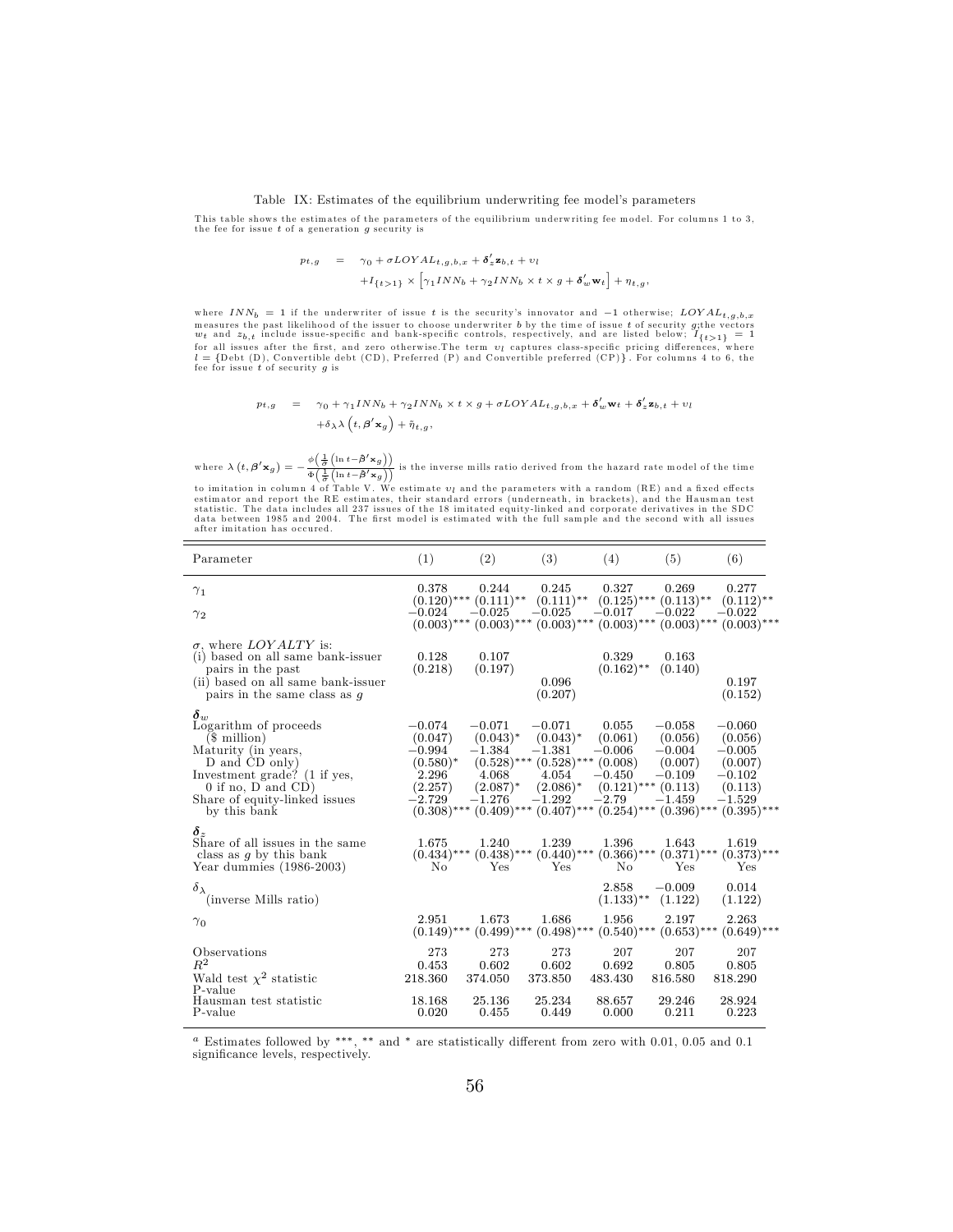# Table X: Further evidence Table X: Further evidence

or not they are the first generation in their group. There are 50 equity-linked and corporate derivative of times that a bank innovates along a given sequence of products conditional on whether or not the bank was the first innovator of the group. There are 61 bank-product group pairs for all the 50 equity-linked and corpora the first generation product in each group. The rest correspond to the banks that competed in the same Panel A of this table shows the frequencies of imitated and non-imitated securities conditional on whether under the null hypothesis is that there is no statistical association between whether the security is imitated or not and whether the security is a first generation or not. Panel B shows the distribution of the number Panel A of this table shows the frequencies of imitated and non-imitated securities conditional on whether or not they are the Örst generation in their group. There are 50 equity-linked and corporate derivative securities in the SDC and of these, 11 are first generation products. The  $\chi^2$  Pearson statistic is computed securities in the SDC and of these, 11 are first generation products. The  $\chi^2$  Pearson statistic is computed under the null hypothesis is that there is no statistical association between whether the security is imitated or not and whether the security is a Örst generation or not. Panel B shows the distribution of the number of times that a bank innovates along a given sequence of products conditional on whether or not the bank was the first innovator of the group. There are 61 bank-product group pairs for all the 50 equity-linked and  $\frac{1}{2}$ corporate derivative securities in the SDC and, of these pairs, 11 correspond to the banks that developed the first generation product in each group. The rest correspond to the banks that competed in the same group either as imitators or as innovators of later generation products. group either as imitators or as innovators of later generation products.

 $\overline{11}$ 

|                                     |       |                                | 39                             |                                                       |                                 |                                                                   |               | $\frac{6}{2}$                                                |                                                                                 |
|-------------------------------------|-------|--------------------------------|--------------------------------|-------------------------------------------------------|---------------------------------|-------------------------------------------------------------------|---------------|--------------------------------------------------------------|---------------------------------------------------------------------------------|
|                                     | Total |                                |                                |                                                       |                                 |                                                                   | Total         |                                                              |                                                                                 |
|                                     |       |                                |                                | $\chi^2$ Pearson statistic = 4.9332; P-value = 0.026. |                                 |                                                                   |               | $4.00\%$                                                     | $9.09\%$                                                                        |
|                                     | Yes   | 63.64%                         | 25.64%<br>$\equiv$             |                                                       |                                 | Number of subsequent innovations by the<br>bank in the same group |               | $2.00\%$                                                     | $\begin{array}{ccc} 0 & 8 & 1 \ 0.00\% & 72.73\% & 9.09\% & 9.09\% \end{array}$ |
|                                     |       |                                |                                |                                                       |                                 |                                                                   | $\mathcal{C}$ | $\frac{28}{56.00\%}$ $\frac{16}{32.00\%}$ $\frac{3}{6.00\%}$ |                                                                                 |
|                                     | Σó    | 36.36%                         | $^{29}_{74.36\%}$              |                                                       |                                 |                                                                   |               |                                                              |                                                                                 |
| Panel A: was the security imitated? |       |                                |                                |                                                       | Panel B: do innovators persist? |                                                                   |               |                                                              |                                                                                 |
|                                     |       | Percentage<br>Number           | Percentage<br>Number           |                                                       |                                 |                                                                   |               | Percentage<br>Number                                         | Percentage<br>Number                                                            |
|                                     |       | First generation<br>securities | Later generation<br>securities |                                                       |                                 |                                                                   |               | the group innovator<br>Banks that are                        | the group innovator<br>Banks that are not                                       |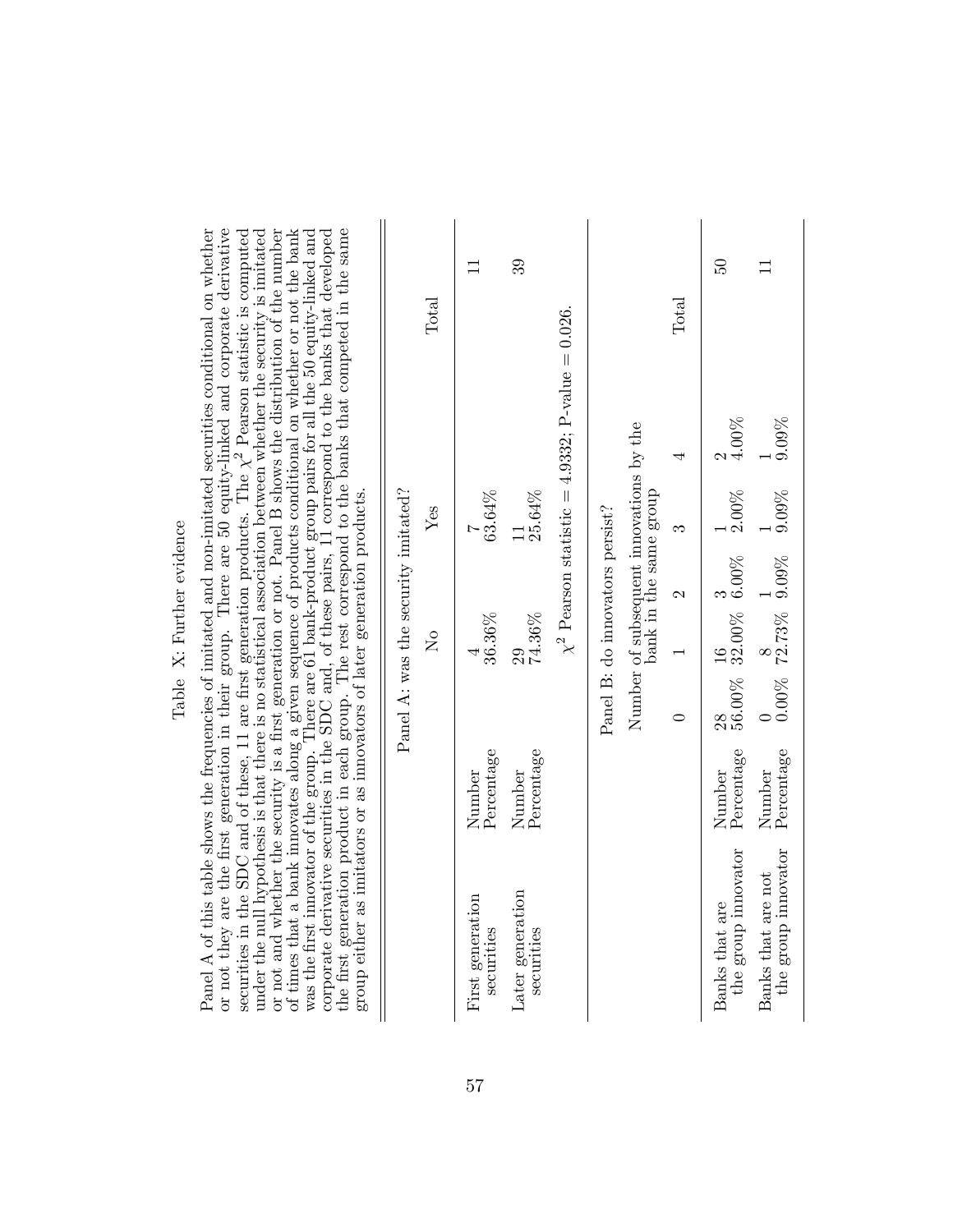

Figure 1: The conversion rate of a Preferred Equity Redeemable Stock (PERCS) as a function of the returns of the underlying common stock.



Figure 2: The conversion rate of a Dividend Enhanced Convertible Stock (DECS) as a function of the returns of the underlying common stock.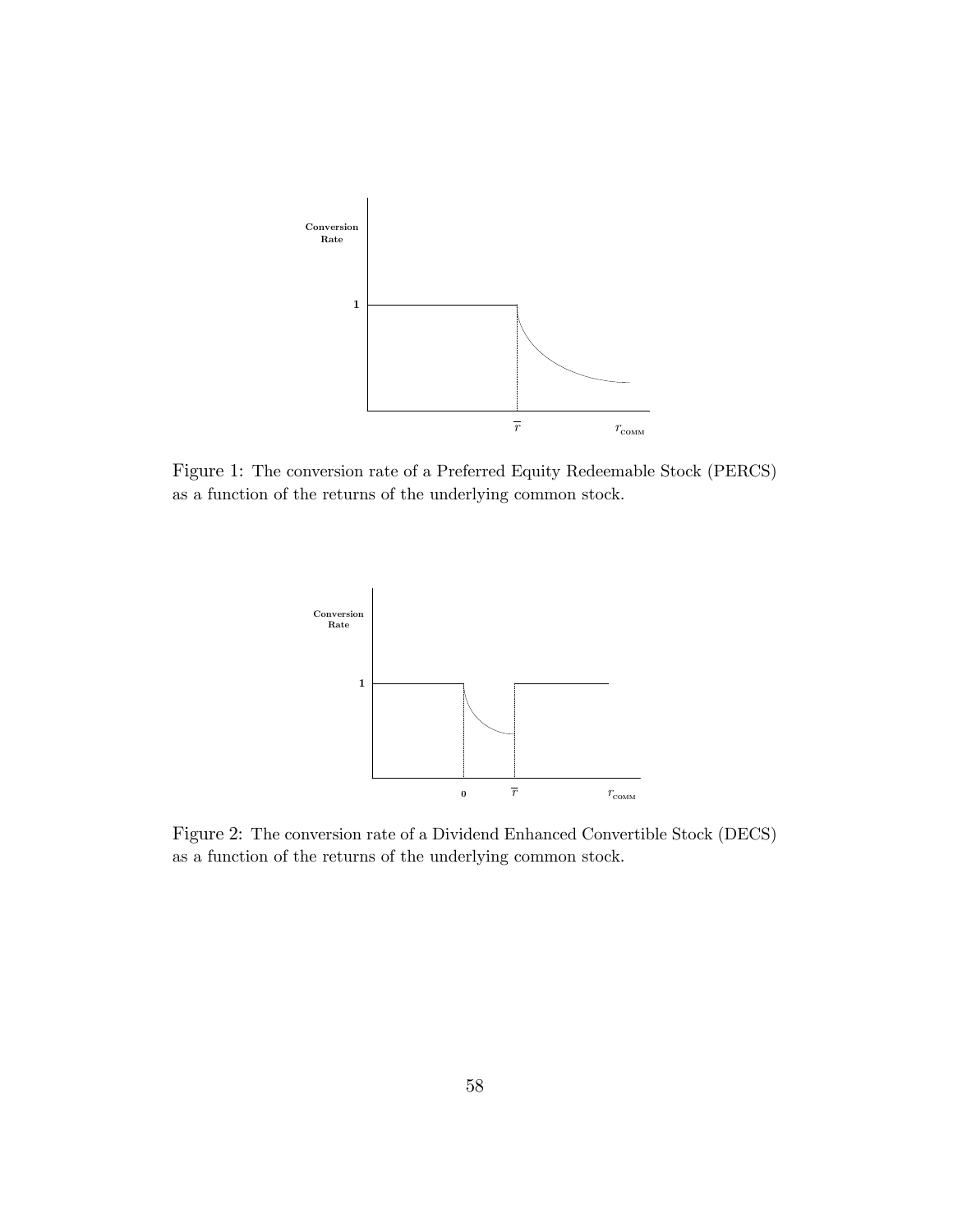

Figure 3: Spatial representation of the issuer's preferences for two competing banks.



Figure 4: Probability that the underwriter of the next issue is the product innovator (black line) or its imitator (gray line) as a function of the quality differential  $(\Delta q)$ .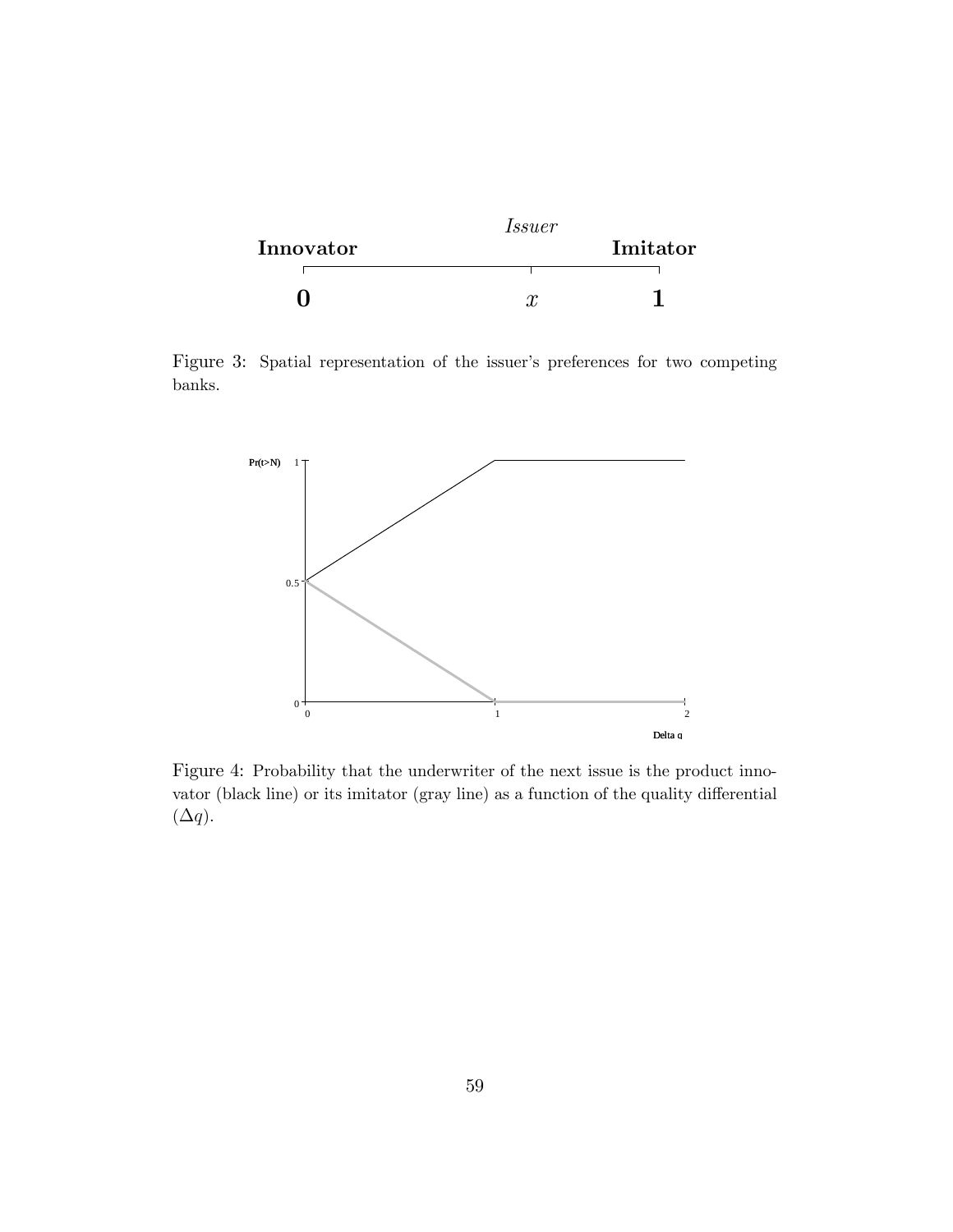

Figure 5: Empirical cumulative distribution function of the speed at which a security is imitated.